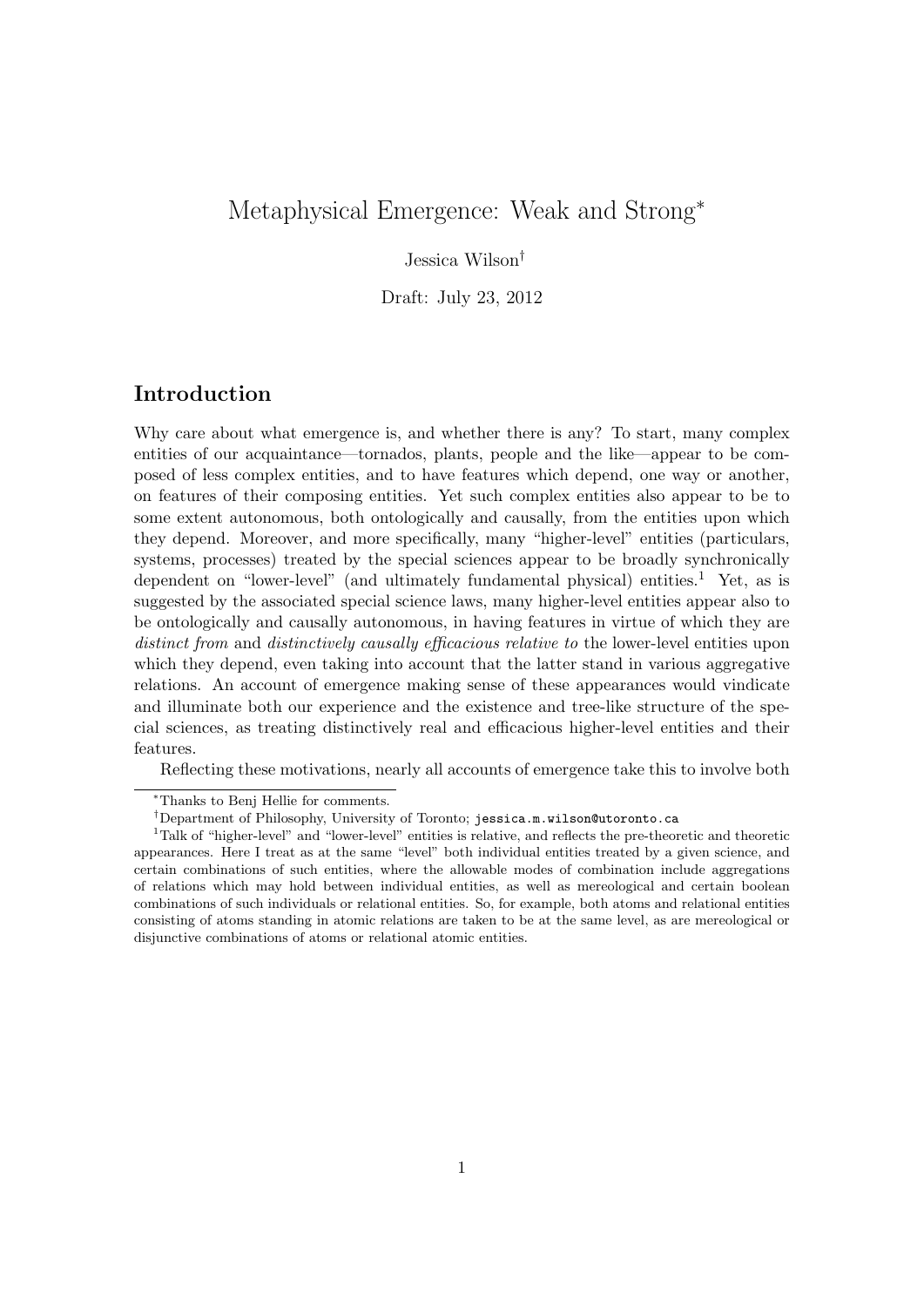broadly synchronic dependence<sup>2</sup> and (some measure of) ontological and causal autonomy.<sup>3</sup> Beyond this agreement, however, accounts of emergence diverge into a bewildering variety, reflecting that the core notions of dependence and autonomy have multiple, often incompatible interpretations.

In particular: candidate conceptions of (broadly) synchronic dependence include composition (Mill 1843/1973, Stephan 2002); supervenience/necessitation (Broad 1925, van Cleve 1990, Kim 2006); causation or causal constitution (Mill 1843/1973, Searle 1992, O'Connor and Wong 2005); and functional or other realization (Antony and Levine 1997, Yablo 1992, Shoemaker 2001, Gillett 2002*a*). Candidate conceptions of ontological and causal autonomy are even more various. Metaphysical accounts of autonomy include ontological irreducibility (Silberstein and McGeever 1999, Kim 2006); novelty (Anderson 1972, Humphreys 1996); fundamentality of properties, powers, forces, laws (the British Emergentists, Cunningham 2001, O'Connor 2002, Wilson 2002); non-additivity (the British Emergentists, Newman 1996, Bedau 1997, Silberstein and McGeever 1999); "downward" causal efficacy (Sperry 1986, Searle 1992, Klee 1984, Schroder 1998); and multiple realizability (Putnam 1967, Fodor 1974, Klee 1984, Shoemaker 2001, Wimsatt 1996). And epistemological accounts of autonomy include in-principle failure of deducibility or predictability (Broad 1925 and other British Emergentists, Klee 1984); predictability, but only by simulation (Newman 1996, Bedau 1997); and lack of conceptual or representational entailment (Chalmers 1996, Van Gulick 2001). No surprise, then, that many recent articles on emergence are devoted mainly to taxonomizing its many varieties (Klee 1984, Van Gulick 2001, Stephan 2002).

Though in general a thousand flowers may fruitfully bloom, this much diversity is unuseful for purposes of illuminating the structure of natural reality. Different accounts often disagree on whether an entity is emergent; and when they agree, there is often no clear basis for this agreement. Hence it is said that references to emergence "seem

<sup>3</sup>These core components are occasionally explicitly flagged (see Bedau 1997), but more typically are encoded in specific accounts of dependence and autonomy, as when Kim (2006, p. 548) says "two [...] necessary components of any concept of emergence that is true to its historical origins [. . . ] are supervenience and irreducibility". Here and throughout I distinguish ontological autonomy (distinctness) from causal autonomy (distinctive causal efficacy), and I assume that both are required of an account of metaphysical emergence aiming to vindicate special science entities as entering into distinctive (typically causal) laws; this assumption also reflects that causal as well as ontological autonomy is constitutive of the distinctively emergentist responses to the problem of higher-level causation that we will later consider. Of course, causal autonomy entails ontological autonomy, by Leibniz's law. Ontological autonomy is compatible with an absence of causal autonomy, however, as with epiphenomenalist accounts of higher-level entities; correspondingly, though epiphenomenalist accounts are occasionally presented as accounts of "emergence" (see Chalmers 2006), they are not so in the sense at issue here.

<sup>2</sup>Some take emergence to be diachronic, but for present purposes, this seeming distinction can be glossed. Mill (1843/1973) suggests that certain ("heteropathic") effects emerge from temporally prior causes, but also suggests that the features having powers to produce such effects synchronically emerge from lower-level entities (see *§*3.3.1). O'Connor and Wong (2005) take emergence to be diachronic on grounds that emergent features are caused by lower-level features, and causation is diachronic; but the essentials of their account are preserved if (the relevant) causation is synchronic (see *§*2.3). And Rueger (2001)) takes emergence to be diachronic since involving temporally extended processes; but the emergence of such processes is compatible with these "synchronically" depending on a temporally extended base (compare spatiotemporally global supervenience). Humphreys (1997) characterizes an irreducibly diachronic emergence, involving the exhaustive (non-mereological) "fusion" of lower-level entities into another lower-level entity; but such emergence is besides the point of accommodating the existence of higher-level entities, and so will be set aside here.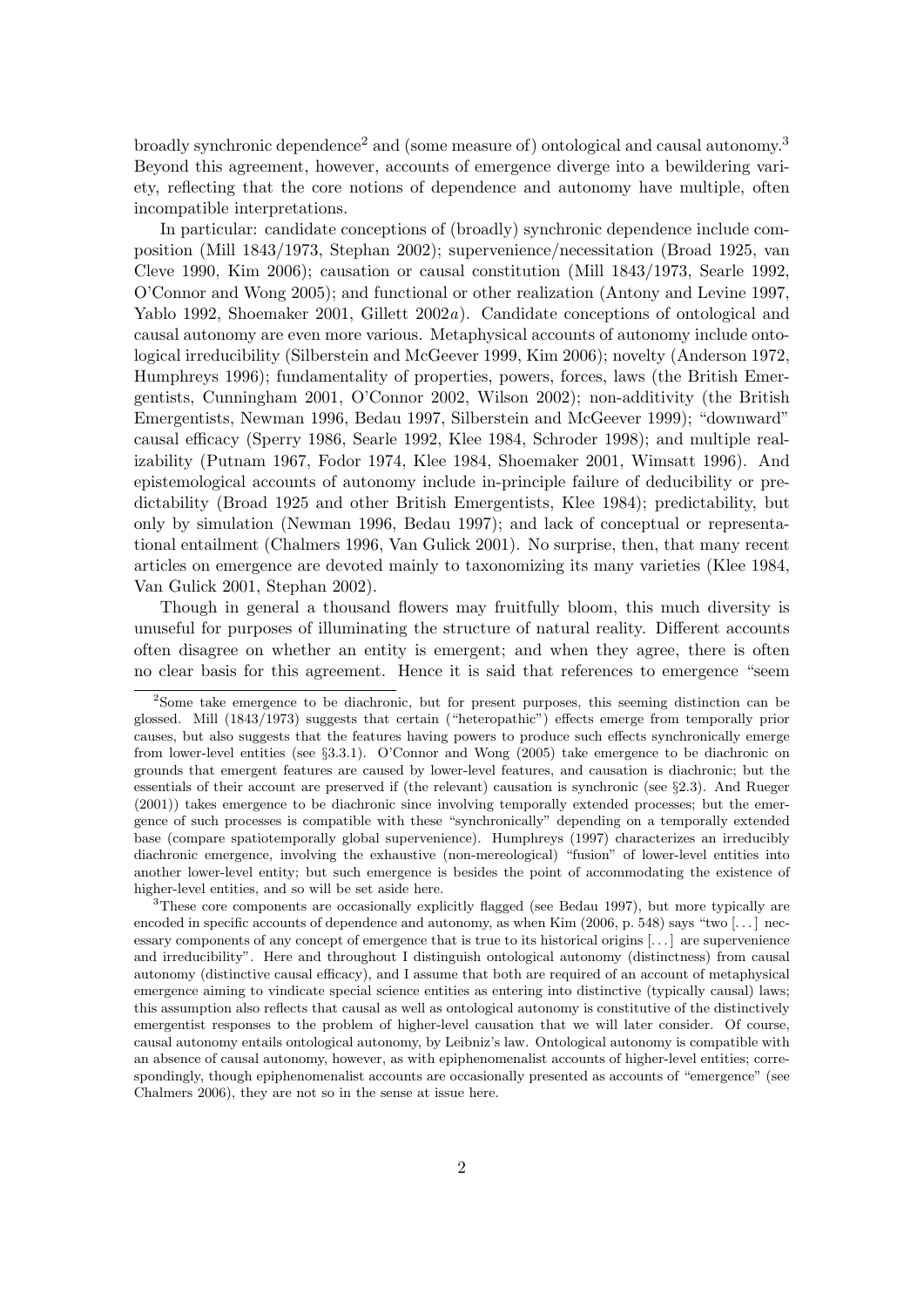to have no settled meaning" (Byrne 1994, p. 206), that accounts of emergence are "not obviously reconcilable with one another" (O'Connor 1994, p. 91), and that "those discussing emergence, even face to face, more often than not talk past each other" (Kim 2006, p. 548). Moreover, and importantly for the relevance of emergence to contemporary debate, different accounts often disagree over whether emergence is compatible with *Physicalism*, according to which all broadly scientific entities are "nothing over and above" physical entities. So, to take just one example, Kim 1999 takes physical realization to be incompatible with emergence, while Gillett 2002*b* takes such realization to be required.

I'll argue here that much of this apparent diversity is superficial. I'll start by showing, by attention to the available responses to the problem of higher-level causation, that there are two and only two schematic conceptions of higher-level metaphysical emergence of broadly scientific entities: *Strong* and *Weak* emergence, respectively (*§*1). The two schemas are similar in each imposing a condition on the powers of entities taken to be emergent, relative to the powers of their base entities. *For purposes of appreciating the generality of the schemas, it is of the first importance to register that the notion of "power" here is metaphysically almost entirely neutral, reflecting commitment just to the plausible thesis that what causes an entity may potentially bring about (perhaps only contingently) are associated with how the entity is—that is, with its features*. <sup>4</sup> As I'll discuss, even a categoricalist contingentist Humean could accept powers in the weak sense at issue in the schemas. Though similar in each involving a condition on powers, the schemas are also crucially different—a difference reflected in the fact that (given the physical acceptability of the lower-level entities) one schema is compatible with *Physicalism* and the other is not. (The results here generalize to distinguish two basic forms of higher-level emergence from lower-level entities, whether or not the latter are physically acceptable.) I will then consider the main accounts of emergent dependence (*§*2) and emergent autonomy (*§*3 and *§*4), and argue that all such accounts intended as characterizing metaphysical emergence are appropriately interpreted as targeting one or the other schema. The two schemas thus unify and clarify the many apparently diverse accounts of higher-level metaphysical emergence, while explaining controversy over whether emergence is compatible with *Physicalism*.

Others have observed that accounts of emergence may be broadly sorted into "weak" and "strong" varieties, that are and are not compatible with *Physicalism*, respectively; see, for example, Smart 1981, Bedau 1997, Chalmers 2006, and Clayton 2006. My treatment goes beyond these (typically gestural) treatments in explicitly cashing the distinction between *Weak* and *Strong* emergence in metaphysical rather than epistemological terms, in more specifically identifying the differing schematic metaphysical bases for these two types of emergence, and in explicitly locating the schemas in a representative spectrum of existing accounts of emergent dependence and emergent autonomy. My treatment also goes beyond previous taxonomic descriptions of the varieties of emergence, in that the schemas for *Weak* and *Strong* emergence exhaust the available ways in which higherlevel, broadly scientific entities might synchronically emerge from lower-level such entities, and—along a critical dimension—to show that certain accounts have more work to do if they are to ensure satisfaction of the condition on (metaphysically neutral) powers requisite to the intended schema.

<sup>4</sup>Here and elsewhere, nominalists are invited to interpret talk of features (properties, states) in their preferred terms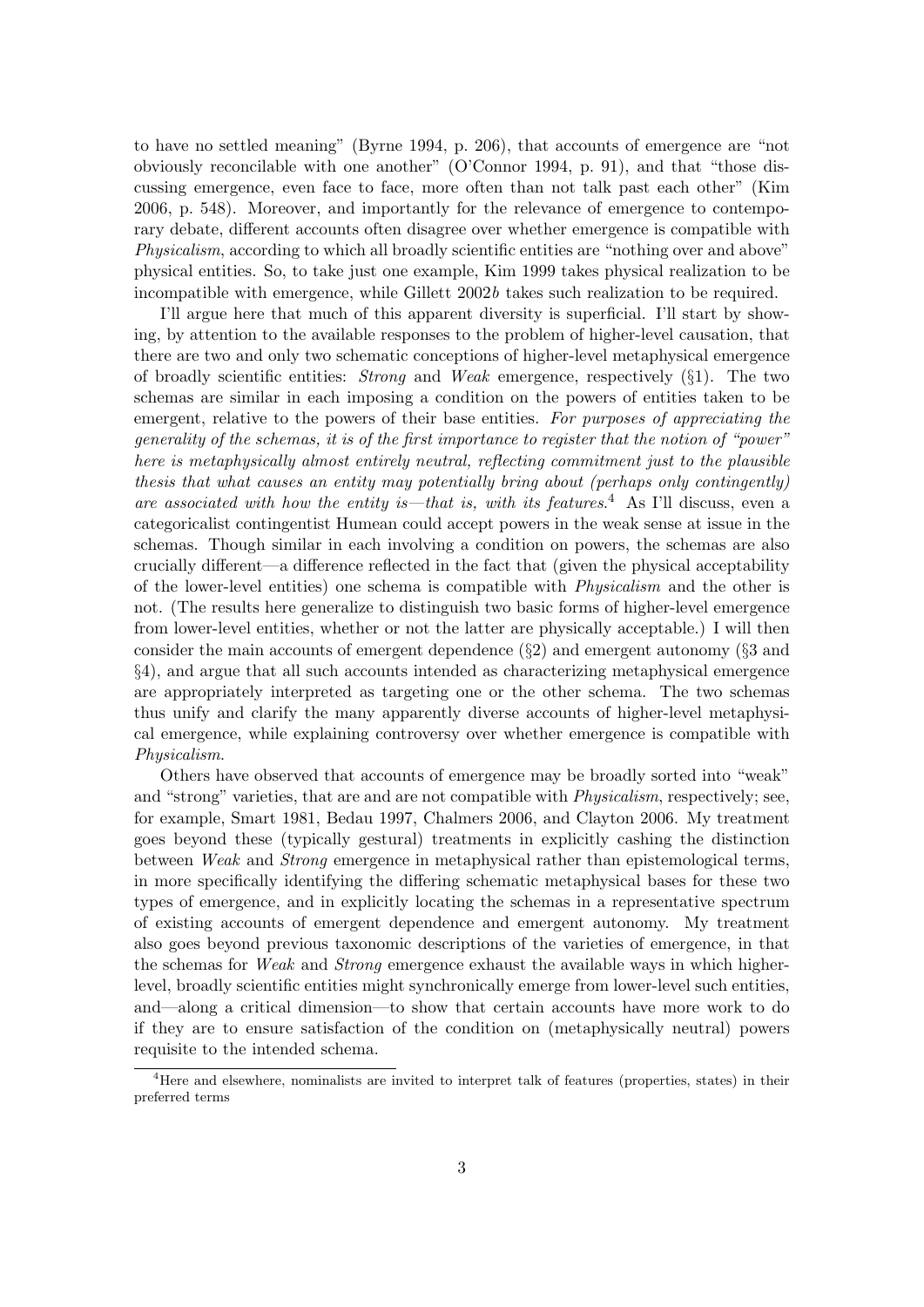## 1 Two schemas for emergence

#### 1.1 The target cases

Accounts of emergence tend to focus on emergence of features (e.g., either tokens or types of properties or states) from lower-level features, it being supposed (as per the background contrast with substance dualism; see *§*2.1) that emergence of entities (systems, processes, particulars) may be understood in terms of emergent features.<sup>5</sup> The lower-level features are typically taken to be physically acceptable relational features—that is, physically acceptable features of relational lower-level (and ultimately physical) entities.<sup>6</sup> So, for example, a discussion of emergence might target the seeming autonomous dependence of ...

- $\sim$ ... the higher-level property/state (of a complex system) of being in the basin of a strange attractor, on the (lower-level, relational) property/state (of a system of molecules) of having parts with certain positions and momenta.
- $\sim$ ... the property/state (of a plant) of being phototropic on the (lower-level, relational) property (of the plant's cellular walls) of being such as to undergo certain cellular wall weakenings and cellular expansions.
- $\sim$  ... a mental property/state (of a person) on a (lower-level, relational) neurophysiological property/state (of certain neurons standing in certain neuronal relations).

Emergence, as applying to such cases, is treated (multiple dependence or realizability to one side) as a one-one relation between higher-level and lower-level features. This treatment presupposes that certain relational lower-level entities exist and have features serving as a dependence base for the associated emergent features. The presupposition is useful, in encoding (as had by the posited lower-level relational entity) the sorts of features of complex entities that are assumed by all parties *not* to be emergent, in any interesting sense. Alternatively, one might dispense with the relational lower-level middleman and take the dependence base to consist in collections of comparatively non-relational lower-level features (say, features of individual molecules and pairwise relations between individual molecules), understood as combinable via certain ontologically "lightweight" compositional principles, including additive causal combination (see *§*3.3), and certain boolean or mereological operations (see fn. 1 and *§*3.5). In any case, it's clear that the "one-one" and "many-one" approaches target the same phenomena: the latter considers the nature of the dependence of a higher-level entity on comparatively non-relational lower-level entities given certain allowable combinatorial principles, whereas the former considers the nature of the dependence of a higher-level entity on relational lower-level entities having features allowed by the combinatorial principles. By default I'll take the one-one perspective, but as we'll see some accounts of emergent dependence and autonomy take the many-one perspective.

<sup>&</sup>lt;sup>5</sup>Hence Bedau (2002, p. 6) says: "[A]n entity with an emergent property is an emergent entity and an emergent phenomenon involves an emergent entity possessing an emergent property—and they all can be traced back to the notion of an emergent property."

<sup>6</sup>"Physically acceptable" here refers to entities and features that are (taken to be, in some or other sense) "nothing over and above" physical entities and features, where physical entities and features are, roughly and commonly, the relatively non-complex, not-fundamentally-mental entities and features that are the proper subject matter of fundamental physics (see Wilson 2006).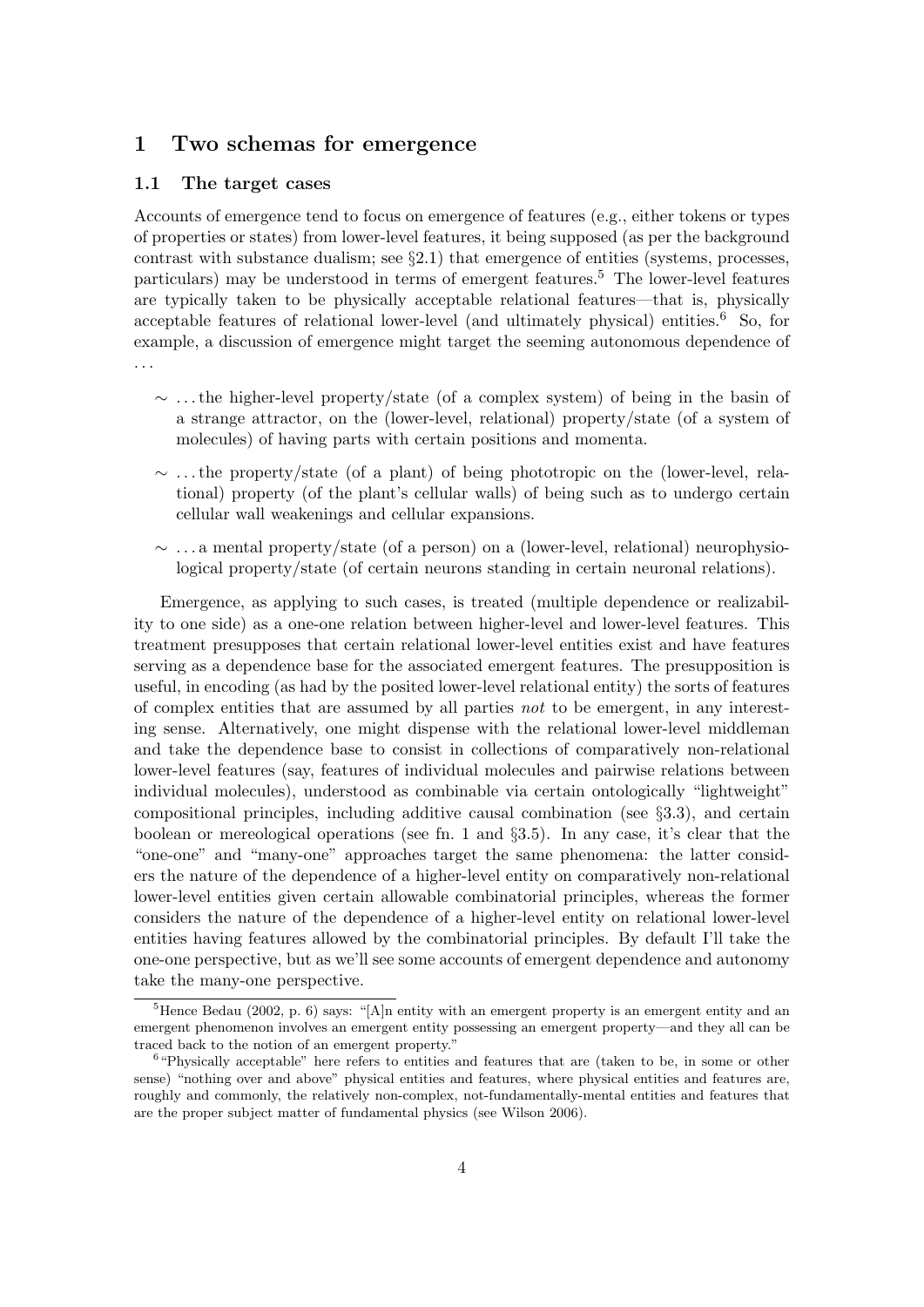#### 1.2 The problem of higher-level causation

The primary challenge to the supposition that higher-level entities may be dependent on yet ontologically and causally autonomous from lower-level entities is posed by the problem of higher-level causation, which gets started with the question: how can special science entities cause effects, given their strong synchronic dependence on lower-level (ultimately physical) entities?

First, some setup. I assume that the efficacy of entities lies in their having efficacious features; talk of entities themselves is thus suppressed. Moreover, given that causation is in the first instance a relation between spatiotemporally located goings-on, reference to features in what follows is to be understood as reference to spatiotemporally located tokens (e.g., property instances, states, events) potentially of a type (property, state type, event type).<sup>7</sup>

Four of the premises leading to the problem concern special science features:

- 1. Special science features depend on lower-level physically acceptable relational features (henceforth, "base features") in that, at a minimum, special science features (at least nomologically) require and are (at least nomologically) necessitated by base features.
- 2. Both special science features and their base features are real.
- 3. Special science features are causally efficacious.
- 4. Special science features are distinct from their base features.

And two concern causation:

- 5. Every lower-level physically acceptable effect has a purely lower-level physically acceptable cause.
- 6. In general (apart from "firing squad" cases), effects are not causally overdetermined. $8$

There are two cases to consider, in each of which a special science feature *S* depends, on a given occasion, on base feature *P* (1). First, suppose that *S* causes special science feature *S*\* on a given occasion (compatible with 3). *S*\* is dependent on some base feature *P*\* (1), such that *P*\* necessitates *S*\*, with at least nomological necessity. Moreover, *P*\* has a purely lower-level physically acceptable cause (5)—plausibly, and without loss of generality, *P*. If *P* causes  $P^*$ , and  $P^*$  (at least nomologically) necessitates  $S^*$ , then it is plausible that *P* causes *S*\*, by causing *P*\*. So, it appears, both *P* and *S* cause *S*\*, and given that *P* and *S* are both real and distinct  $(2, 4)$ ,  $S^*$  is causally overdetermined in a way (given 1) not appropriately understood in 'firing squad' terms, contra (6).

Second, suppose that *S* causes some base feature  $P^*$  (compatible with 3).  $P^*$ , being a lower-level physically acceptable feature, has a purely physically acceptable cause (by 5)—plausibly, and without loss of generality, *P*. So, it appears, both *P* and *S* cause

<sup>7</sup>That said, I will sometimes gloss the type/token distinction—e.g., when discussing necessitation of features (involving instances of the type at issue), below.

<sup>&</sup>lt;sup>8</sup>The qualifier 'in general' reflects that effects may sometimes be causally overdetermined, as in so-called 'firing squad' cases.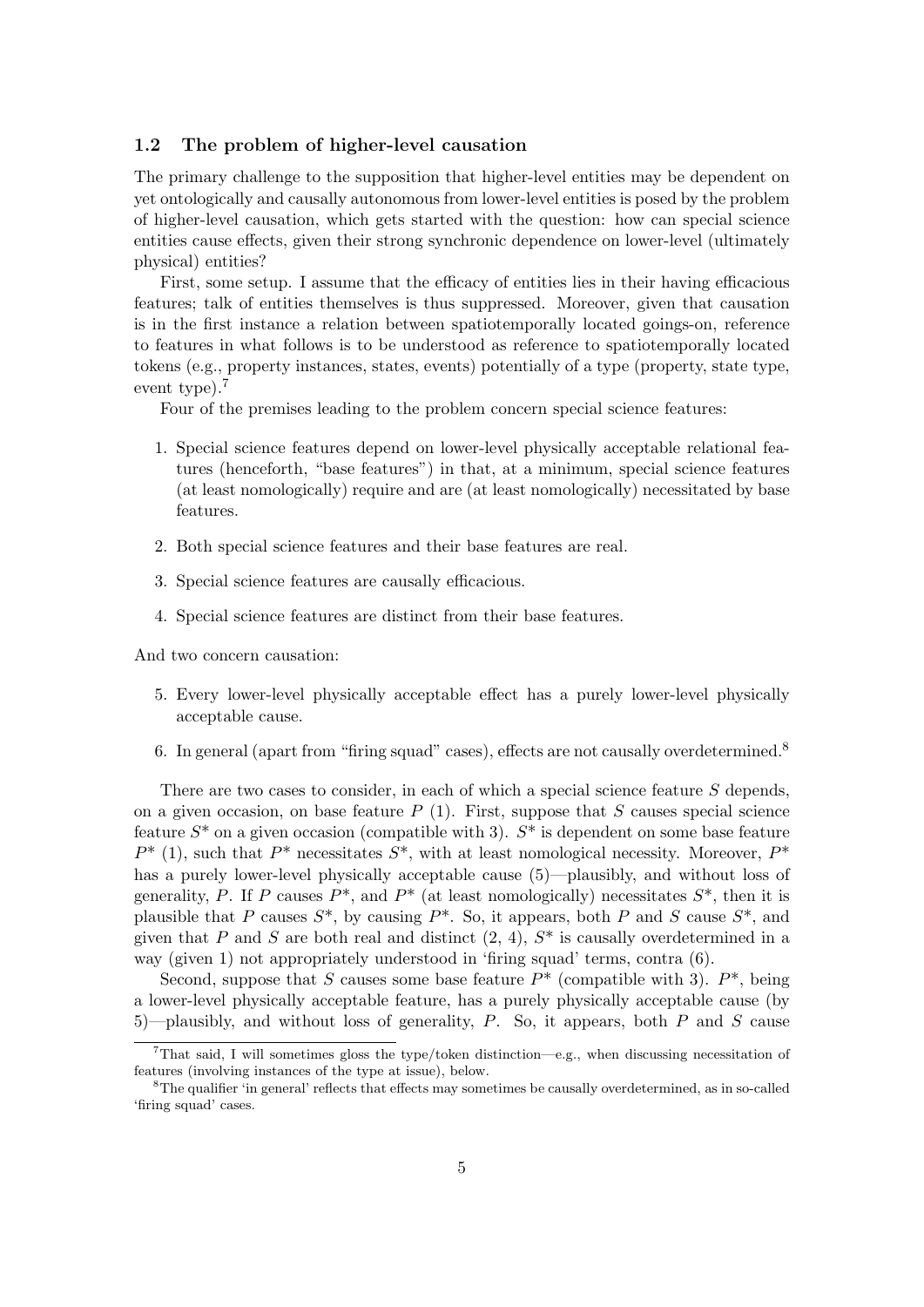*P*\*, and given that *P* and *S* are both real and distinct (by 2 and 4), *P*\* is causally overdetermined, again (by 1) in non-firing squad fashion, contra (6).

So goes the argument that real, distinct and efficacious higher-level features induce problematic overdetermination. Responses to the (valid) argument involve rejecting one of the six premises. The first four are as follows:

- $\sim$  *Substance dualism* or *Pan/proto-psychism*. Deny (1): avoid overdetermination by denying that *S* depends on physically acceptable *P*.
- $\sim$  *Eliminativism.* Deny (2): avoid overdetermination by denying that *S* and/or  $S^*$  is real.
- $\sim$  *Epiphenomenalism.* Deny (3): avoid overdetermination by denying that *S* is efficacious.
- $\sim$  *Reductive physicalism.* Deny (4): avoid overdetermination by denying that *S* is distinct from *P*.

None of these strategies makes sense of the seeming emergence of higher-level features: *Substance dualism* and *Pan/proto-psychism* fail to accommodate dependence; *Eliminativism* and *Reductive physicalism* fail to accommodate ontological autonomy; *Epiphenomenalism* and, some think, *Reductive physicalism*, fail to accommodate causal autonomy.

#### 1.3 The two "emergentist" strategies

The remaining strategies do better by way of accommodating emergence. These are:

- $\sim$  *Robust emergentism.* Deny (5): avoid overdetermination by denying that every lower-level physically acceptable effect has a purely lower-level physically acceptable cause.
- $\sim$  *Non-reductive physicalism.* Deny (6): allow that there is overdetermination, but deny that it is of the "firing squad" variety that would be intuitively problematic as generally characterizing higher-level causation.

I'll now argue, for each of these strategies, that the strategy may be perspicuously understood as imposing one or another condition on the causal powers (henceforth, just 'powers') of a given special science feature, and that satisfaction of the associated condition provides a plausible principled basis for taking the feature to be emergent, in ways that proponents of each strategy would endorse.

#### 1.3.1 A metaphysically neutral understanding of powers

Before getting started, let us ask: What are powers? Here, talk of "powers" is simply shorthand for talk of what causal contributions possession of a given feature makes (or can make, relative to the same laws of nature) to an entity's bringing about an effect, when in certain circumstances. That features are associated with actual or potential causal contributions ("powers") reflects the uncontroversial fact that what entities do (can do, relative to the same laws of nature) depends on how they are (what features they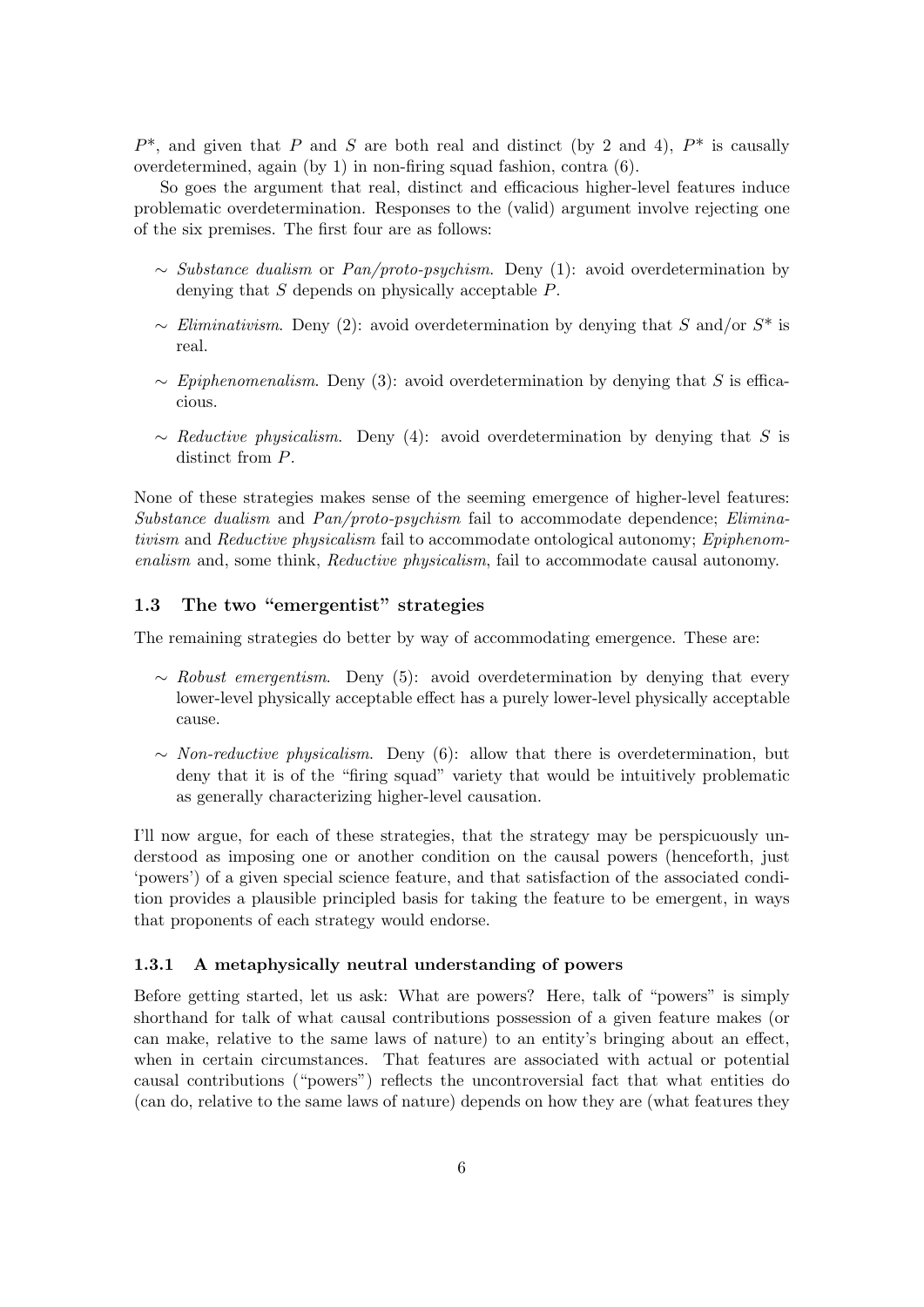have). So, for example, a magnet attracts nearby pins in virtue of being magnetic, not massy; a magnet falls to the ground when dropped in virtue of being massy, not magnetic. Moreover, a feature may contribute to diverse effects, given diverse circumstances of its occurrence (which circumstances may be internal or external to the entity possessing the feature). Anyone accepting that what effects a particular causes (can cause, relative to the same laws of nature) is in part a function of what features it has—effectively, all participants to the present debate—is in position to accept "powers", in this shorthand, metaphysically neutral and nomologically motivated sense.<sup>9</sup>

Besides commitment to the platitude that what entities can do (cause), relative to the same laws of nature, depends on how they are (what features they have), only one metaphysical condition is required in order to make sense of the powers-based conditions to follow; namely, that one's account of (actual or potential) causal contributions (powers) has resources sufficient to ground the identity (or non-identity) of a token causal contribution associated with a token of a higher-level feature, with a token causal contribution associated with a token of a lower-level feature. Here again, effectively all participants to the debate can make sense of such identity (non-identity) claims as applied to token (actual or potential) causal contributions (token "powers").<sup>10</sup>

Of course, beyond the neutral characterization of powers, understood as tracking the nomologically determined causal contributions associated with a given feature, philosophers disagree. It is of the first importance, in order to appreciate the generality of the upcoming schemas for emergence, to see that no commitment to any controversial theses about powers (or associated notions such as property or law) will be required payment in what follows. Three key points of non-commitment, to be further discussed and defended in S 1.3.3., are worth highlighting.

First, nothing in what follows requires accepting that it is essential to features that they have the powers they actually have. Maybe powers are essential to features; maybe they aren't. As we will shortly see, it suffices to characterize the robust emergentist and non-reductive physicalist strategies, and associated schemas for emergence, that powers are contingently had by the features at issue.

Second, nothing in what follows requires accepting that features are exhaustively in-

 ${}^{9}$ For example, even a contingentist categoricalist Humean can accept powers in the neutral sense here: for such a Humean, to say that a (ultimately categorical) feature has a certain "power" would be to say that, were a token of the feature to occur in certain circumstances, a certain (contingent) regularity would be instanced. Of course, contemporary Humeans will implement more sophisticated variations on this theme.

 $10$ For example, suppose a contingentist categoricalist Humean wants to take a non-reductive physicalist approach to the problem of higher-level causation, and so aims (as I will expand on below) to identify every token power of a token higher-level feature with a token power of its lower-level base feature. As previously, such a Humean understands "powers" in terms of actual or potential instances of a (contingent) regularity. Where the aim is to avoid overdetermination, the Humean may suppose, to start, that the (relevant instances of the) regularities overlap, both with respect to the (single) effect, and with respect to the (single) circumstances in which the two token features occur. If the Humean is moreover a reductive physicalist, they may suppose that such overlap motivates identifying the token features at issue, and hence the associated powers. If the Humean is a non-reductive physicalist, they can reject this identification of features, on "difference-making" grounds (e.g., of the sort associated with Mill's methods). Such a Humean will suppose that attention to broader patterns of regularities can provide a basis for identifying token powers of token features, even when the token features are not themselves identical. Whether reductive or non-reductive, the contingentist categoricalist Humean can make sense of the claim that some, all, or none of the token powers of token features are identical. This case is like the case of New York: if we can make it (out) here, we can make it (out) anywhere.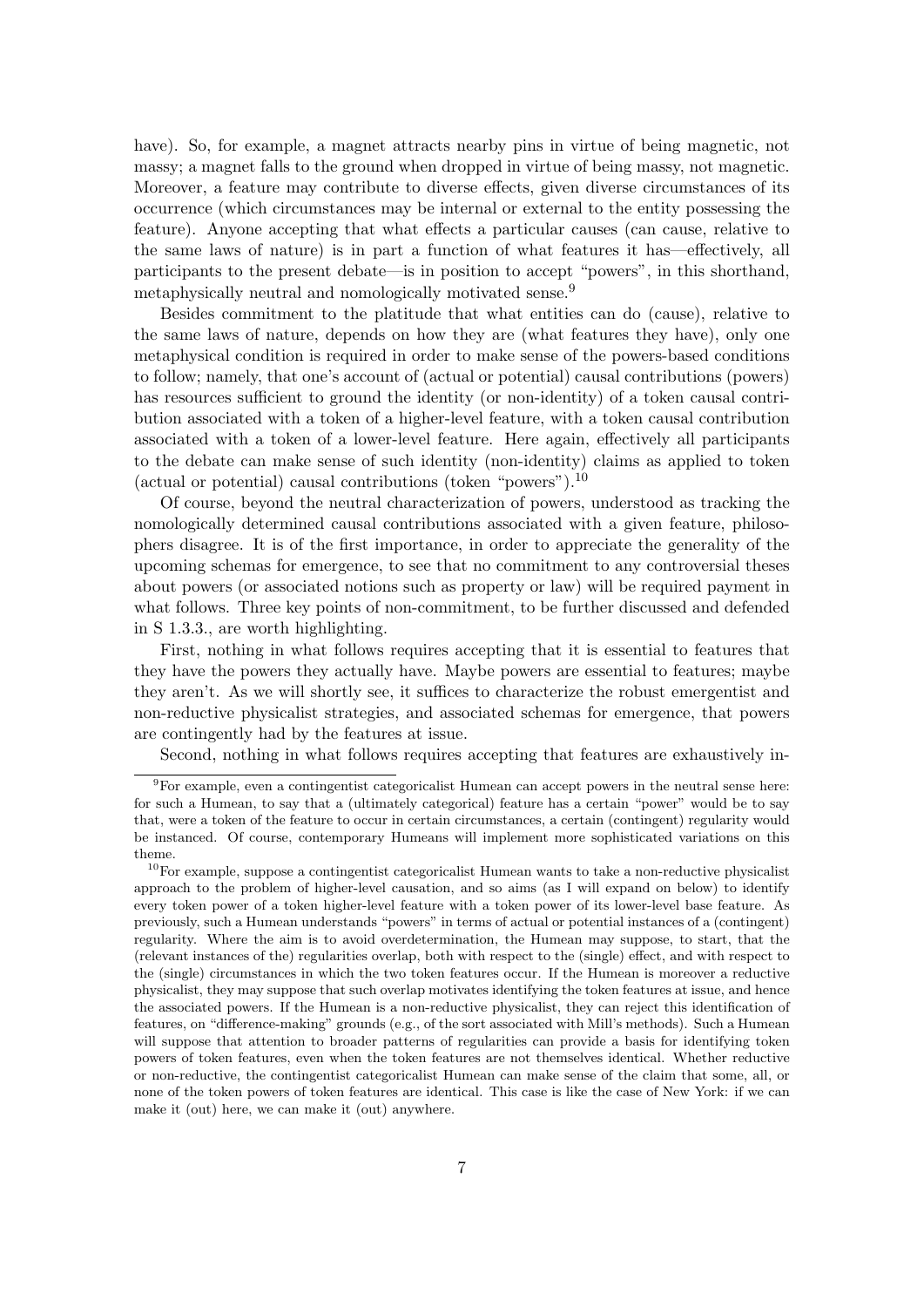dividuated by powers. Maybe they are; maybe they aren't: perhaps features are also or ultimately individuated by quiddities or other non-causal aspects of features. In any case, the presence or absence of quiddities, which primarily serve to locate actually instanced features in worlds with different laws of nature, plays no role in actually individuating broadly scientific features in either scientific law or practice. As such, the presence or absence of non-causal aspects of the features at issue can play no interesting role in a metaphysical account aiming to vindicate the scientific appearances supporting higherlevel emergence; and nor does it, in the schemas to come.

Third, nothing in what follows requires accepting that powers are or are not reducible to categorical features, or that attributions of powers are or are not reducible to certain conditionals or counterfactuals, etc. Maybe powers, or talk of them, are reducible to other entities or terms; maybe they aren't. Again, scientific theorizing and practice is transparent to such further metaphysical details, and so too should be—and are—our associated conceptions of emergence.

#### 1.3.2 Robust emergentism

As above, the robust emergentist maintains that some special science features are real, distinct, and distinctively causally efficacious as compared to their (lower-level, physically acceptable) base features. Overdetermination is avoided by denying, contra all varieties of *Physicalism*, that every lower-level physically acceptable effect has a purely lower-level physically acceptable cause.

In terms of powers: the robust emergentist maintains either (a) that *P* does not have the power to cause  $E$ , or more plausibly, (b) that while  $P$  does have the power to cause  $E$ , this power is not identical with that had by  $S$ —it is manifested differently, or in different conditions (perhaps, e.g., *P* causes *S*, and *S* then more directly causes *E*). Implementing either (a) or (b) requires that the powers of the higher-level feature satisfy the following condition:

*New powers condition*: Token higher-level feature *S* has, on the occasion in question, at least one token power not numerically identical with any token power of the token lower-level feature *P* on which *S* synchronically depends, on that occasion.

It is clear that satisfaction of this condition guarantees that *S* is both ontologically and causally autonomous from *P*: since *S* has a token power that *P* doesn't have, *S* is distinct from *P* (by Leibniz's law) and can do at least one thing that *P* can't do, or in any case cannot do in the same way as *S*.

#### 1.3.3 Non-reductive physicalism

Like the robust emergentist, the non-reductive physicalist maintains that (some) special science features are real, distinct, and distinctively causally efficacious with respect to their base features. Problematic overdetermination is avoided by taking higher-level and base features to stand in a relation that, while not identity, is intimate enough to avoid overdetermination of the "firing squad" variety. In presenting their strategy, non-reductive physicalists typically endorse some or other "realization" relation as holding between tokens or types of the features at issue, which plausibly avoids problematic overdetermination; these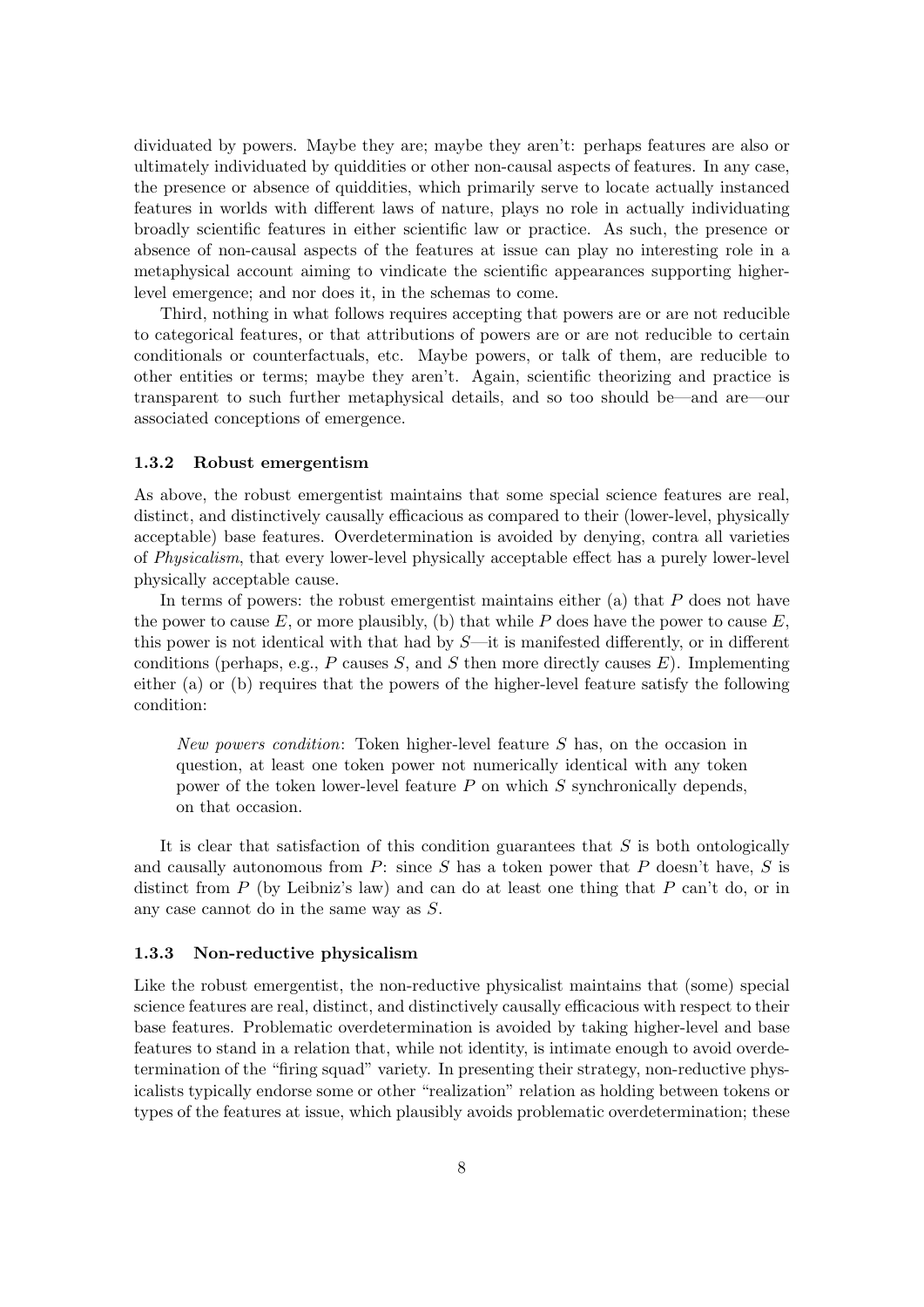include functional realization, the part/whole relation, and the determinable/determinate relation. This seeming diversity hides a deeper unity of strategy, however, which again can be put in terms of a certain condition on powers (see Wilson 1999 and forthcoming).

To start, the non-reductive physicalist maintains, as does the reductive physicalist, that every token power of *S* is identical to a token power of *P*. They moreover maintain that the token powers of *S* are a proper subset of the token powers of *P*, as per:

*Subset condition on powers*: Token higher-level feature *S* has, on the occasion in question, a non-empty proper subset of the token powers of the token lowerlevel feature *P* on which *S* synchronically depends, on that occasion.

Satisfaction of the condition clearly blocks problematic overdetermination: when a power of *S* manifests in a given effect on a given occasion, there is only one causing (as between *S* and *P*), not two.

Satisfaction of this condition also guarantees conformity to *Physicalism*, compatible with both ontological and causal autonomy.

Let's start with conformity to *Physicalism*. To start, note that the recipe for avoiding overdetermination accommodates the core physicalist claim (premise 5, above) that every lower-level physically acceptable effect has a purely lower-level physically acceptable cause.

Moreover, imposition of the condition blocks all the usual routes to physical unacceptability. The main concern about physical acceptability turns on the possibility that a realized entity might be robustly emergent, such that, as above, either (a) *S* does not have the power to cause the effect  $E$  in question, or (b) that while  $P$  does have the power to cause this effect, this power is not identical with that had by *S* (it is manifested differently, or in different conditions). Satisfaction of the subset condition blocks both  $(a)$ and (b). Satisfaction of the condition also blocks the other live routes to physical unacceptability, associated with *S*'s being non-natural (see Moore 1903) or supernatural: such designations plausibly require the having of non-natural or supernatural powers, which are ruled out by satisfaction of the subset condition (assuming, as we are, that the base feature *P* has no such powers).

Now, as it stands (and remaining broadly neutral on the metaphysics of features) satisfaction of the proper subset condition is compatible with *S*'s having a non-causal aspect not had by *P*—say, a non-causal quiddity or an epiphenomenal quale. But, as discussed above, and as is reflected in the dispute between robust emergentists and physicalists, any non-causal aspects of *S* are irrelevant to broadly scientific goings-on: scientific truths do not in any way depend on or otherwise track whether scientific features have non-causal aspects (much less track how any such aspects are related). Hence that *S* has such aspects (whether or not shared by *P*) cannot undermine *S*'s physical acceptability, given *P*'s physical acceptability.

This point bears emphasizing, since many have supposed—following the usual suppositions of advocates of non-reductive realization as involving a proper subset condition on powers (e.g., Shoemaker 2001 and Clapp 2001)—that such an account of realization requires commitment to an account of features on which these are essentially or exhaustively individuated by their powers. Hence Melnyk (2006, pp. 141–143) suggests that unless features are identified with clusters of token powers, satisfaction of the proper subset condition will not guarantee conformity to *Physicalism*, since such satisfaction will not guarantee that physically realized entities are constituted by physical entities, or that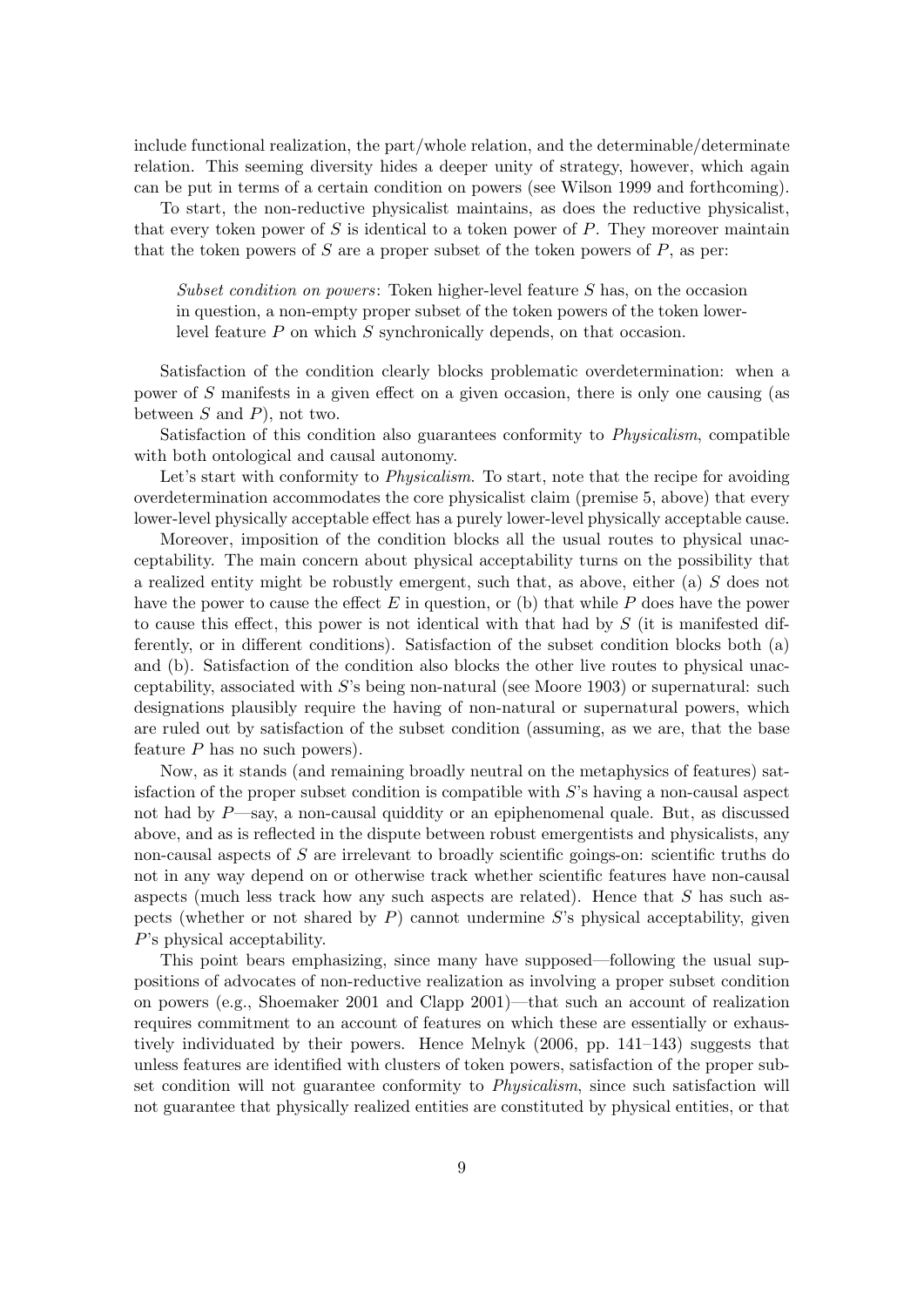truths about physically realized entities are made true by physical goings-on. More specifically, Melnyk claims that if realized features have non-causal aspects, then even though an entity's having *P* entails that it has (bestowed upon it) the token powers associated with having *S*, it won't follow from satisfaction of the proper subset condition that the entity's having  $P$  constitutes its having  $S$ , or that the entity's having  $P$  (along with physical laws, etc.) makes *S* truly attributed to it. But this is incorrect: truths about physical constitution or truthmaking, being broadly scientific truths, are neutral as regards whatever non-causal aspects of features there might be; hence the grounds of such truths must also be neutral on whether properties have non-causal aspects. It follows that satisfaction of the proper subset condition suffices for conformity with *Physicalism* independent of whether states or features are exhaustively individuated by their associated powers.<sup>11</sup>

The general pattern, blocking any route to *S*'s physical unacceptability, is as follows: if *P* is physically acceptable, and every power of *S* is identical with a power of *P*, then any causal aspects of *S* are guaranteed to be physically acceptable; non-causal aspects of *S* are irrelevant to *M*'s physical acceptability; hence a realization relation satisfying the proper subset condition on powers guarantees *S*'s physical acceptability, in conformity to *Physicalism*, independent of what account of properties one endorses.

Let's turn now to the question of autonomy. Satisfaction of the subset condition clearly accommodates ontological autonomy: if *S* has only a proper subset of *P*'s powers, then *S* is distinct from *P*, by Leibniz's law. The strategy arguably also makes room for *S*'s being causally autonomous, with the key idea being that causal autonomy does not require that *S* have a distinctive power. Rather, it is enough that *S* have a distinctive set (collection, plurality) of powers—that is, a *distinctive power profile*.

How might the having of a distinctive power profile suffice for causal autonomy? One case for this appeals to difference-making or other "proportionality" considerations, in cases where *S* (or *S*'s type) is multiply realizable. Suppose *S* is a state of feeling thirsty, which causes an effect  $E$ —say, a reaching for a glass of water. Now suppose that *S* (or another instance of  $S$ 's type, etc.) had been realized by  $P'$  rather than  $P$ . Would the (or a) reaching still have occurred? Intuitively, yes, because the "extra" powers possessed by *P*, in virtue of which it differs from *P'*—say, to produce a specific reading on a neuronal state detector—don't matter for the production of the (or a) reaching. Rather, all that matters for this are the powers associated with *S*. That *S*'s distinctive power profile contains just the powers crucial for *E* provides a principled reason for taking *S* to be causally efficacious *vis-á-vis*  $E$  in a way that is distinctive from  $P$ 's efficacy *vis-á-vis*  $E$ <sup>12</sup>

Another case for taking distinctive power profiles to (at least sometimes) suffice for causal autonomy appeals to the connection between sets of powers and distinctive systems

<sup>11</sup>Similarly for Melnyk's other claim (138–140) that unless realized entities are identified with clusters of powers, the condition's satisfaction will not guarantee satisfaction of the "necessitation" condition, according to which a physically acceptable realized entity must (perhaps together with physical laws, etc.) metaphysically necessitate the realized entity: "Why should it? Why assume that along with possession of power-tokens of certain types there automatically comes possession of a property [. . . ] that would have conferred them?" ( 140). Given that truths about broadly scientific entities are transparent to facts about non-causal aspects of entities, from an entity's possession of power-tokens of a type it does "automatically" follow that the entity has the feature, whether or not features have non-causal aspects.

 $12$ Note that nothing in this line of thought requires that one accept a "difference-making" account of causation or relatedly, that one reject *P* as being a cause of *E*. The suggestion is simply that attention to difference-making considerations provides a principled ground for *S*'s being distinctively efficacious as compared to *P*.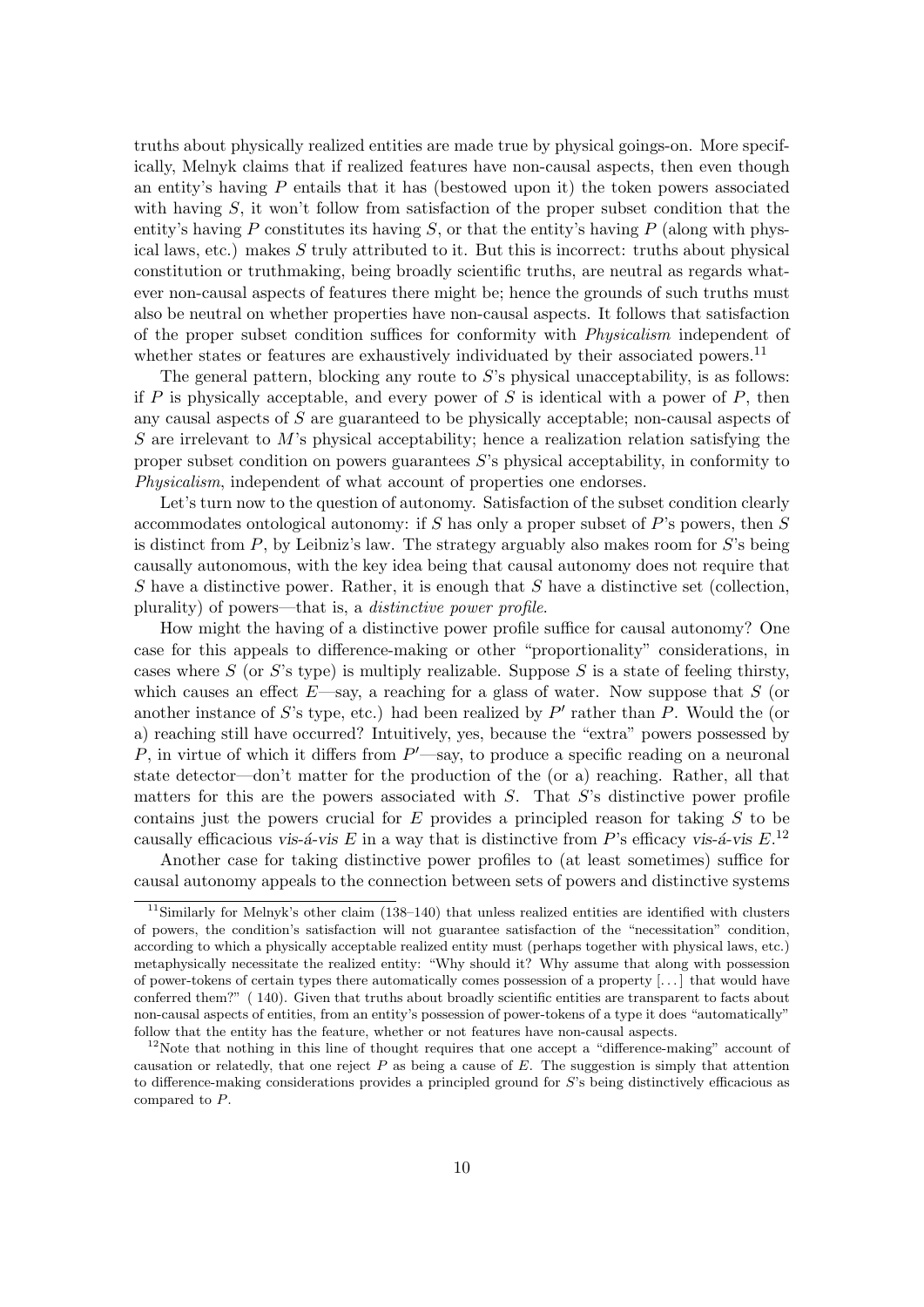of laws (e.g., the special science laws governing entities of *S*'s type). Plausibly, systems of laws track causal joints in nature. Correspondingly, *S*'s distinctive power profile is indicative of a distinctive causal joint in nature. Causal joints may overlap—in particular, in respect of *S*'s and *P*'s power to cause effect *E*. Still, if the joints as a whole are different, this provides a principled basis for taking  $S$  to be distinctively efficacious *vis-* $\acute{a}$ -*vis*  $E$ , in that *S* produces *E* as part of a different system of laws than  $P^{13}$ .

#### 1.4 Strong and Weak emergence

The robust emergentist and non-reductive physicalist responses to the problem of higherlevel causation are the only responses aiming to accommodate the metaphysical emergence dependence with ontological and causal autonomy—of higher-level entities; and as just argued, there are cases to be made that satisfaction of either of the associated conditions on powers would fulfill this aim. Moreover, and independent of the specifics of the problem (in particular, independent of the shared assumption that the base entities are physically acceptable), attention to these conditions makes clear the relatively limited ways in which, most crucially, the causal (hence also ontological) autonomy of a higher-level feature *vis- ´a-vis* its base feature may be gained. To wit: the feature may (as per robust emergentism) have *more* powers than its base feature; or the feature may (as per non-reductive physicalism) have *fewer* powers that its base feature. Since complete coincidence of powers doesn't make room for causal autonomy, these routes to emergence exhaust the options.

We may thus take the responses as exhaustive representative bases for two schematic conceptions of metaphysical emergence. The first schema is that associated with robust emergentism:

*Strong emergence*: Token higher-level feature *S* is strongly emergent from token lower-level feature *P* just in case (i) *S* synchronically depends on *P*, and (ii) *S* has at least one token power not identical with any token power of *P*.

(For simplicity, in presenting the schemas I suppress reference to occasions.) The first condition minimally specifies synchronic dependence; the second (effectively, *New powers condition*, above) captures the comparatively strong sense in which an emergent feature is causally, hence ontologically, autonomous *vis-á-vis* its base feature.

The second schema is that associated with non-reductive physicalism:

*Weak emergence*: Token higher-level feature *S* is weakly emergent from token lower-level feature *P* just in case (i) *S* synchronically depends on *P*, and (ii) *S* has a proper subset of the token powers had by *P*.

Again, the first condition minimally specifies synchronic dependence; the second (effectively, *Subset condition on powers*) captures the comparatively weak sense in which an emergent entity is causally, hence ontologically, autonomous of its base entity.

Each schema encodes a different way in which a higher-level feature might be dependent on, yet ontologically and causally autonomous from, a base feature; and thus is promising, so far as accommodating the motivations for emergence is concerned. And

<sup>13</sup>See Wilson in progress for a fuller defense of this claim.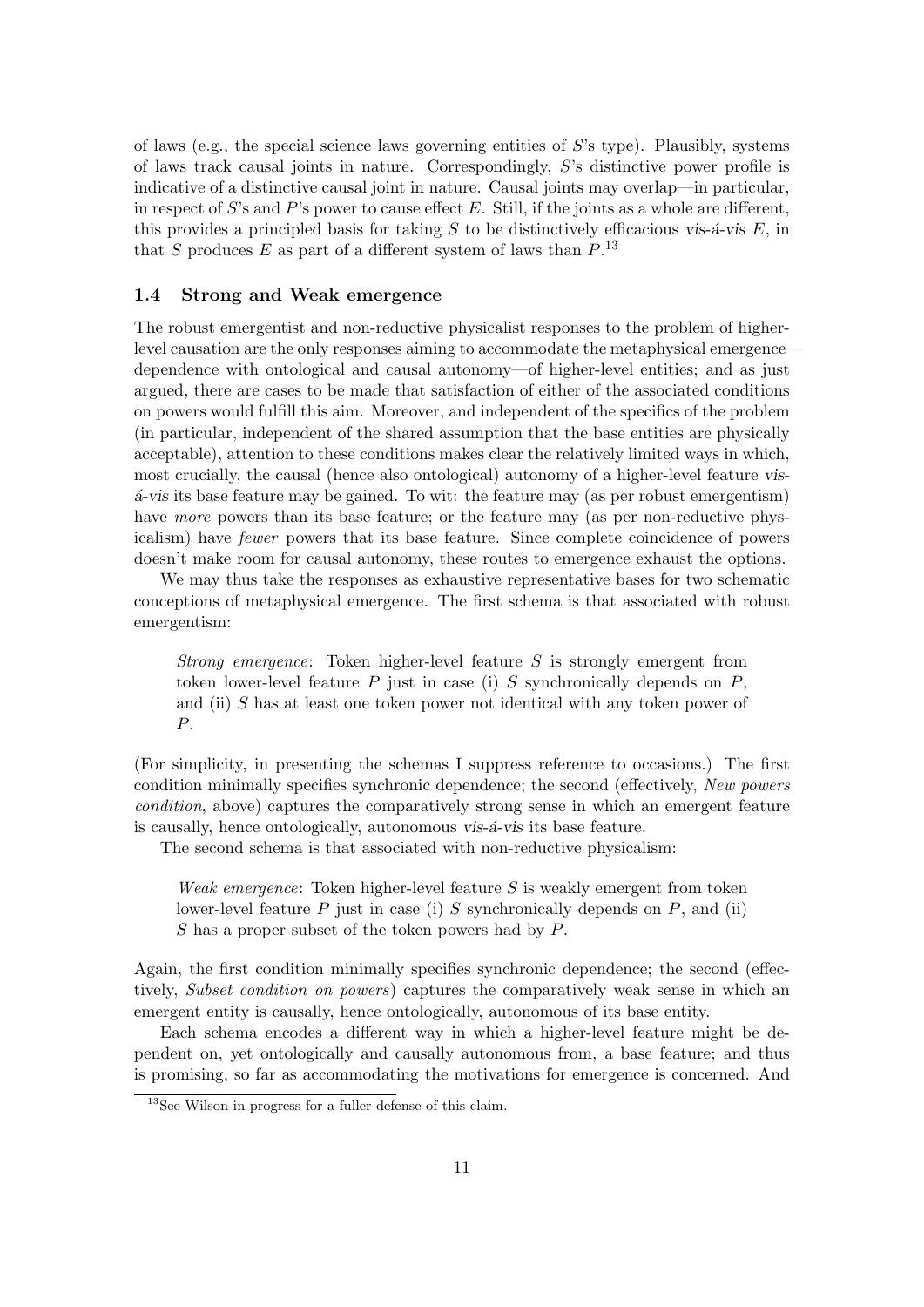again, attention to the available responses to the problem of higher-level causation, and the associated relations between powers that might serve as a basis for dependent causal autonomy, indicate that these schemas encode the *only* options for characterizing the metaphysical emergence of higher-level, broadly scientific entities (henceforth, typically, just 'emergence').

Let's now turn to seeing how specific accounts of emergent dependence and emergent autonomy, properly disambiguated and interpreted, aim to conform to one or other schema. In what follows, I'll usually leave off the qualifier "aim to", since my primary goal is not to assess the success of these accounts for purposes of characterizing emergence, but to make explicit their underlying theoretical intentions for doing so. That said, as prefigured, my discussion will track certain concerns about whether a given account presently satisfies its aim. One final remark before getting started: reflecting the role of emergence in the physicalism debates, accounts of emergent dependence and autonomy frequently presuppose that the base entities at issue are physically acceptable; the morals to be drawn, however, are broadly independent of this presupposition.

## 2 Emergent dependence

Four accounts of emergent dependence are on offer: material composition, modal covariation, causation or causal dependence, and functional or other realization. The first two are not exclusive of the last two: effectively all accounts of higher-level emergence take both material composition and modal covariation to be some part of emergent dependence. Where accounts primarily differ, as we will see, is in the assumed strength of modal covariation, and (relatedly) in whether broadly causal or rather realization-based dependence is (tacitly or explicitly) assumed. As I'll argue, accounts of emergent dependence differing in these respects conform to either *Strong* or *Weak* emergence, respectively.

#### 2.1 Material composition

Accounts of emergence typically suppose that special science entities (systems, processes, particulars) depend on lower-level, ultimately physical entities at least in that the former are exhaustively composed of the latter:

All organised [living] bodies are composed of parts similar to those composing inorganic nature, and which have even themselves existed in an inorganic state; but the phenomena of life which result from the juxtaposition of those parts in a certain manner bear no analogy to any of the effects which would be produced by the action of the component substances considered as mere physical agents. (Mill 1843/1973, p. 243)

The first feature of contemporary theories of emergence, the thesis of physical monism, is a thesis about the nature of systems that have emergent properties (or structures). The thesis says that the bearers of emergent properties are made up of material parts only. It denies that there are any supernatural components responsible for a systems having emergent properties. Thus, all substance-dualistic positions are rejected [...]. (Stephan 2002, p. 79)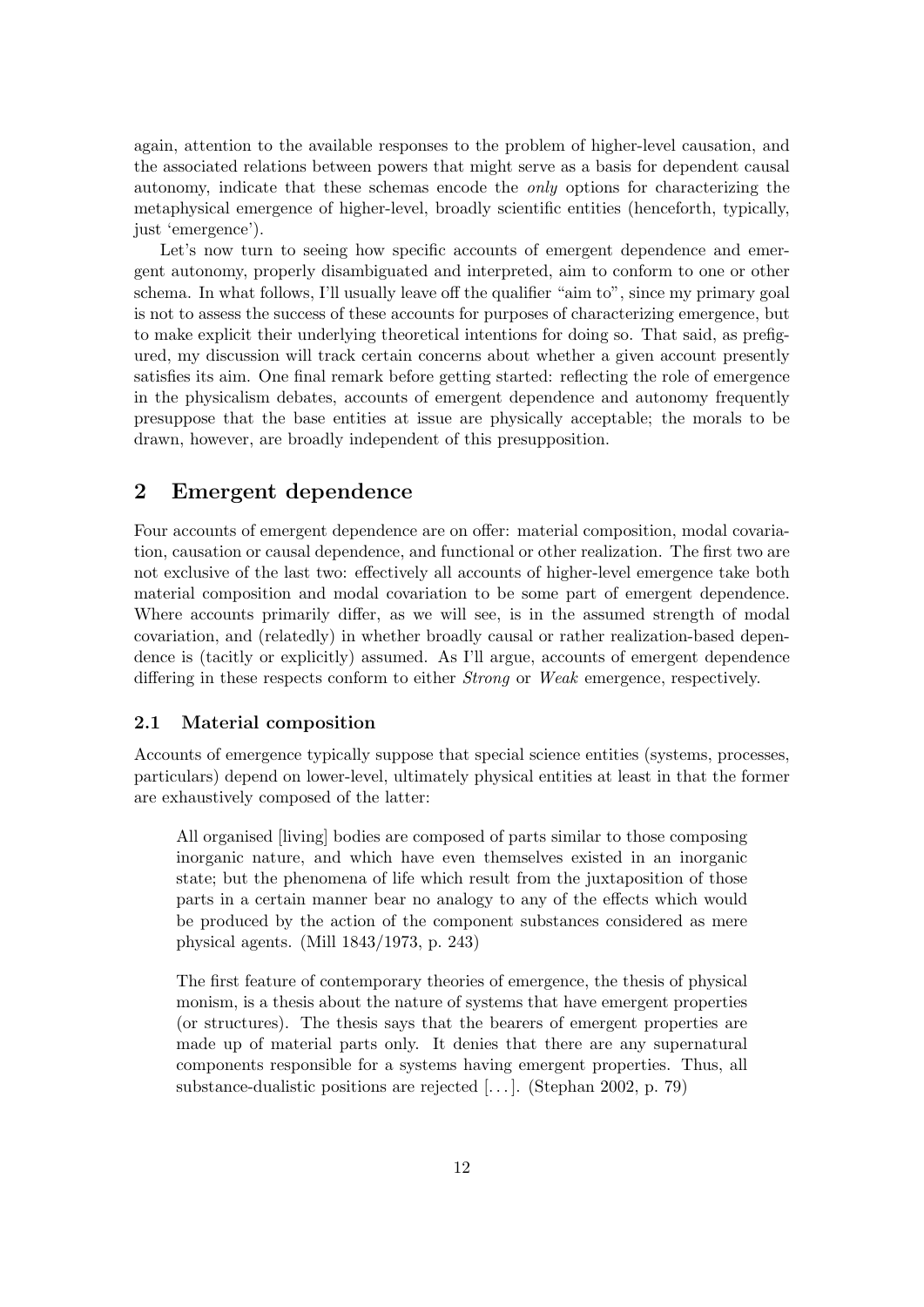Indeed, the assumption of compositional dependence reflects the intended contrast with dualist accounts on which higher-level features depend on the existence of physically unacceptable entities (e.g., souls, entelechies, conscious or proto-conscious fundamental particles). Compositional dependence is, however, compatible with either *Weak* or *Strong* emergence, and indeed, with the absence of emergence, since it is a further question, concerning any exhaustively physically composed particular, what features it has and whether any of these are emergent in either schematic sense.

#### 2.2 Modal covariation

A further common baseline assumption is that emergent features depend on base features in standing in certain relations of (at least nomologically) necessary covariation, reflecting that emergent features both require (for their occurrence) and are upwardly necessitated by base features. So, for example, Broad (1925) maintains that emergent features of a compound are functionally dependent on features of the compound's parts (54-5), and that emergent features are "completely determined" by such lower-level features, in that "whenever you have a whole composed of these [. . . ] elements in certain proportions and relations you have something with the [compound's] characteristic properties" (64); van Cleve (1990) concurs that "an emergent property of *w* is one that *depends on* and is *determined by* the properties of the parts of *w*" (222). The holding of both directions of necessary correlation may be expressed by (a version of) supervenience (see Kim 1990) that I'll call "minimally nomological supervenience", according to which an emergent feature (at least nomologically) requires some base feature, and a given base feature (at least nomologically) necessitates any associated emergent feature.<sup>14</sup>

Understood as an asymmetric relation (see Kim 1998, 11), minimally nomological supervenience distinguishes reductive from emergent dependence. Without further specification, however, such a conception is compatible with either *Strong* or *Weak* emergence. Broad and other robust emergentists typically maintain that emergent features minimally nomologically supervene on base features. And the schema for *Strong emergence* makes sense of such claims: laws of nature, after all, express what broadly scientific entities can do—that is, what powers they have; hence if an emergent feature has a power not had by its base feature per (as *Strong emergence*), it is plausible to suppose that the features stand in some sort of nomological connection (see *§*2.3). Minimally nomological supervenience is also compatible with *Weak emergence*, for some relations satisfying *Weak emergence* (e.g., the determinable/determinate relation) entail that the higher-level entities supervene with metaphysical, hence with nomological, necessity (see *§*2.4).

It remains to consider whether strengthening of the modal covariation relations pertaining specifically to the strength of upward necessitation—distinguishes *Strong* from *Weak* emergence. Indeed, many accept as characteristic of physically unacceptable emergence that emergent features would supervene with *only* nomological necessity on base entities, in contrast with relations (like identity or the determinable-determinate relation) which plausibly preserve physical acceptability. So, for example, Chalmers (2006) says,

[C]onsciousness still supervenes on the physical domain. But importantly, this

<sup>&</sup>lt;sup>14</sup>The notion of upward necessitation may be stochastic (see Kim 2006, p. 550); emergent dependence need not be deterministic.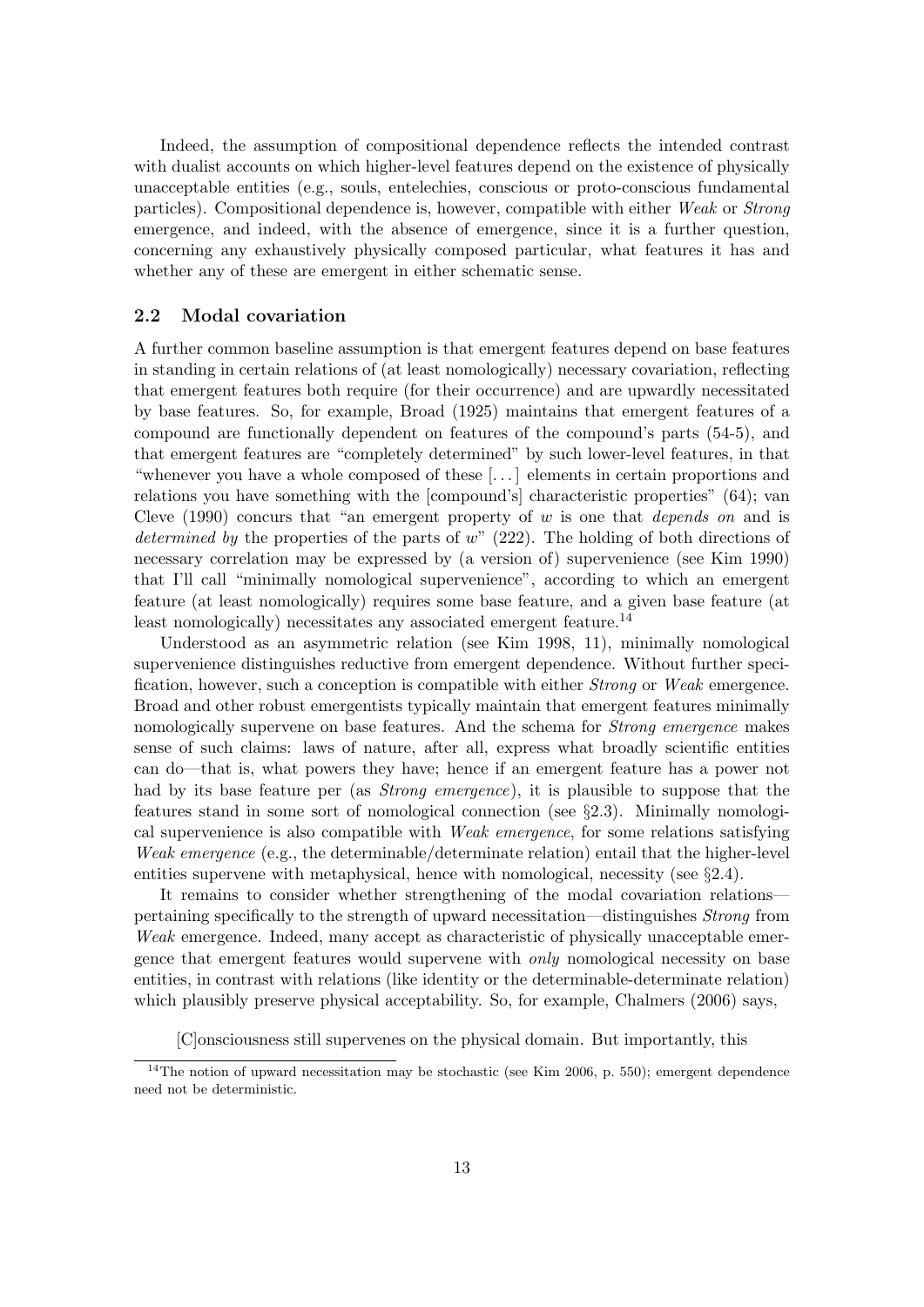supervenience holds only with the strength of laws of nature (in the philosophical jargon, it is natural or nomological supervenience). (p. X)

Van Cleve (1990) similarly characterizes emergence of the sort intended to contrast with *Physicalism*:

If  $P$  is a property of  $w$ , then  $P$  is emergent iff  $P$  supervenes with nomological necessity, but *not* with logical necessity, on the properties of the parts of *w*. (p. 222)

Though common, the supposition that *Strong* and *Weak* emergence contrast with respect to modal strength of dependence relation is problematic, for two reasons. First, a physically acceptable feature might supervene with only nomological necessity on a physically acceptable base feature. For example, the subset condition in *Weak* emergence could be satisfied even if features are essentially individuated by non-causal quiddities and only contingently associated with their actual powers. Second, a physically unacceptable feature might supervene with metaphysical necessity on a physically acceptable base feature (see Wilson 2005). This would be the case if, for example, a consistent Malbranchean God brought about certain higher-level features upon the occasion of certain lower-level features in every possible world; or if features are essentially constituted by (all) the laws of nature into which they directly or indirectly enter; or if some robustly emergent features are grounded in non-physical interactions, and all the fundamental interactions are unified.

These considerations lead to a dilemma for anyone aiming to distinguish physically acceptable from unacceptable emergence by appeal to modal correlations alone. Those characterizing robust emergence in terms of mere nomological supervenience sometimes reject counter-cases whereby *Strong* emergent features supervene with metaphysical necessity on base properties, as violating Hume's Dictum, according to which there are no metaphysically necessary connections between (wholly) distinct entities. As it happens, *Strong* emergent features need not be wholly distinct from base features (see Stoljar 2007), and in any case post-Humean reasons for believing Hume's Dictum are in short supply (see Wilson 2010*b*). But suppose that Hume's Dictum is accepted, and grant that it ensures that *Stong* emergent dependence holds with only nomological necessity. It remains, as per the first counter-case, that physically acceptable features might supervene on base features with only nomological necessity—if, as above, features are essentially individuated by non-causal quiddities, not powers. To block this case, non-causal quiddities must be rejected as individuated of powers. But—here's the dilemma—proponents of Hume's Dictum arguably must (and typically do) accept non-causal quiddities as essentially individuating features, since after all (as per their denial that there are no metaphysically necessary causal connections) they cannot take features to be essentially individuated by powers. The means of blocking the two counter-cases are thus incompatible with each other, in which case a modal characterization of the distinction between physically acceptable and unacceptable emergence cannot be maintained, even if one is willing to commit to certain controversial metaphysical theses.

Moving forward, it's worth noting that, though covariation accounts officially aim to characterize emergent dependence in purely correlation terms, they rely for their plausibility on the underlying contrast between certain nomological relations (e.g., causation) and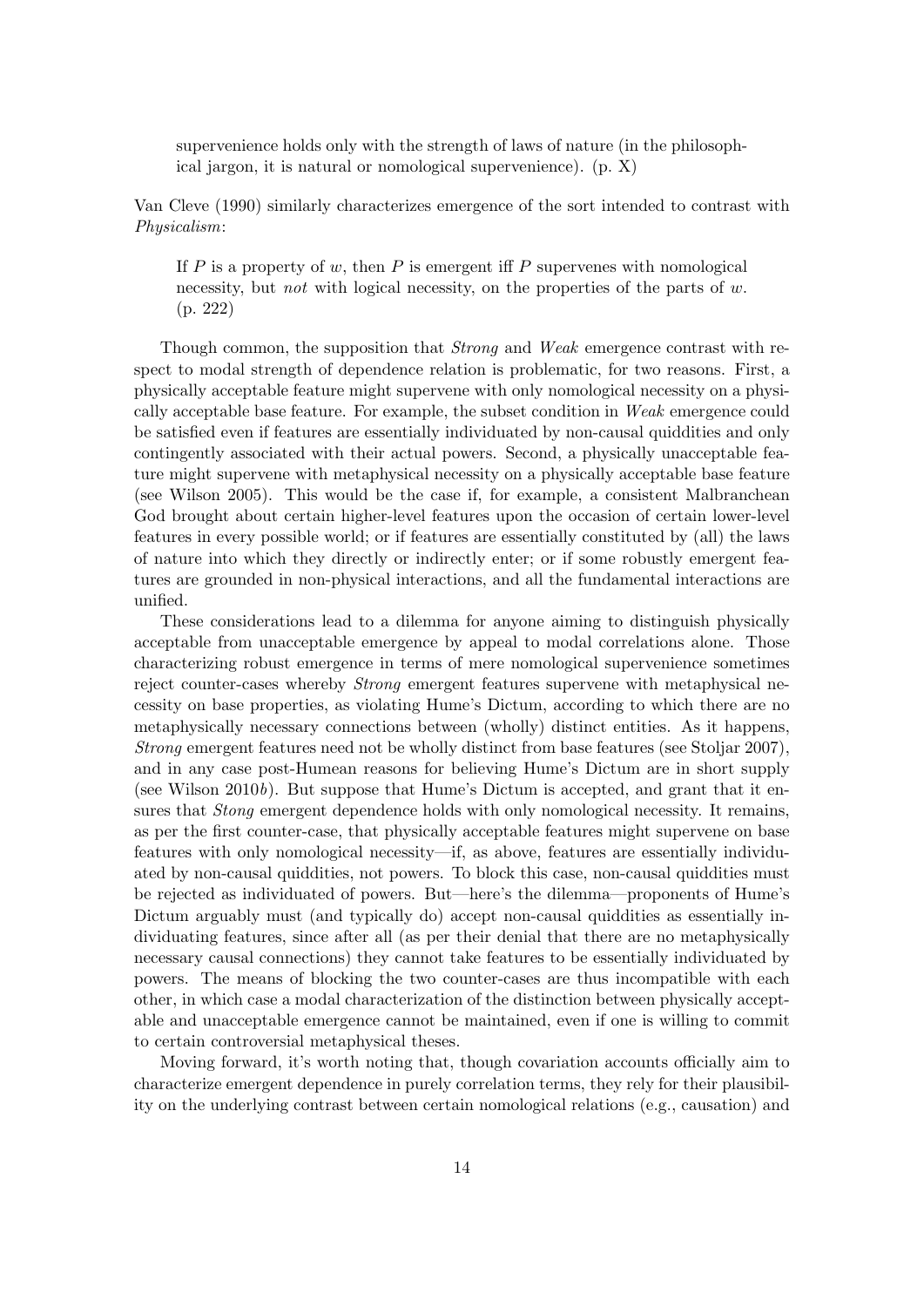certain metaphysical relations (e.g., the determinable/determinate relation). The next two proposals each cash out emergent dependence by explicit appeal to such relations, so as to both plausibly and determinately target either *Strong* or *Weak* emergence.

#### 2.3 Causation or causal dependence

Yablo (1992) notes "a subtle interpretive question about supervenience", according to which

On the emergence interpretation, a thing's physical properties are metaphysically prior to its mental properties and bring them into being. To caricature emergentism just slightly, supervenience is a kind of "supercausation" which improves on the original in that supercauses act immediately and metaphysically guarantee their supereffects  $[...]$ . (pp. 256-7)

The suggestion that emergent dependence is in some sense causal rages back to Mill Mill (1843/1973), the father of British Emergentism. Here it is important to be clear concerning how emergent features are considered causally dependent on base features. Mill's discussion initially focuses on a distinction between "homopathic" and "heteropathic" effects of a composite entity, where the former but not the latter effects are broadly additive combinations of effects of the sort that would have been produced were the component entities acting separately. Such a conception of emergence aims ultimately to characterize emergent autonomy in terms of a failure of additivity of causal influences, where such failure, in turn, is criterial of the composite entity's having a new power (to produce the heteropathic effect); see McLaughlin 1992. Hence it is ultimately not (heteropathic) effects, but rather features of complex entities having powers to produce such effects, which are emergent by Mill's lights. (See *§*3.3.1.)

That said, the question remains whether emergence of such features might itself be a causal phenomenon. Indeed, there are two ways in which emergent features might be causally dependent on base features. First, base features might act as a synchronic nomologically necessary precondition for the operation, or coming into play, of certain nomological features—i.e., fundamental forces or interactions—associated in turn with new powers; even if the relation here is not causation as traditionally understood, it nonetheless involves broadly causal lawful dependence (see Wilson 2002). This is the sort of causal dependence that is generally operative in British Emergentist accounts. Second, base features might more straightforwardly cause emergent features, as some contemporary emergentists (O'Connor 1994, O'Connor and Wong 2005) suppose. The two approaches (causal dependence vs. causation) are close variants, with the primary difference being that, if one supposes that causation is diachronic, one might further suppose that emergence is diachronic (as do O'Connor and Wong); but the diachronicity of causation is controversial, and nothing important hangs on this issue.

In particular, independent of whether emergent dependence is synchronic or diachronic, a conception in terms of causation or causal dependence will make good sense of *Strong emergence*. Either way an emergent feature has powers different from its base features: if caused, because effects typically have powers different from those of their causes; if causally dependent, because the operation of new fundamental forces or interactions serves as a (perhaps partial) ground for the having of new powers. The precise nature of the ground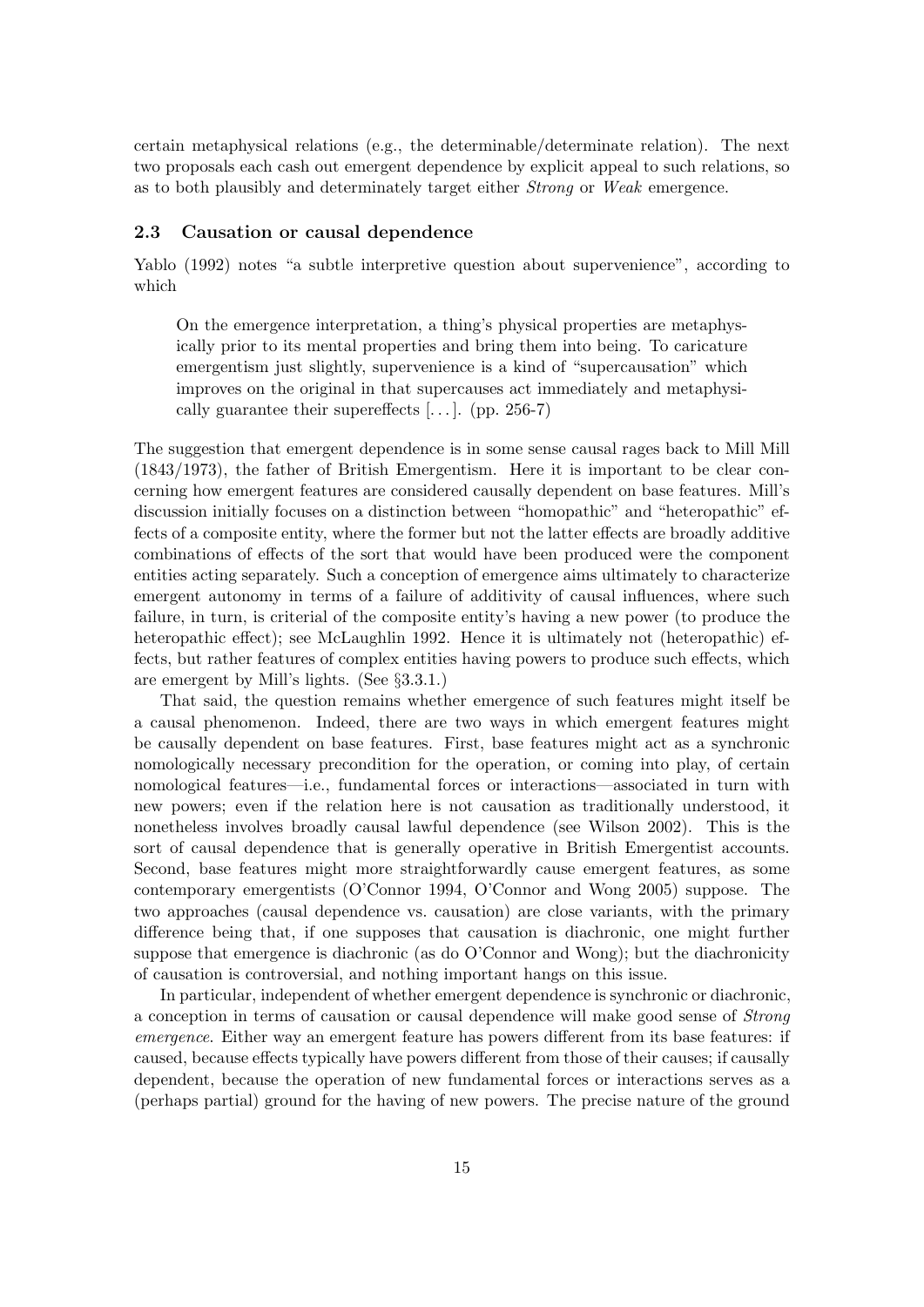for the new powers varies depending on the preferred account of causal autonomy (see *§*1.2, *§*1.3, and *§*1.4).

Seeing how causation and causal dependence make sense of *Strong emergence* sheds light on Kim's (2006, p. 558) claim that "the emergence relation from [*P*] to *S* cannot properly be viewed as causal". Kim asks, rhetorically, "How can there be a causal chain from [e.g.] pain to the hand motion that is separate and independent from the physical causal chain from the neural state to the motion of the hand?" (fn. 7). This would indeed be strange against the assumption of *Physicalism*, and the associated closure claim that every lower-level physically acceptable effect has a purely lower-level physically acceptable cause; however, the robust emergentist's strategy encoded in *Strong emergence* just is to deny the closure claim, rather maintaining that the production of some physically acceptable effect requires (the manifestation of) powers not had by any lower-level physically acceptable feature. That said, Kim is clearly right that causation and causal dependence cannot characterize physically acceptable emergence, since such a nomologically "generative" connection does not ensure that the powers of emergent and lower-level features stand in the proper subset relation requisite for *Weak emergence*.

#### 2.4 Non-reductive realization

The second metaphysically robust notion of emergent dependence is in terms of realization. While there are many accounts of this notion, all have in common the aim of characterizing a realized entity as "nothing over and above" its realizing entity (or entities), compatible (given the physical acceptability of base entities) with *Physicalism*. Some physicalists moreover think that such nothing over-and-aboveness is compatible with a realized feature's being emergent. Hence Gillett (2002*b*) sees the project of establishing the possibility of emergence as "deeply interwoven with the project of vindicating non-reductive physicalism as a viable position" (p. 102).

A realization-based conception of emergent dependence is indeed well-suited for physicalist purposes, in that the standard accounts of realization each have understandings on which their holding guarantees satisfaction of the conditions of *Weak emergence*. Here I consider a representative sample.

First, consider a "functionalizability" account, according to which realized features are second-order features, having causal roles played by the lower-level features that realize them on a given occasion (see Putnam 1967, Fodor 1974, Papineau 1993, Antony and Levine 1997, Melnyk 2003, and others). Now, to be associated with a distinctive causal role is just to be associated with a distinctive set of powers; hence if the distinctive causal role of a realized feature is, on a given occasion, played by a lower-level realizing feature, every token power of the higher-level feature, on that occasion, will be numerically identical with a token power of the feature upon which it synchronically depends, on that occasion. This much suffices, as previously argued, for the physical acceptability of a functionally realized feature, as per *Physicalism*. Still, one might think that functional realization is incompatible with *Weak emergence*, on grounds that a functionally realized feature inherits *all* of the token powers of its realizing feature:

A functional reduction of pain has the following causal and ontological implications: Each occurrence of pain has the causal powers of its neural realizer; thus if pain occurs by being realized by *N*, this occurrence of pain has the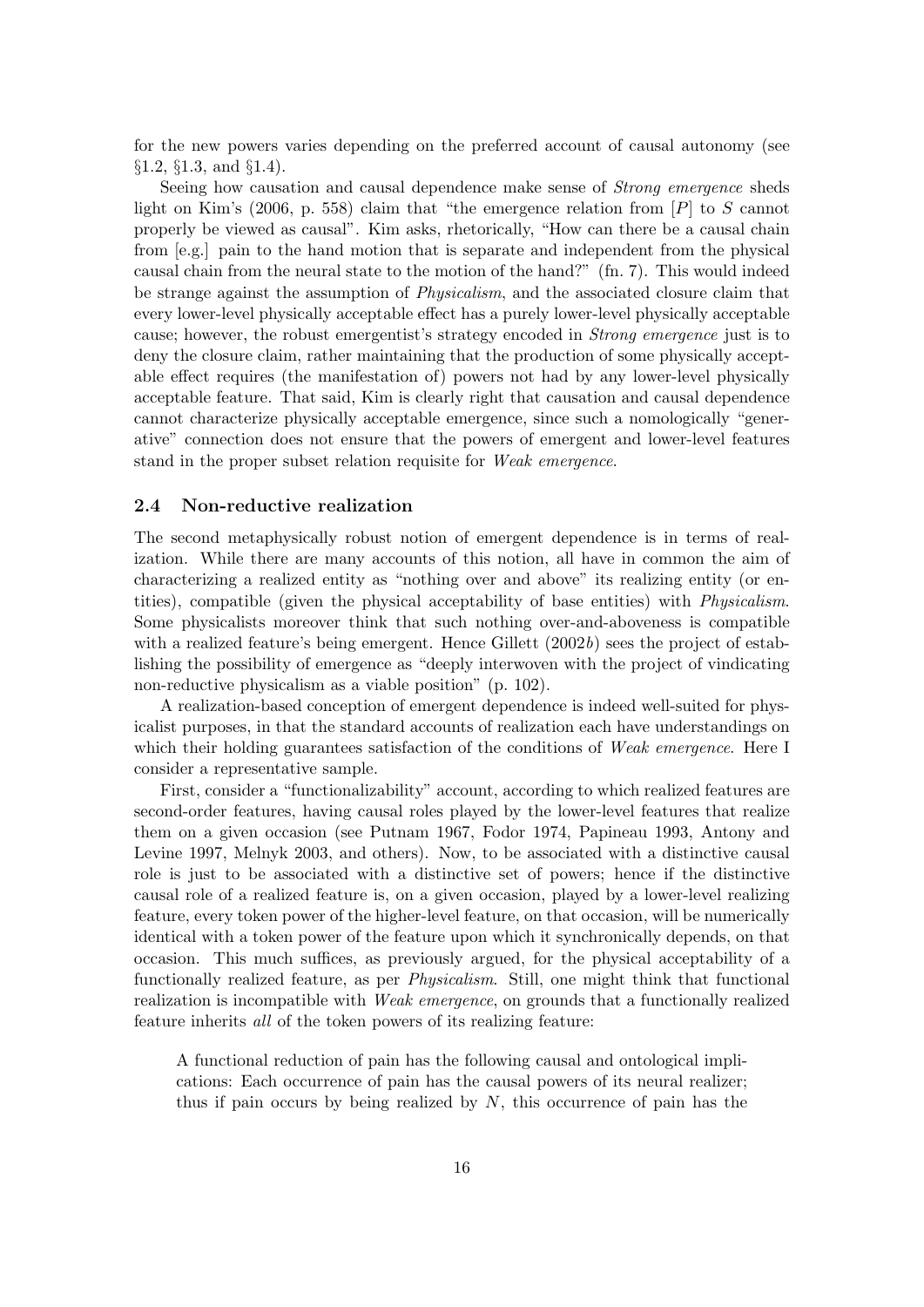causal powers of N.  $[\dots]$  In general, if M occurs by being realized by N on a given occasion, the *M*-instance has the causal powers of the *N*-instance (Kim 2006, p. 554).

Where a functional role may be played by multiple realizers, however there is a case to be made that a functionally realized feature has, on a given occasion, only a proper subset of the token powers of the feature realizing it on that occasion. To see this, recall the analogy initially motivating functionism (see, e.g., Putnam 1967), to cases where multiple hardware systems may implement the instructions associated with a given piece of software. Here the realizing systems are similar in each having whatever powers are needed to implement the software, but are different in having other powers associated with their distinctive hardware bases. More generally, in cases where a type of functionally characterized higher-level feature may be multiply realized, it is plausible that each of its realizing types will have all of the powers associated with its functional role, and more besides.<sup>15</sup> Correspondingly, a proper subset relation will hold between the powers of the realized type and those of any of its realizing types. This relation between powers will hold on any occasion of realization involving tokens of the types; hence an account of emergent dependence in terms of functional realization will conform to *Weak emergence*.

Second, consider powers-based accounts of realization (see Wilson 1999, Shoemaker 2001, Clapp 2001). On Shoemaker's account,

Property *X* realizes property *Y* just in case the conditional powers bestowed by *Y* are a subset of the conditional powers bestowed by *X* (and *X* is not a conjunctive property having *Y* as a conjunct).

Shoemaker moreover claims:

Where the realized property is multiply realizable, the conditional powers bestowed by it will be a proper subset of the sets bestowed by each of the realizer properties (pp. 78-9).

His motivations here parallel those used to motivate the same claim for functionally realized properties. In brief, higher-level features are associated with distinctive sets of powers; if such a feature is multiply realized, then its realizing types will share the powers of the realized type, but will differ in respect of further powers. This relation will plausibly hold on any occasion of realization of tokens of the types; hence an account of emergent dependence in terms of powers-based realization (and the associated "partwhole" accounts of type or token features that Shoemaker and Clapp associate with their accounts) will conform to *Weak* emergence.<sup>16</sup>

Finally, consider accounts of non-reductive realization in terms of the determinable/determinate relation (see Yablo 1992, Wilson 2009), the relation of increased specificity paradigmatically holding between colors and their shades. Plausibly, as is reflected in Yablo's claim

<sup>15</sup>See, e.g., the discussion in Antony and Levine (1997).

<sup>&</sup>lt;sup>16</sup>Note that nothing in the preceding line of thought requires acceptance of any particular account of the metaphysics of properties. As previously, the physical acceptability of a higher-level feature hinges solely on the relations between its token powers and those of its base feature on a given occasion; as such, issues of physical realization are independent of whether features have non-causal quiddities; and one may correspondingly also maintain that issues of physical realization are independent of whether the actual powers of a given feature are essentially or exhaustively individuative of it.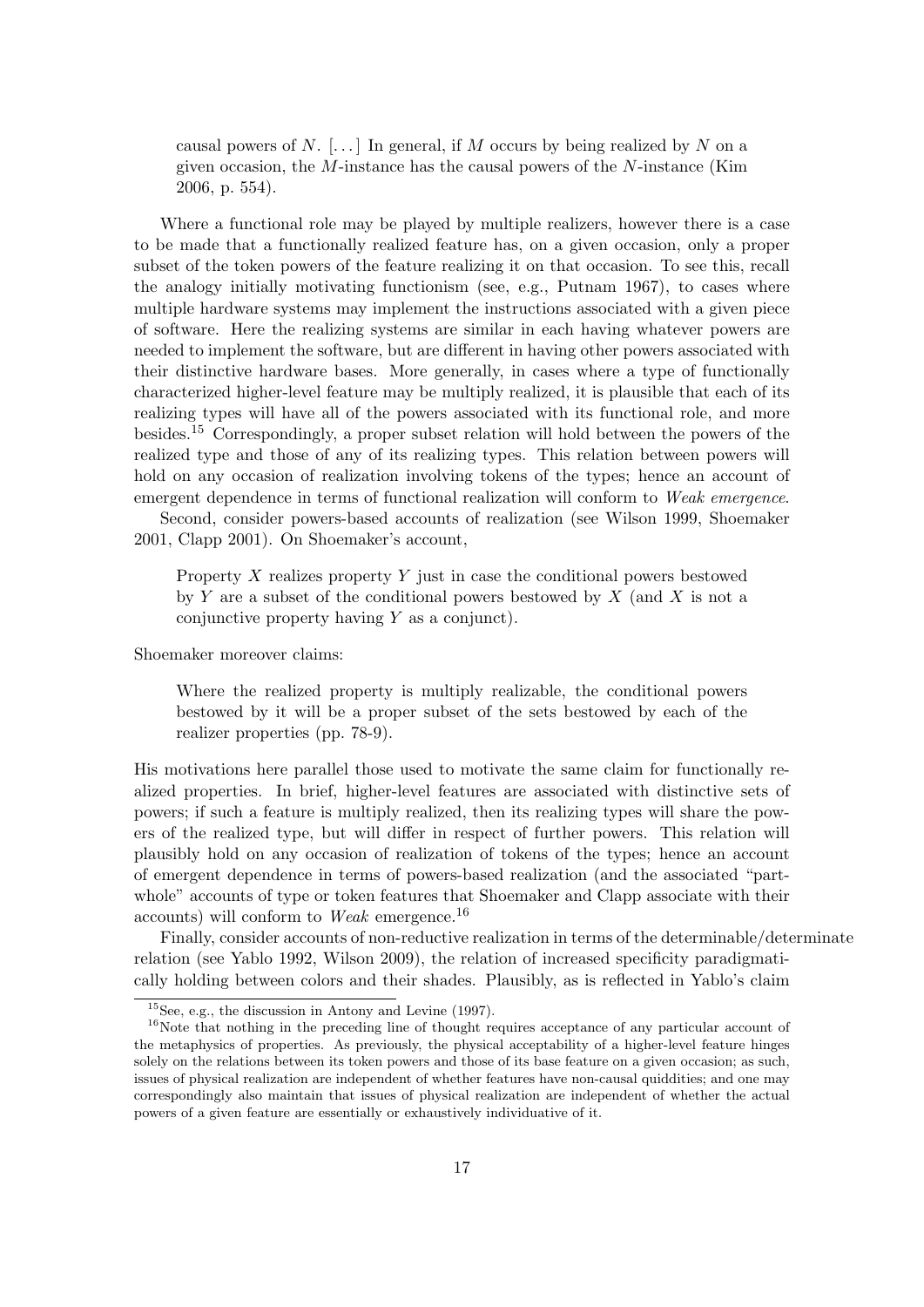that determinables and determinates "are not causal rivals" (p. 259) and as is developed in Wilson 1999 and 2009, every token power of a determinable feature is identical with a token power of the more determinate feature(s) upon which it synchronically depends. Again, one might be concerned that such an account of realization is incompatible with *Weak emergence*, on grounds that instances of determinables and associated determinates are token-identical (see MacDonald and MacDonald 1986 and Ehring 1996); for in that case a higher-level feature will inherit *all* of the token powers of the feature that realizes it on that occasion. But here too, there is a case to be made that instances of determinables have only a proper subset of the token powers of the features that determine them on a given occasion. Plausibly, a given determinable will be associated with a distinctive set of powers; moreover, this determinable will typically be "multiply determined" by associated determinates; distinct determinates of the determinable will share the powers of the determinable, but will differ in respect of other of their powers. Moreover, insofar as determinables are distinctively unspecific, this characteristic should be preserved in their instances; but if a determinable token is identical with a determinate token on a given occasion, the former have all the token powers of the latter, and this distinctive lack of specificity will be lost. This provides another reason to suppose that a determinable token will have only a proper subset of the powers of their associated determinate token on any given occasion, in conformity with *Weak emergence*.

### 2.5 Results

We have arrived at the following results concerning accounts of emergent dependence:

- $\sim$  Conceptions of emergent depenent in terms of material composition are compatible with either *Weak* or *Strong* emergence, as well as with ontological reduction.
- $\sim$  Conceptions in terms of asymmetrical minimally nomological supervenience rules out ontological reduction, and is compatible with either *Weak* or *Strong* emergence.
- $\sim$  Conceptions in terms of mere nomological supervenience aim to conform only to *Strong emergence*, and conceptions in terms of metaphysical supervenience aims to conform only to *Weak emergence*; however, there are cases to be made that either strength of modal correlation is compatible with either schema; blocking all the cases require endorsing controversial theses (the rejection of quiddities, Hume's dictum) which moreover appear to be incompatible.
- $\sim$  Conceptions in terms of causation and causal dependence aim to conform to *Strong emergence*.
- $\sim$  Conceptions in terms of realization aim to conform to *Weak emergence*.

## 3 Emergent autonomy: metaphysical conceptions

I turn now to considering metaphysical accounts of emergent autonomy in light of the two schemas for emergence.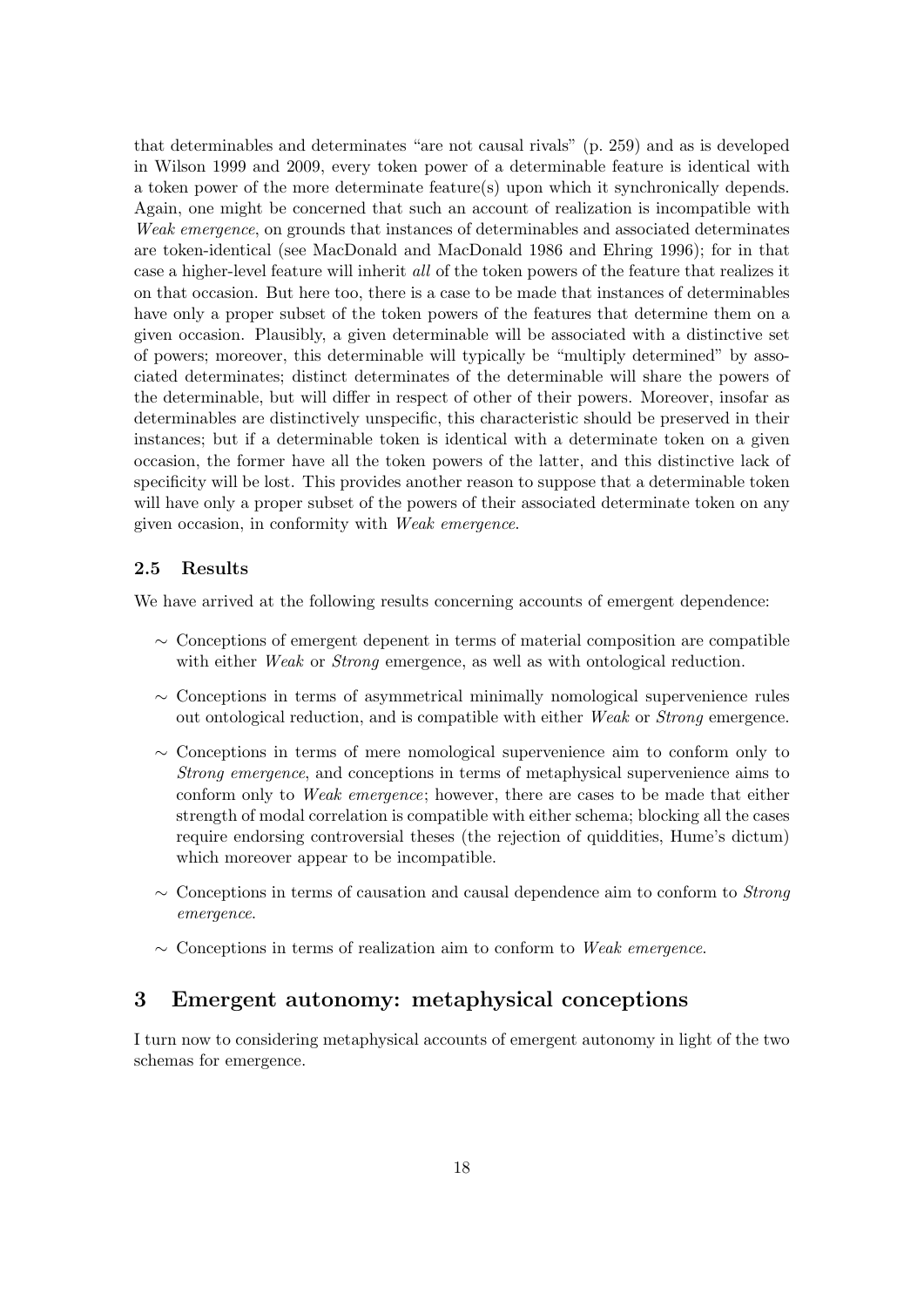#### 3.1 Ontological and causal autonomy

Causal autonomy (distinctive causal efficacy) guarantees ontological autonomy (distinctness), by Leibniz's law. But for reasons previously noted, ontological autonomy does not guarantee causal autonomy. Causal autonomy is necessary, however, for vindicating the ontological *and* causal autonomy of special science entities, and relatedly, for solving the problem of higher-level causation in a way preserving both the dependence and the distinctive causal efficacy of higher-level entities. Hence an account of metaphysical emergence aiming to accomplish these goals must do so in virtue of causal differences between higher-level and base features, rather than in virtue of any "bare" ontological differences there may be between these features.

This observation is crucial in appropriately interpreting accounts of emergent autonomy. Consider, for example, the conception of emergent entities as being "new" or "genuinely novel" with respect to their base entities:

[Emergence involves] a new kind of relatedness (Morgan 1923, p. 19)

[Emergence involves] a new quality [. . . ] distinctive of the higher-complex (Alexander 1920, p. 45)

[A]t each new level of complexity entirely new properties appear (Anderson 1972, p. 393)

What seems to be central to our conception of emergent phenomena is the idea that something genuinely novel is present in the emergent entity that is not present in entities that are prior to it (Humphreys 1996, p. X)

All such conceptions need to make explicit that the novelty/difference at issue has causal as well as ontological implications. Note that mere adherence to Alexander's Dictum (a.k.a. the Eleatic Principle)—that real (broadly scientific) properties have powers—will not in itself establish that a novel/different feature has the desired causal autonomy. A stronger conception of emergent autonomy is needed, establishing that novel/different emergent features have either powers or power profiles different from those had by their base features.

Here I will consider five common ways in which emergentists fill in the notions of novelty/difference so as to gain causal as well as ontological autonomy, by appeal to:  $(1)$  fundamental powers, forces, laws;  $(2)$  non-additivity of effects;  $(3)$  downward causal efficacy; (4) imposition of lower-level constraints; and  $(5)$  multiple realizability and its variants. As we will see, individual variants on these strategies aim to characterize emergent autonomy as involving either *fundamental* or *non-fundamental* novelty/difference, along lines encoded in *Strong* and *Weak* emergence, respectively.

#### 3.2 Fundamental powers, forces, laws

The notions of ontological novelty or difference are sometimes supplemented by appeal to fundamentality (ontological basicness):

A fundamental property is an ontologically basic property of a basic entity [. . . ] An ontologically-emergent property is an ontologically basic property of a complex entity. (Cunningham 2001, p. S67)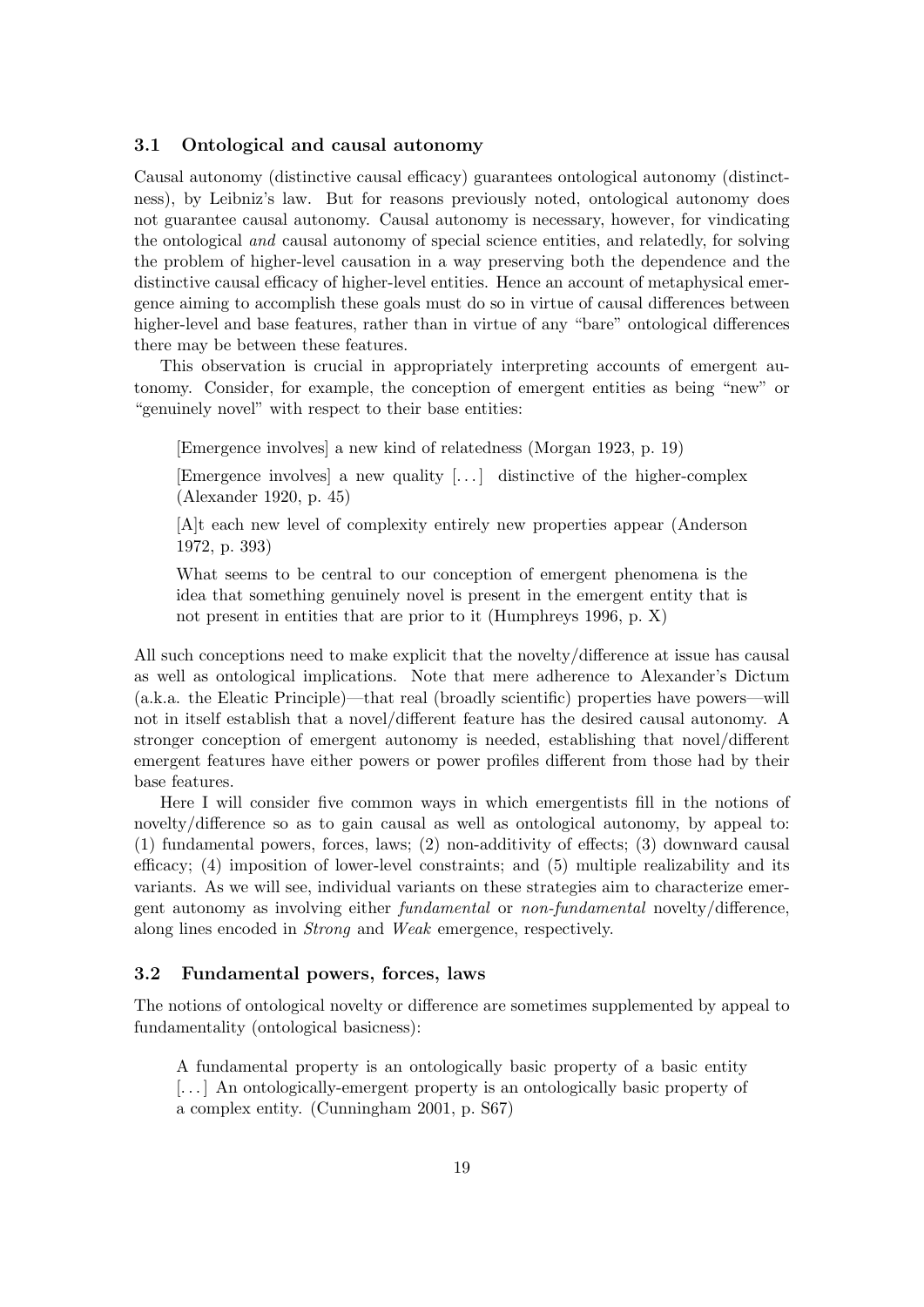[Emergence involves] a fundamentally new kind of feature. (O'Connor and Wong 2005, p. 665)

An appeal to fundamentality is in the right direction, but still does not make the requisite causal implications explicit, since a feature might be fundamentally new in having a fundamentally new non-causal quiddity.

It is appropriate, then, that accounts of emergent autonomy as involving fundamental novelty/difference more specifically take this to involve fundamentally new powers, forces, or laws. Such conceptions are characteristic of British Emergentism as "the doctrine that there are fundamental powers to influence motion associated with types of structures of particles that compose certain chemical, biological, and psychological kinds" McLaughlin 1992, p. 52. As McLaughlin goes on to note, these powers were typically taken to be powers to "generate fundamental forces not generated by any pairs of elementary particles" (p. 71). Relatedly, British Emergentists commonly took emergent features to be governed by fundamental laws (tracking or otherwise associated with the having of new powers to produce fundamental forces, etc.). Hence Broad (1925) says:

[T]he law connecting the properties of silver-chloride with those of silver and of chlorine and with the structure of the compound is, so far as we know, an unique and ultimate law. (Broad, 64-5)

Appeal to fundamentally new powers, forces, or laws is similarly a theme in contemporary accounts of emergent autonomy. So, for example, Silberstein and McGeever (1999) understand emergent features as having irreducible causal capacities (that is, fundamentally new powers):

Ontologically emergent features are features of systems or wholes that possess causal capacities not reducible to any of the intrinsic causal capacities of the parts nor to any of the (reducible) relations between the parts. (p. 186)

O'Connor and Wong (2005) similarly make explicit that emergent features are "fundamentally new" specifically in having new causal capacities:

[A]s a fundamentally new kind of feature, [an emergent feature] will confer causal capacities on the object that go beyond the summation of capacities directly conferred by the objects microstructure. (p. 665)

And reflecting that powers are plausibly grounded in fundamental forces/interactions, Wilson (2002) offers a fundamental interaction-relative account of emergence, according to which (in present terms) a dependent higher-level feature *S* is emergent from its base feature *P*, relative to a set of fundamental interactions *F*, just in case *S* has a token power different from any token powers of  $P$  grounded only in forces/interactions in  $F$ .

Accounts on which emergent autonomy involves fundamentally new powers, forces or laws all conform to *Strong*, and not *Weak* emergence. Accounts on which emergent features have fundamentally new powers explicitly do so, and the other accounts implicitly do so, since these accounts entail that emergent features will have new powers to generate fundamental forces/interactions, and in virtue of which they will enter into fundamental laws.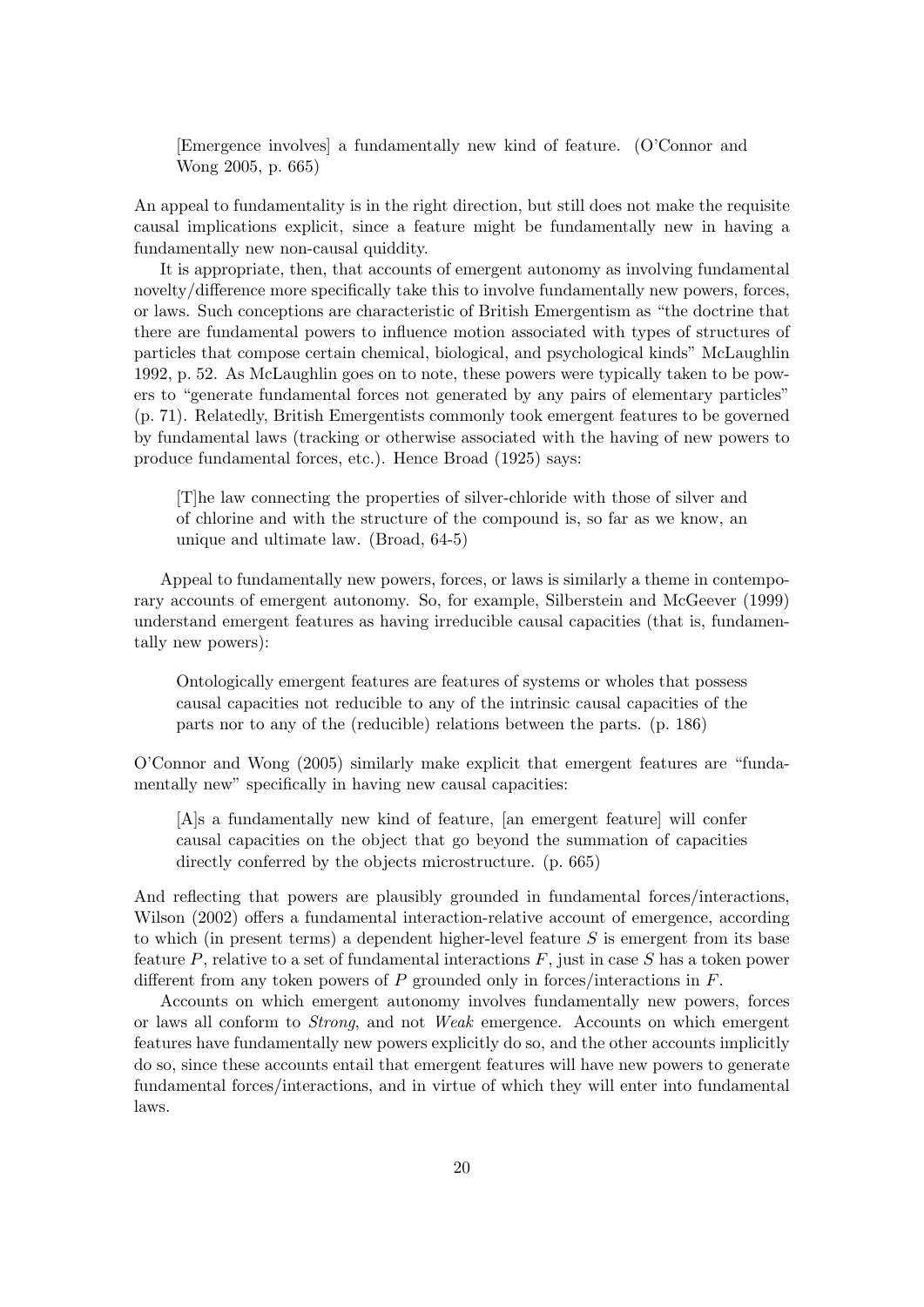#### 3.2.1 The flip side: failure of realizability

Under the rubric of emergent autonomy as involving fundamental powers, forces, or laws we may also place negative conceptions of emergent autonomy as involving a failure of realizability. So, for example, Kim (2006) identifies "irreducibility of emergents" as a necessary condition of emergence, where this is understood in terms of failure of functional realizability:

Property *M* is emergent from a set of properties  $N_1, \ldots, N_n$  only if *M* is not functionally reducible with the set of the  $N$ s as its realizer. (p. 555)<sup>17</sup>

As above (*§*2.4), standard accounts of (non-reductive) realization all guarantee satisfaction of the condition, in *Weak emergence*, that the token powers of emergent and base features stand in the proper subset relation. Putting aside epiphenomenalism, then, an account of emergent autonomy as involving failure of (any such account of) realization will entail that an emergent entity has a new power, as per *Strong emergence*.

#### 3.3 Non-additivity

Mill characterized emergent autonomy in terms of a failure of causal additivity. As we'll shortly see (*§*3.3.1), in the British Emergentist tradition such appeals are aimed at providing a (negative) metaphysical criterion for fundamental powers (and associated forces or laws); such conceptions of emergent autonomy thus conform to *Strong emergence*. As we'll also see, however, certain contemporary understandings of non-additivity, as grounded in non-linearity associated with, e.g., chaotic dynamical systems (*§*3.3.2), or in powers that latently exist at the microphysical level (*§*3.3.3), have been associated with *Weak emergence*. I'll address each of these approaches, in turn.

#### 3.3.1 Non-additivity as a criterion for fundamentality

As previously discussed, Mill ("On the Composition of Causes", 1843/1973) distinguishes two types of effects of joint or composite causes. "homopathic" effects conform to the principle of "composition of causes" in being (in some sense) mere sums of the effects of the component causes when acting in relative isolation, as when the weight of two massy objects on a scale is the scalar sum of their individual weights, or when the joint operation of two forces conforms to vector addition in bringing an object to the same place it would have ended up, had the forces operated sequentially. "Heteropathic" effects violate the principle in not being mere sums in the previous sense, and are therefore indicative of the operation of new laws. Mill says:

This difference between the case in which the joint effect of causes is the sum of their separate effects, and the case in which it is heterogeneous to them; between laws which work together without alteration, and laws which, when called upon to work together, cease and give place to others; is one of the fundamental distinctions in nature. (p. 408–409)

<sup>&</sup>lt;sup>17</sup>Note that Kim here, somewhat uncharacteristically, takes the 'one-many' perspective on emergence.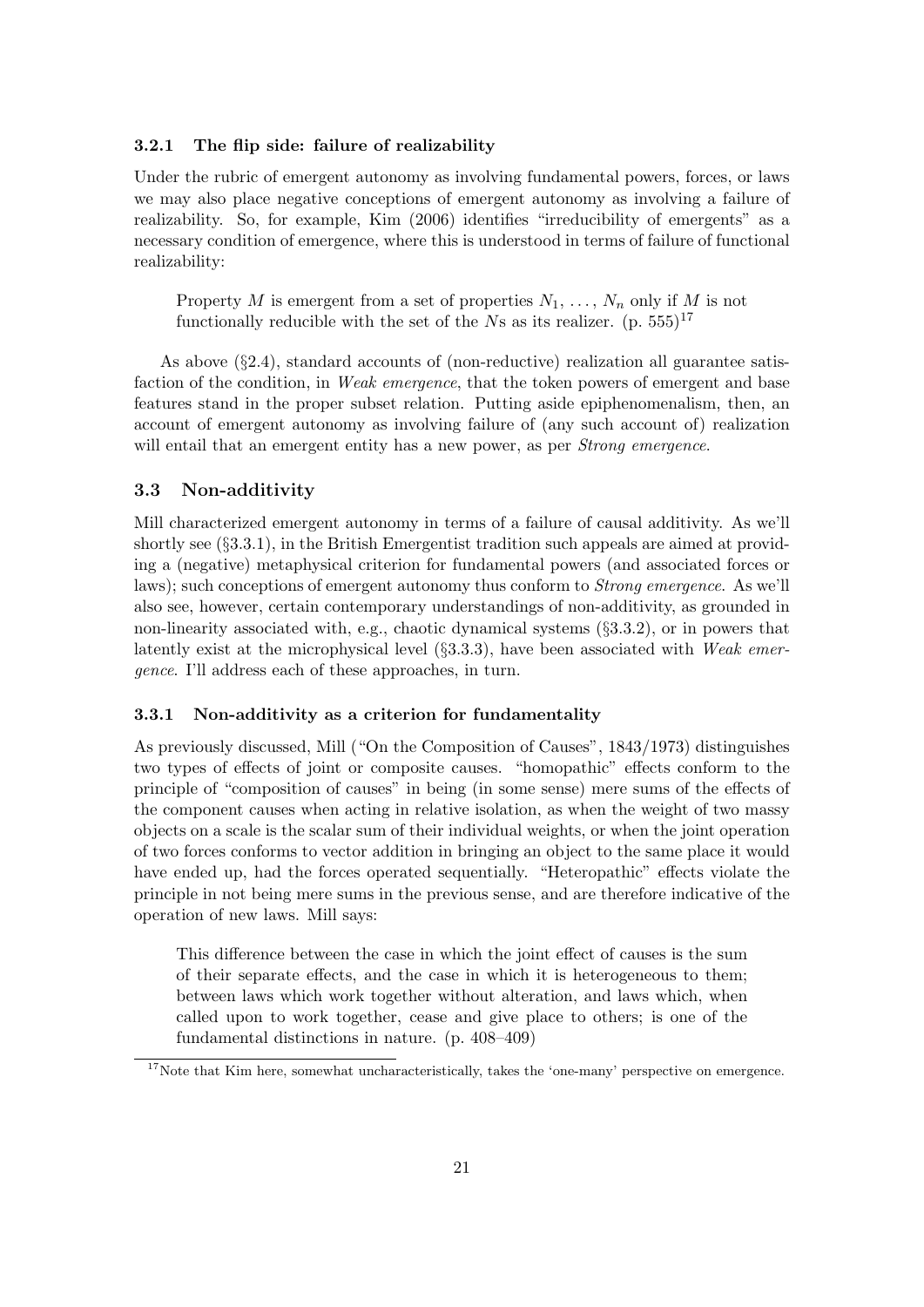And he offers chemical compounds and living bodies as entities that are capable of producing heteropathic effects.

Mill did not use the term "emergence" (evidently Lewes 1875 first did so), but his notion of heteropathic effects serves as a basis for characterizing *Strong emergence*. To start: given the reciprocal connection between powers and effects, to say that an effect of a feature of a composite entity is non-additive, relative to effects of features of the parts acting separately, is just to say that the higher-level feature has a power not had by its lower-level base features when in additive combination (taking the many-one perspective) or, equivalently, that the higher-level feature has a power not had by its relational lowerlevel base feature (taking the one-one perspective). Mill himself moves seamlessly from talk of heteropathic effects to talk of new properties of and laws governing entities capable of causing such effects:

[W]here the principle of Composition of Causes [. . . ] fails [. . . ] the concurrence of causes is such as to determine a change in the properties of the body generally, and render it subject to new laws, more or less dissimilar to those to which it conformed in its previous state (p. 435).

Both Mill's reference to "new laws" and his taking such cases to contrast with "the extensive and important class of phenomena commonly called mechanical" indicate that Mill's appeal to non-additivity of effects is aimed at identifying a criterion for a higherlevel feature's having a new fundamental power, enabling it (or its possessing "body") to override the usual composition laws in the production of certain effects. As McLaughlin (1992) notes, "Mill holds that collocations of agents can possess fundamental force-giving properties" (p. X). All this is in conformity with *Strong*, and not *Weak*, emergence.

Most other British Emergentists followed Mill in characterizing emergent autonomy as involving violations of broadly additive composition laws, including Alexander (1920), who characterized emergent properties as having powers to produce heteropathic effects; Morgan (1923), who contrasted resultant with emergent features as being "additive and subtractive only"; and Broad  $(1925)$ , who offered scalar and vector addition as paradigms of the compositional principles whose violation was characteristic of emergence. An interesting exception to this rule is found in Lewes' (1875) characterization of emergent autonomy as involving any failure of "general mathematizability", with emergence being correspondingly harder to come by. As in Mill's case, and following the standard British Emergentist conception of emergent autonomy as involving fundamental powers, forces, or laws, these appeals to non-additivity are best seen as attempts to provide a substantive metaphysical criterion of fundamentality, in conformity with *Strong*, and not *Weak*, emergence.

#### 3.3.2 Non-additivity and non-linearity

Though British Emergentists saw non-additivity as characteristic of *Strong emergence*, some contemporary accounts of emergent autonomy (see Newman 1996 and Bedau 1997) take non-additivity of the sort associated with non-linear features of complex systems (e.g., being in the basin of a strange attractor) as motivating a conception of emergence compatible with *Physicalism*. What accounts for this discrepancy in the status as physically acceptable, or not, of non-additive higher-level features?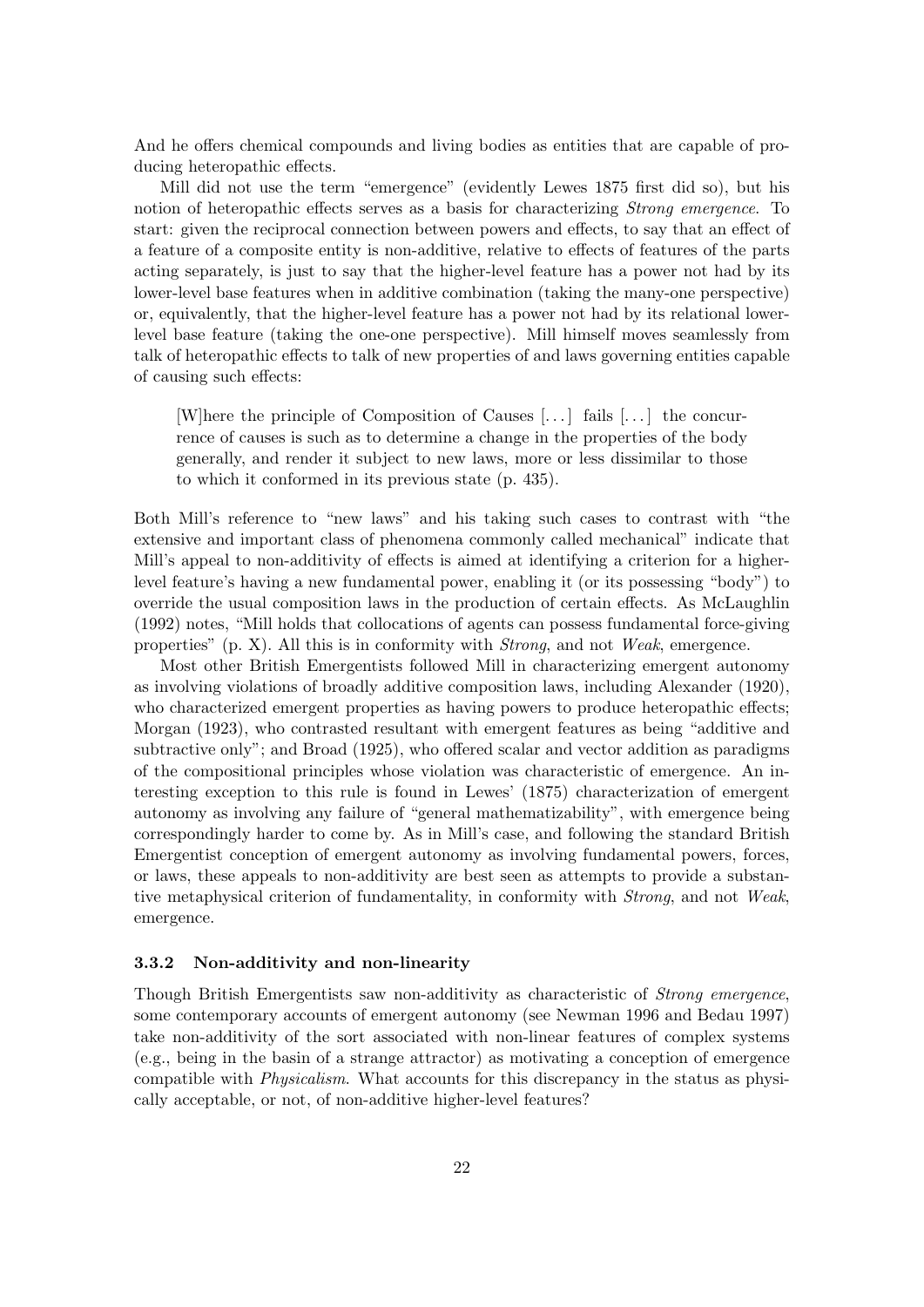We should start by noting that certain motivations for taking non-linear phenomena to be physically acceptable do not establish this claim. Newman (1996), for example, cites the fact that complex systems are "strictly deterministic" in support; but strict determinism of non-linear systems does not rule out such systems as being *Strongly* emergent, for in the first instance such determination is a matter of nomological necessity, and as previously, all emergentists agree that emergent features (and associated powers to produce systemic behaviors) are (at least) nomologically necessitated by base features. Relatedly, that macro-states of non-linear systems are "derivable" from non-linear equations and initial (more generally, external) conditions does not establish physical acceptability, since it remains to consider the metaphysical basis for non-linearity (and associated equations). Bedau (1997) claims that features of non-linear systems are physically acceptable because "structural" (effectively: are features of relational lower-level entities); but given that non-linear phenomena do not consist solely in additive combinations of micro-level goings-on, the claim that such features are merely structural needs to be established, not assumed. What is needed to warrant taking non-linear phenomena to be physically acceptable is specific attention to the metaphysical basis for the non-linearity, and some argument to the effect that this basis does not involve new fundamental powers (or associated forces/interactions or laws).

Along these lines, it is worth noting that some accounts of the metaphysical basis for non-linearity are compatible with *Strong emergence*, contra *Physicalism*. Consider, for example, cases where the non-linear phenomena involves feedback between the micro-entities constituting the base, associated with strange attractors and other dynamic phenomena. As Silberstein and McGeever (1999) note, one metaphysical account of non-linearity (again compatible with "strict determinism") appeals to a kind of system-level holism:

What is the causal story behind the dynamics of strange attractors, or behind dynamical autonomy? The answer, it seems to us, must be the non-linearity found in chaotic systems.  $[\dots]$  But why is non-linearity so central?  $[\dots]$ Non-linear relations may be an example of what Teller calls 'relational holism' [...]. (p. 197)

As above (*§*3.2), Silberstein and McGeever take the associated holism as indicative of emergent features' possessing fundamentally new powers ("irreducible causal capacities"). Such an account of the metaphysical basis of non-linear emergence is again in line only with *Strong emergence*.

Proponents of non-linearity as characteristic of *Weak* emergence have a different interpretation in mind, typically illustrated by attention to one or more specific examples (often involving cellular autonomata). The general moral to be drawn from these examples is that (*pace* traditional appeals to failures of additivity) a metaphysical account of non-linearity need not involve fundamental higher-level powers or laws, but rather only micro-level goings-on (notwithstanding that the aggregative result of such microinteractions can be very surprising), compatible with *Physicalism*.

Granting this moral, a remaining, underappreciated, and more serious problem for taking non-linearity as characteristic of *Weak emergence* concerns whether the higher-level features at issue are plausibly understood as being ontologically and causally autonomous from their base entities, in having only a proper subset of the powers of their base entities. Indeed, both Newman and Bedau maintain that non-linear features are in-principle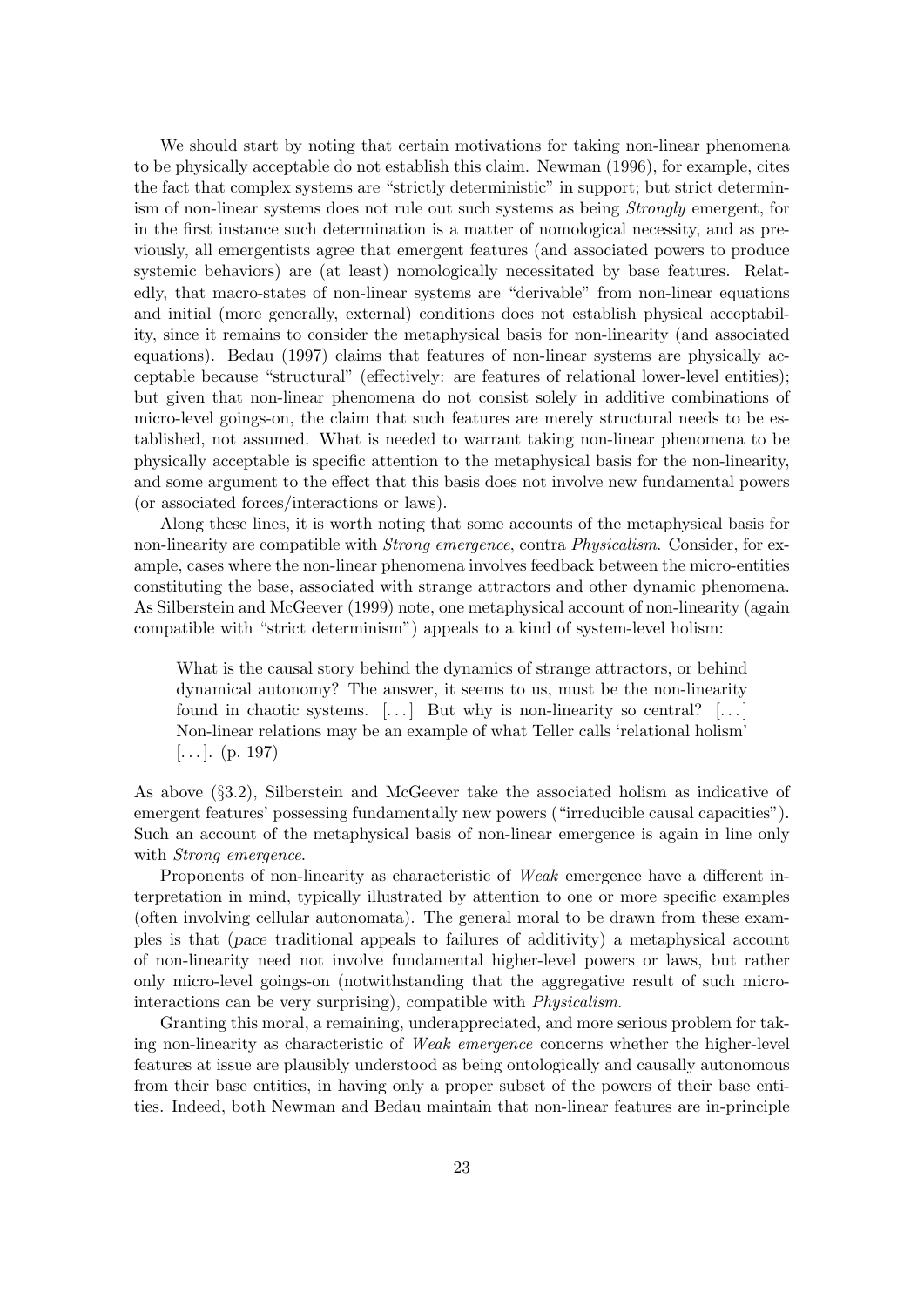reducible to micro-level phenomena, though Bedau attempts to ground a measure of higher-level autonomy in certain broadly metaphysical constraints on the predictability of non-linear and other phenomena supposed to instance weak emergence. We'll consider Bedau's account of such autonomy down the line (*§*4.2). Here I want to focus on another aspect of non-linear phenomena, also noted by Bedau:

[T]here is a clear sense in which the behaviors of weak emergent phenomena are autonomous with respect to the underlying processes. The sciences of complexity are discovering simple, general macro-level patterns and laws involving weak emergent phenomena. [...] In general, we can formulate and investigate the basic principles of weak emergent phenomena only by empirically observing them at the macro-level. In this sense, then, weakly emergent phenomena have an autonomous life at the macro-level. (p. 395)

That non-linear phenomena associated with complex dynamical systems give rise to "simple, general macro-level patterns" may indeed provide a basis for the ontological and causal autonomy of the associated higher-level features, compatible with *Physicalism*, quite apart from how such patterns may be discovered.

Here we are motivated to attend to a second way in which higher-level phenomena may be ontologically novel or different—namely, as being *non-fundamentally* novel or different. And given that this form of difference must have causal implications, if it is to be characteristic of emergence, the strategy for establishing that features entering into higher-level patterns have the desired form of autonomy is clear: one must establish, first, that the macro-level patterns are different from (in being, plausibly, more "general" or less "specific" than) those at the micro-level, and second, that the correct account of this difference entails that the target (token) higher-level features have only proper subsets of the powers of their (token) base features, as per *Weak emergence*. One strategy for establishing that the requisite proper subset relation is in place might appeal to the higher-level features' being functionally or otherwise multiply realizable, and so having causal roles that are indeed more general than those of their realizers, in being associated with fewer of the latter's powers. Another strategy, which I will discuss in *§*3.5, may be implemented even if a given non-linear feature is only singly realizable.

In any case, proponents of non-additivity as a basis for physically acceptable emergence need to establish that the requisite autonomy is in place, and, it seems clear, should dispense with claims of in-principle ontological and causal reducibility. Such claims of reducibility may be motivated by thinking that in-principle ontological reducibility is required for *Physicalism*; but this motivation is suspect, given the seeming viability of the non-reductive physicalist's strategy for resolving the problem of higher-level causation, encoded in the schema for *Weak emergence*.

#### 3.3.3 Non-additivity and micro-latency

Yet another understanding of the source of non-additivity is as involving the manifestation of powers that are existent, but latent, at the micro-physical level. For example, Shoemaker (2002) distinguishes between "micro-manifest" and "micro-latent" powers of lower-level entities, and suggests that emergent features have ("Type-2") powers that are latent at the micro-physical level: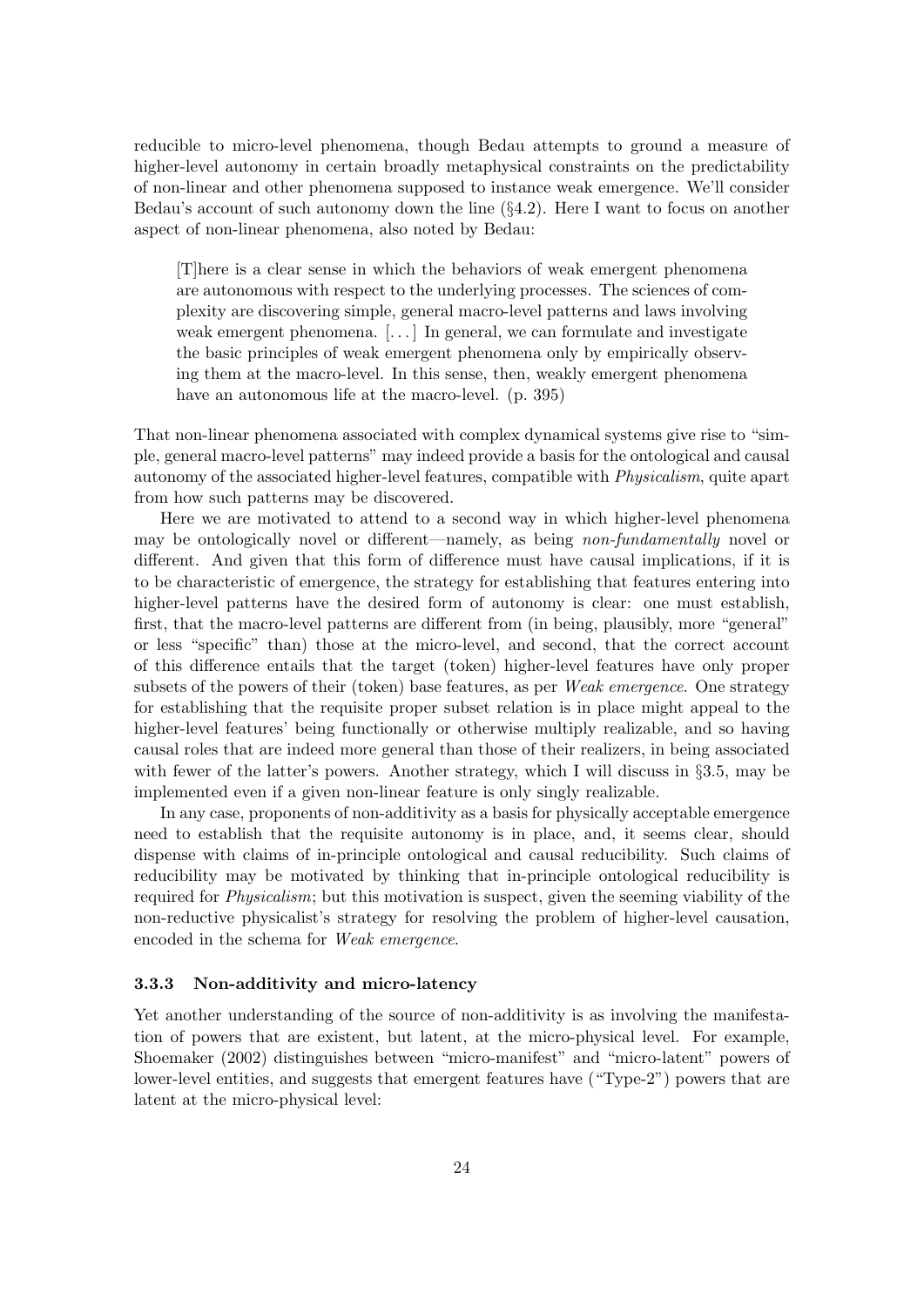When micro-entities are combined in an emergence engendering way, the resulting object will apparently have two sorts of micro-structural properties. One sort, call these provisionally Type-1 micro-structural properties, will consist of properties that can be specified entirely in terms of the micro-manifest powers of the constituent micro-entities together with how these micro-entities are related–i.e., in terms of what could be known about them prior to their entering into emergence engendering combinations. [. . . ] The other sort, which I will provisionally call Type-2 micro-structral properties, will be properties that are specified in terms of *all* of the powers, micro-latent and micro-manifest, of the constituent micro-entities. [. . . ] Type-2 micro-structural properties, although they are micro-structural, will be emergent properties. [. . . ] If emergentism is false, manifest causal powers are the only ones the micro-entities have, and physical micro-structural properties are the only ones macro-objects have—and the other properties of macro-objects are realized in their physical micro-structural properties. (p. 55)

The underlying suggestion here is that, while emergent features may be non-additive (have powers to produce non-additive effects) relative to micro-manifest powers, this need not impugn their physical acceptability; Gillett  $(2002b)$  offers a similar account as "vindicating non-reductive physicalism as a viable position" (p. 102). Interestingly, Shoemaker traces the suggestion to Broad (1925), who seems to have taken the view that the powers of emergent features are micro-latent as a variant on the view that emergence involves violation of composition laws and associated coming into play of 'trans-physical' laws, as per *Strong*, and not *Weak*, emergence. So here again the question arises whether emergent autonomy as involving non-additivity is or is not compatible with *Physicalism*.

In answering this question, we should first note that the mere existence of micro-latent powers does not suffice to render emergent features physically acceptable, for proponents of *Strong emergence* will generally agree that in some broad sense physical entities have latent powers to bring about emergent features:

[I]t is true in an emergentist scenario that everything that occurs rests on the complete dispositional profile of the physical properties prior to the onset of emergent features. For the later occurrence of any emergent properties are contained (to some probabilistic measure) within that profile, and so the effects of the emergent features are indirectly a consequence of the physical properties, too.  $[\dots]$  The difference that emergence makes is that what happens transcends the immediate  $[\dots]$  interactions of the microphysics. (O'Connor and Wong 2005, p. 669)

Such a weak dispositional understanding of micro-latent powers is compatible with microgoings-on' being preconditions for the occurrence of new fundamental powers, forces/interactions, or laws at the higher-level, contra *Physicalism*. Indeed, Broad's assumption that emergence had anti-materialist implications indicates that he had such a weak dispositional sense in mind, in allowing that micro-physical entities have latent powers that become manifest when in "emergence-engendering" combinations. Physicalist proponents of microlatent powers as a metaphysical basis for failures in additivity thus need to identify a more substantive understanding of micro-latency, which blocks a *Strong* emergent reading of apparent failures of additivity.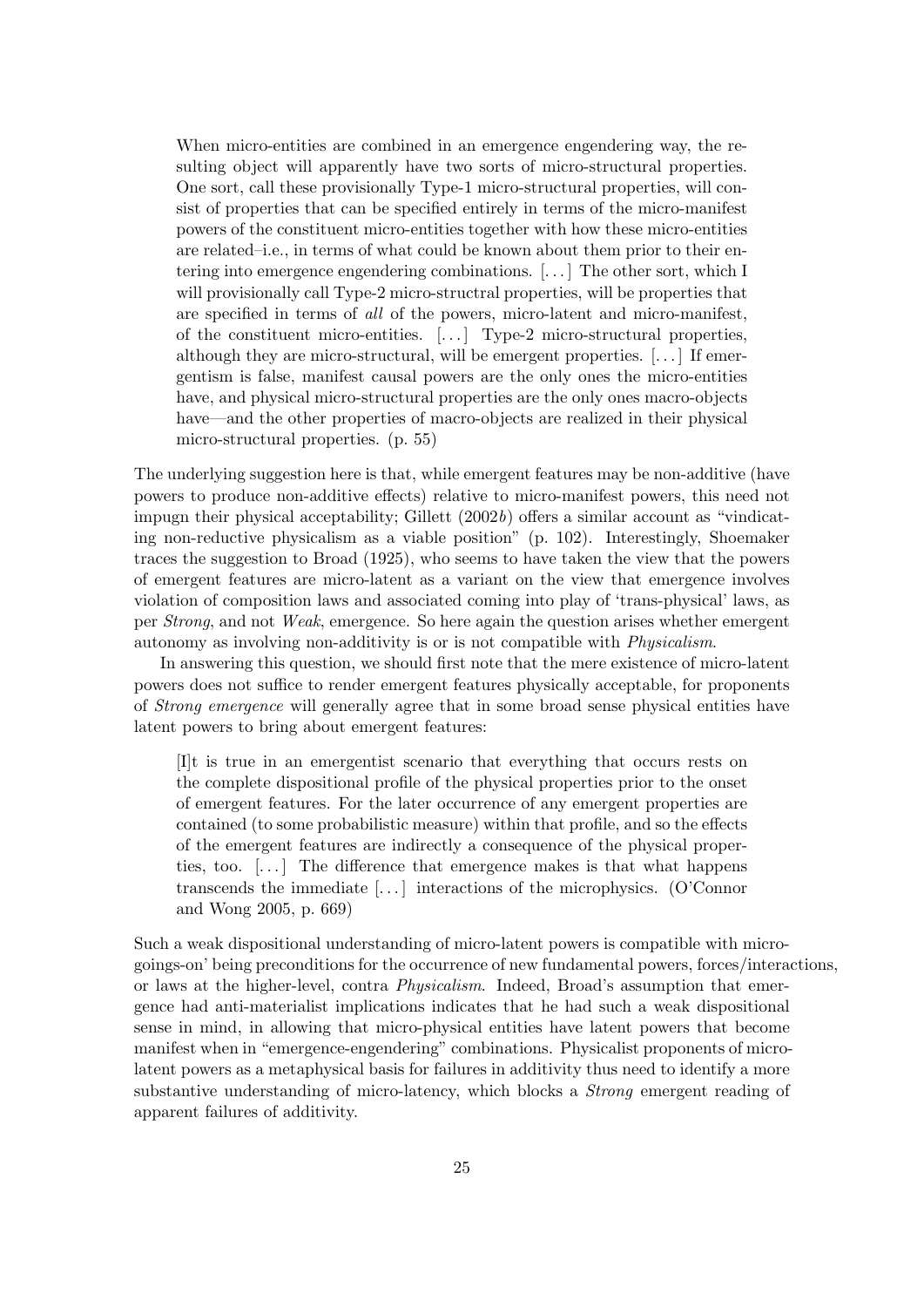The prospects for their doing this are unclear, however. To start, it isn't enough to specify, as Shoemaker does, that the effects of micro-level dispositions also be micro-level, since this is compatible with the conditions of manifestation of the micro-level disposition involving physically unacceptable goings-on. Gillett (2002*b*) more explicitly recognizes the concern, and attempts to block it, as follows:

In our broached scenario [...] the fundamental micro-physical properties have such conditional powers which they contribute conditionally upon instantiating certain realized properties. In such a case, a realized property instance thus determines that one of its realizer properties contributes a certain power that it would not otherwise contribute. It is important to mark the non-causal nature of the determination exerted by the realized property in such a scenario, for this suggests that there will likely be no new ontologically fundamental forces (or other properties). The relevant realized property instance, ''*H*', is not causing a microphysical property instance, '*P*', to contribute certain powers. Causal relations typically are mediated by forces and/or the transfer of energy—thus if *H* causally determined *P*'s contribution of powers then there might well be a new force. But in the scenario, *H* is exerting a non-causal determinative influence.

One problem here is that, even on the *Strong* emergentist interpretation of non-additivity, the weak dispositional micro-latent powers will not be "caused" by the higher-level feature: new fundamental interactions do not cause, but rather enter into constituting, the new powers for which they serve as a (perhaps partial) ground. The deeper problem, however, is that Gillett is stipulating that, rather than explaining how or why, the powers occurrent in "emergence-engendering" combinations might not involve (either causally or constitutively) any fundamental higher-level interactions or the like. The question remains: how are we to make sense of the claim that such powers are compatible with *Physicalism*, given that these powers do not make an appearance in the laws of fundamental physics (which deals only with micro-entities in relatively non-complex combination) and given that they cannot be understood as additive combinations of powers which do make such an appearance?

What the proponent of micro-latency needs to do in order to establish that nonadditivity is compatible with *Physicalism* is to make a case that fundamental physical laws *might themselves entail violations in higher-level composition laws* when micro-entities enter into emergence-engendering combinations. It is unclear how this can be established however, since composition laws (incorporating, e.g., scalar and vector addition, along with other "ontologically lightweight"—boolean, mereological—modes of combination plausibly preserving physical acceptability) appear to exhaustively encode the broadly additive ways in which micro-manifest entities might combine while preserving physical acceptability. At the very least, at present it remains unclear how (metaphysical) nonadditivity might fit with the usual understanding of *Physicalism* as the thesis that all broadly scientific goings-on are nothing over and above the goings-on explicitly (and not just "latently") at issue in fundamental physics.

Relatedly, there is reason to avoid characterizing physically acceptable emergence in terms of micro-latent features. Traditionally, the dispute between physicalists (of all stripes) and robust emergentists has turned on whether or not all broadly scientific goingson are "nothing over and above" goings-on that are *manifest* at the micro-level, when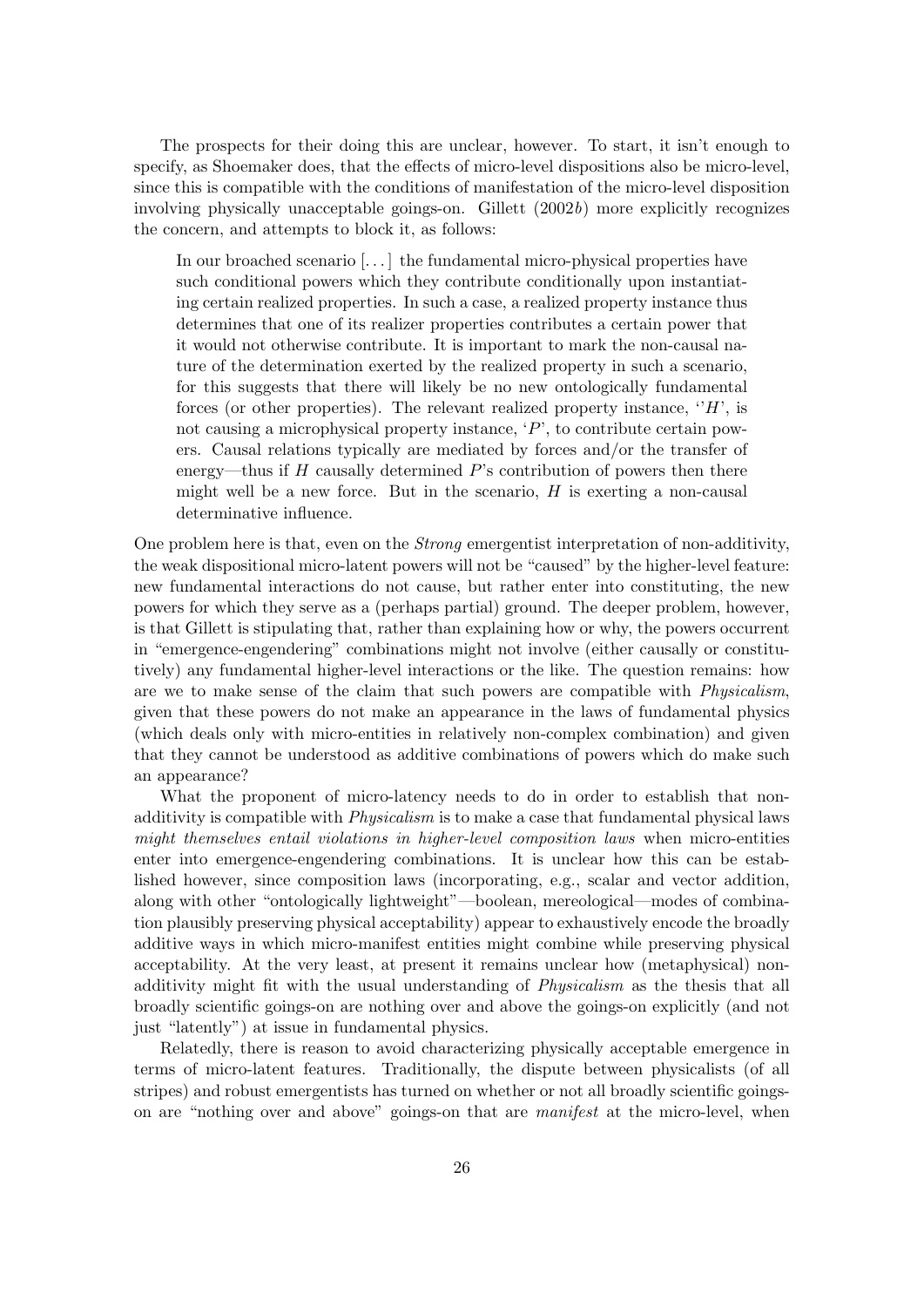micro-entities are not in "emergence-engendering" combinations. From this perspective, a characterization of *Weak emergence* as involving micro-latent powers is not in the spirit of *Physicalism*. As Clarke (1999) notes, if higher-level features have token powers not identical with those of their base features . . .

. . . emergent causal powers would be due to (bestowed by) some macro-level, structural properties possessed by the complex object [. . . ] It matters little whether the macro-level properties that are acknowledged to carry emergent powers are said to be physical properties or whether the emergent laws are said to be physical laws; if there are emergent powers, then the kind of microexplanation that is the ambition of most physicalists, an explanation of the behavior of all objects in terms of micro-level properties and relations and micro-level laws, will be impossible. (p. 309)

As such, it is no surprise that Broad did not feel the need to rule out the micro-latent interpretation in taking apparent violations of composition laws to have anti-materialist implications.

#### 3.4 Downward causal efficacy

Many accounts of emergent causal autonomy require that such autonomy be specifically with respect to lower-level goings-on. Hence Morgan (1923) says:

But when some new kind of relatedness is supervenient (say, at the level of life), the way in which the physical events which are involved run their course is different in virtue of its presence—different from what it would have been if life had been absent. (p. 15)

In a series of papers, Sperry (1969, 1986, 1976) suggests that conscious mental phenomena are emergent in causally affecting underlying neurophysical states, as does Searle (1992). More generally, as Kim (2006) observes, "downward causation is of paramount importance to the emergentists. For they want to claim that the emergence of consciousness and rational thought has made a fundamental difference to the world at the physical level"  $(p. 558)^{18}$ 

Unclarity over whether downward causation is compatible with *Physicalism* is a main source of unclarity over whether emergence is compatible with *Physicalism*. There is, perhaps, a *prima facie* appearance of incompatibility:

Of all the marks of emergence [downward causation] is the one which presents the clearest and most direct challenge to micro-determinism. (Klee 1984, p. 58)

On the other hand, commentators disagree—sometimes over a single account—over whether downward causation is so incompatible.

Sperry's account is a nice case in point. On the one hand, Sperry (1976) speaks of downward influence as involving higher-level powers:

<sup>&</sup>lt;sup>18</sup>That said, Kim thinks that the supposition of downward causation is problematic, for reasons we will consider in *§*3.4.1.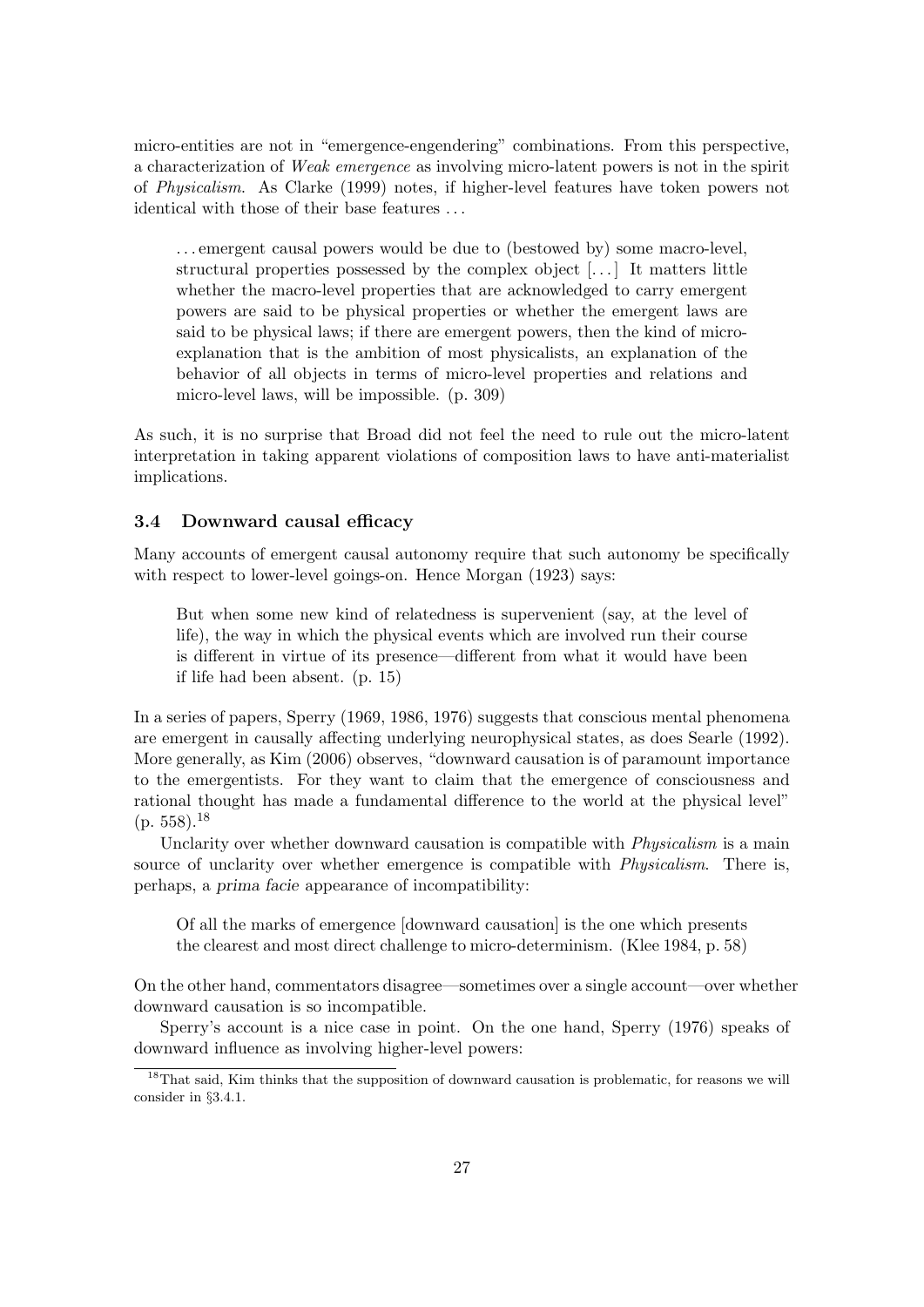The conscious subjective properties in our present view are interpreted to have causal potency in regulating the course of brain events; that is, the mental forces or properties exert a regulative control influence in brain physiology. (1976, 44)

McLaughlin (1992) interprets such talk as committing Sperry to an account involving fundamental configurational forces, hence as incompatible with *Physicalism*. On the other hand, Sperry (1969) describes downward influence as analogous to that involved when the atoms in a wheel must go where the wheel goes:

The subjective mental phenomena are conceived to influence and to govern the flow of nerve traffic by virtue of their encompassing emergent properties. Individual nerve impulses and other excitatory components of a cerebral activity pattern are simply carried along or shunted this way and that by the prevailing overall dynamics of the whole active process (in principle—just as drops of water are carried along by a local eddy in a stream or the way the molecules and atoms of a wheel are carried along when it rolls downhill . . . " (p. 532)

Schroder (1998) (following Klee's 1984 suggestion) interprets this analogy as suggesting that downward causation involves not new powers, but lower-level constraints: "we can see what is wrong with a critique of emergentism that castigates it for assuming 'configurational forces' [. . . ]. Emergentists who adopt downwards causation as a criterion for emergent properties need assume no such force. [...] In order to produce live and mindful beings, what is needed is not special laws but special structures that constrain the sequence of possible events in special ways" (p. 449). Searle's (1992) account of "radical" emergence, which is supposed both to involve new powers and to be no more physically problematic than, say, liquidity, has produced a similar degree of interpretive confusion.

A plausible diagnosis of this confusion reflects that there are two ways for a higher-level feature to be downwardly causally efficacious: one conforming to *Weak emergence* and one conforming to *Strong emergence*. Confusion concerning Sperry's and Searle's accounts is then plausibly located in these authors' failing to sufficiently disambiguate which form of downward causation (hence of emergence) they have in mind, as with Sperry's remarks, above.

That downward causation may be interpreted in line with *Strong* emergence is clear: one simply additionally requires that the new power associated with a *Strongly* emergent feature be associated with the production of lower-level effects. Similarly for a version of emergence discussed by Chalmers (2006) involving "a sort of incompleteness of physical laws even in characterizing the systematic evolution of low-level processes" and which he thinks is best understood "as involving a sort of downward causation". Here the appeal to downward causation may be seen as providing an account of the specific way in which *Strongly* emergent features are fundamentally novel or distinct.

Alternatively, downward causation may be interpreted along *Weak* emergent lines, as involving the holding of certain physically acceptable constraints on lower-level entities; here the appeal to downward may be seen as providing an account of the specific way in which *Weakly* emergent features are non-fundamentally novel or distinct. That said, as with appeals to non-linearity it is not obvious that such downwardly efficacious features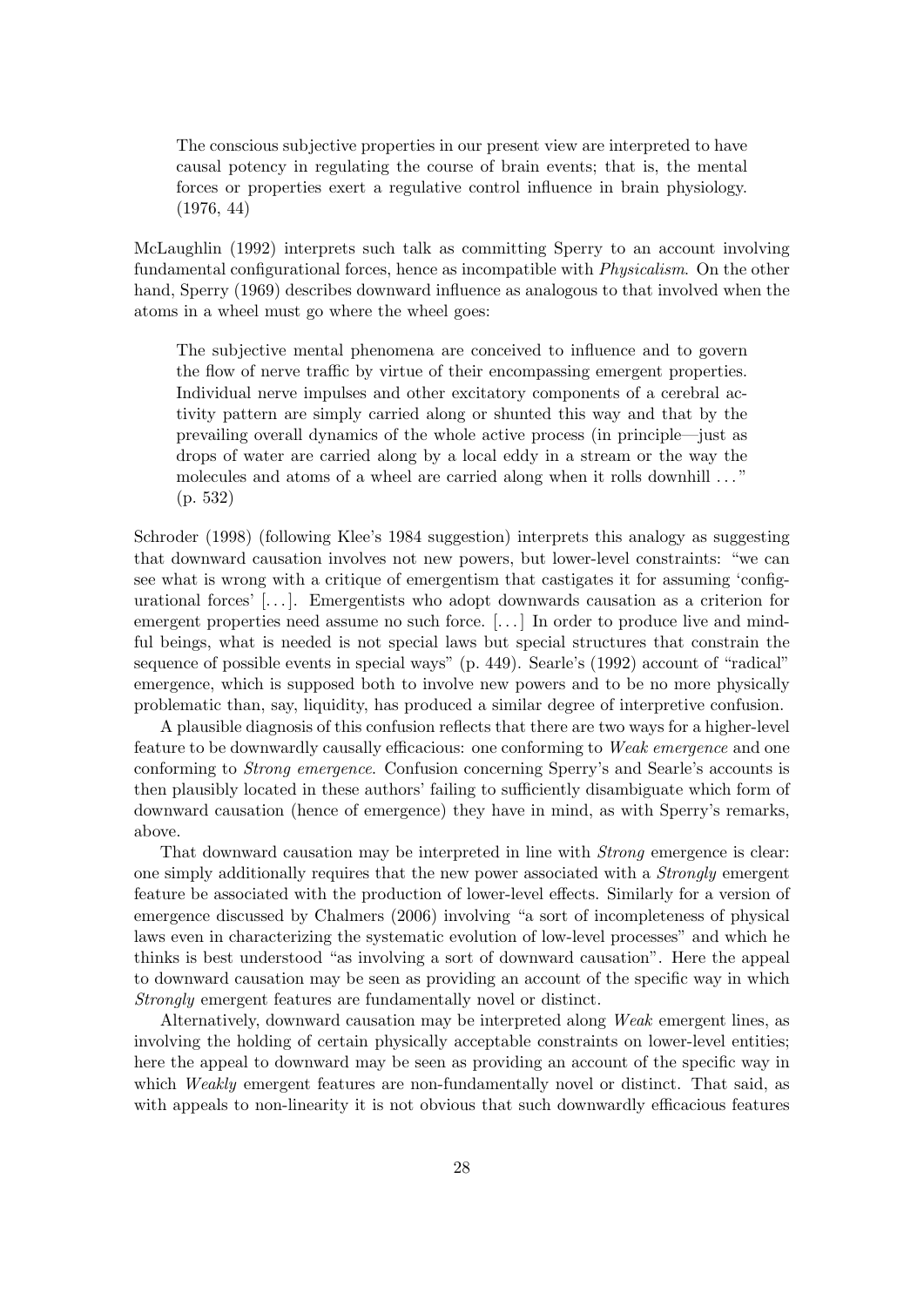have the requisite ontological or causal autonomy, even granting that they inherit the physical acceptability of their base features. To the *prima facie* contrary: might not a given (token) feature of the wheel in virtue of which it rolls, on a given occasion, be identified with a (token) feature of the relational lower-level entity (consisting of atoms standing in atomic relation) constituting the wheel on that occasion? We will revisit this issue when considering conceptions of emergent autonomy that more directly appeal to the imposition of constraints (*§*3.5); there I will sketch a strategy that may work to gain autonomy in at least some cases of constraint-based downward causation. The broader moral at present is that additional work needs to be done to establish that features associated with lower-level constraints are non-fundamentally autonomous in the way required for physically acceptable emergence.

#### 3.4.1 Kim's concerns about downward causation

The latter issue is key to Kim's concerns about downward causation and his associated exclusion argument, which aim to establish that non-reductive physicalism must collapse either into reductive physicalism or expand into robust emergentism (see, e.g., his 1989, 1993*a*, and 1998). As Kim correctly notes, blocking the robust emergentist's understanding of higher-level features requires accepting what he calls the "Causal inheritance principle", according to which every token power of a realized property instanced on a given occasion is numerically identical with a token power of the property instance realizing it on that occasion; and the challenge he has offered to the non-reductive physicalist is to show how, if token higher-level features have no powers not already had by token realizers, the former may be ontologically and causally (in particular, downward causally) efficacious. Certainly it is hard to see how such autonomy might be gained if higherlevel instances inherit *all* the powers of their realizing instances. However, the explicit identification of *Weak emergence* as encoding the non-reductive physicalist's distinctive approach to higher-level causal autonomy, at least makes clear what the non-reductive physicalist needs to do in order to address Kim's concerns about downward causation. First, the non-reductive physicalist must establish that it suffices for causal autonomy that a higher-level feature have a distinctive power profile, as per the proper subset condition in *Weak emergence*; second, they must establish that at least some higher-level features in fact have distinctive power profiles. As noted, non-reductive physicalists do have resources along these lines, but whether these strategies succeed is the subject of ongoing debate.

#### 3.5 The imposition of constraints

Closely related to physicalist conceptions of emergent autonomy in terms of downward causation are conceptions on which such autonomy is taken to reflect the imposition of lower-level constraints (see Klee 1984, Schroder 1998, and Wilson 2010*a*).

To repeat, granting that features associated with the imposition of lower-level constraints conform to *Physicalism*, it is not obvious that such features have the requisite ontological or causal autonomy; hence additional argument is needed to show that this conception conforms to *Weak emergence*. I provide a detailed such argument, for a special class of features associated with lower-level constraints, in Wilson 2010*a*. Here I sketch, very briefly, the strategy of that argument.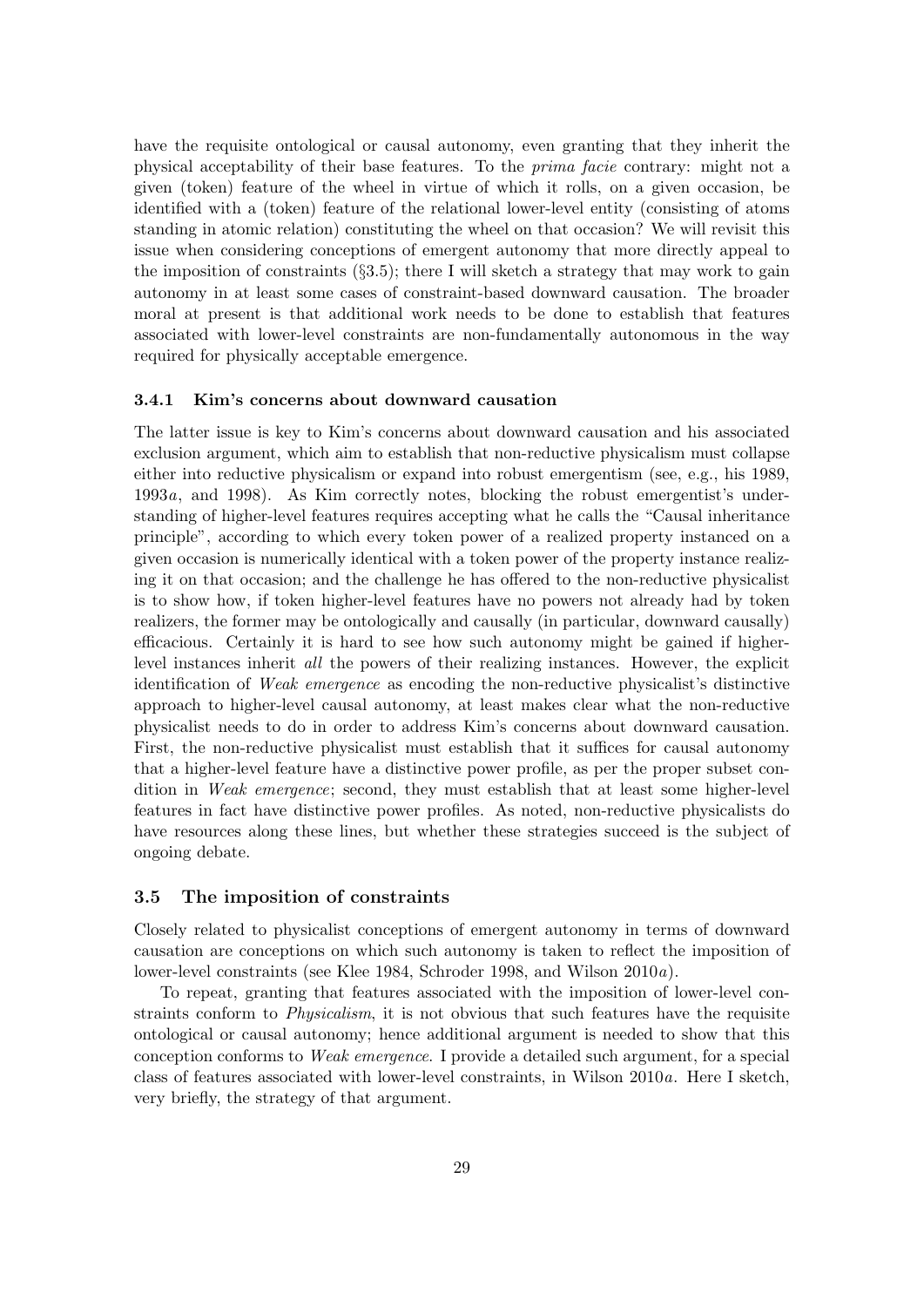To start, I consider the notion of a degree of freedom (DOF)—roughly, one of a minimal set of independent parameters needed to characterize the states upon which the law-governed features of a (token of a given type of) entity (including systems) functionally depends.<sup>19</sup> Attention to DOF is useful in the present context, because the imposition of constraints at a lower-level generally a↵ects, one way or another, the DOF needed to characterize the higher-level entities whose existence is to some extent determined by the holding of the constraints. Some sorts of changes in DOF resulting from the imposition of lower-level constraints may not be indicative even of *Weak emergence*—for example, cases where the DOF needed to characterize a higher-level entity (e.g., a rigid body, or a molecule) are identical to those needed to characterize lower-level relational entities realizing such higher-level entities, when the latter DOF can take on only constant or a restricted range of values. However, sometimes the imposition of lower-level constraints involves not just reductions or restrictions of (values of) lower-level DOF, but moreover *eliminates* certain lower-level DOF from those needed to characterize the associated higher-level entity. This is the case, for example, with certain features of quantum, statistical-mechanical, and complex dynamical entities or systems. (Note that the present strategy, supposing it works, would vindicate accounts of *Weak* emergence appealing to non-linearity.)

In such cases of elimination of DOF, I argue, there are reasons to think that the associated higher-level feature satisfies *Weak emergence*, in having only a proper subset of the token powers of the relational lower-level feature upon which it depends. As above, the usual strategy for showing this appeals to *S*'s (functional or other) multiple realizability. Attention to DOF suggests a means of establishing satisfaction of *Weak emergence* even if *S* is only singly realized. Suppose *S* is singly realized by a (relational lower-level) base feature P (that is, a feature of a lower-level relational entity consisting in certain lowerlevel entities standing in lower-level relations). Now, again, what powers an entity has are plausibly a matter of what it can do; and the sciences are plausibly in the business of expressing what the entities they treat can do. It follows that, plausibly, what powers an entity has are expressed by the laws in the science treating it. The powers of *S* are thus those expressed by the laws in the theory treating (constrained) entity *S*, while the powers of *P* are those expressed by the laws in the more fundamental theory treating the (relatively unconstrained) lower-level constituents of *P*—that is, the constituents of *P* as existing both inside and outside the constraints associated with *S*. Consequently, the laws of the theory treating *S* express what happens when certain lower-level entities stand in relations associated with certain lower-level constraints, and the laws treating *P* express what happens when certain lower-level entities stand both in these relations and in other relations not associated with the constraints. Hence the relational base feature *P* has more powers than *S*, and the proper subset relation between powers in *Weak emergence* is appropriately taken to be in place.<sup>20</sup>

<sup>19</sup>So, for example, specifying the configuration state for a free point particle requires 3 independent parameters (e.g., x, y, and z; or r, rho, and theta); hence a free point particle has 3 configuration DOF, and a system of N free point particles has 3N configuration DOF. And specifying the kinematic state for a free point particle requires 6 independent parameters: one for each configuration coordinate, and one for the velocity along that coordinate; hence a free point particle has 6 kinematic DOF, and a system of N free point particles has 6N kinematic DOF.

<sup>&</sup>lt;sup>20</sup>For example, suppose that  $P$  is a quantum relational entity, and  $S$  is a classical entity singly realized by *P*. Then the causal powers of *S* include all those powers to produce, either directly or indirectly, effects that can occur in the macroscopic limit. The realizing entity *P* has all these causal powers, and in addition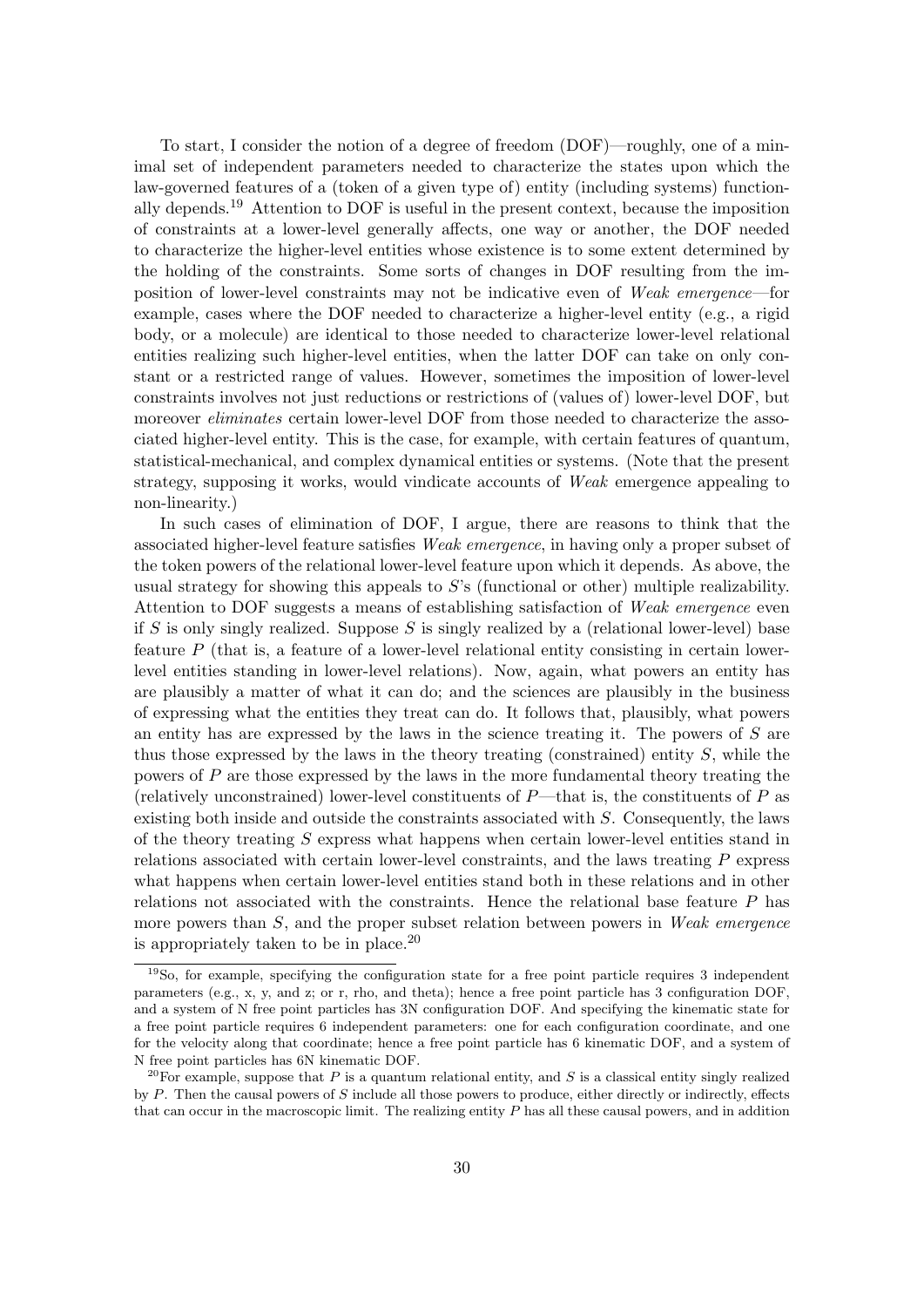Of course, this is only a sketch of how higher-level autonomy may be gained via the imposition of lower-level constraints (see my paper for details). The larger point for present purposes is that this or some other work needs to be done if such constraints are to serve as the basis for *Weak* metaphysical emergence.

#### 3.6 Multiple realizability and its variants

As previously discussed (*§*2.4), non-reductive physicalists commonly appeal to multiple realizability in service of establishing the ontological and causal autonomy of higher-level entities. Related conceptions are in terms of "dynamical autonomy", where micro-level changes do not make a causal difference at the level of a system's dynamics (Wimsatt 1996), and "compositional variance", where the base entities of a given higher-level system exhibit "a much greater degree of variance and fluctuation from moment to moment than does the level of organization where [the higher-level entity] occurs" (Klee 1984, p. 48).

Why should multiple realizability, dynamical autonomy, or compositional variance support ontological and causal autonomy? Making the case for autonomy is crucial, since a now-standard reductionist strategy for accommodating multiple realizability and its variants proceeds by identifying multiply realized types with the disjunctions of their realizing types (see Clapp 2001). Plausibly, instances of a disjunctive type, on a given occasion, are identical with instances of whatever disjunct is instanced on that occasion; hence disjunctive identification blocks conformity to either *Strong* or *Weak* emergence.

That said, as above the reductive strategy for accommodating multiple realizability and its variants may be resisted, in service of establishing that some higher-level realized features are non-fundamentally novel or distinct, in a way having appropriate implications for their causal autonomy. In particular, non-reductionists may understand multiple realizability, and its dynamical and compositional variants, as tracking the higher-level feature's association with a distinctive causal role—that is, with a distinctive set of powers. Each lower-level realizer will have these powers (else it would not be a realizer), and some others besides, reflecting lower-level causal potentialities which differ between it and other lower-level realizers. Hence one may reasonably maintain that any instance of a multiply realizable feature has only a proper subset of the token powers of the base feature realizing it on that occasion, as *Weak emergence* requires. Correspondingly, conceptions of emergent autonomy appealing to multiple realizability, dynamical autonomy and compositional variability are best understood as providing a plausible basis for establishing that the proper subset condition in *Weak emergence* is met.

#### 3.7 Results

We have arrived at the following results concerning metaphysical accounts of emergent autonomy:

 $\sim$  Conceptions of autonomy in terms of mere ontological novelty/difference or fundamental novelty/difference guarantee ontological autonomy (distinctness) but not causal autonomy.

has all those powers to produce, either directly or indirectly, effects that can occur in circumstances that are not so constrained, and in which quantum physics is operative—for example, effects occurring in circumstances where no macro-entities can exist.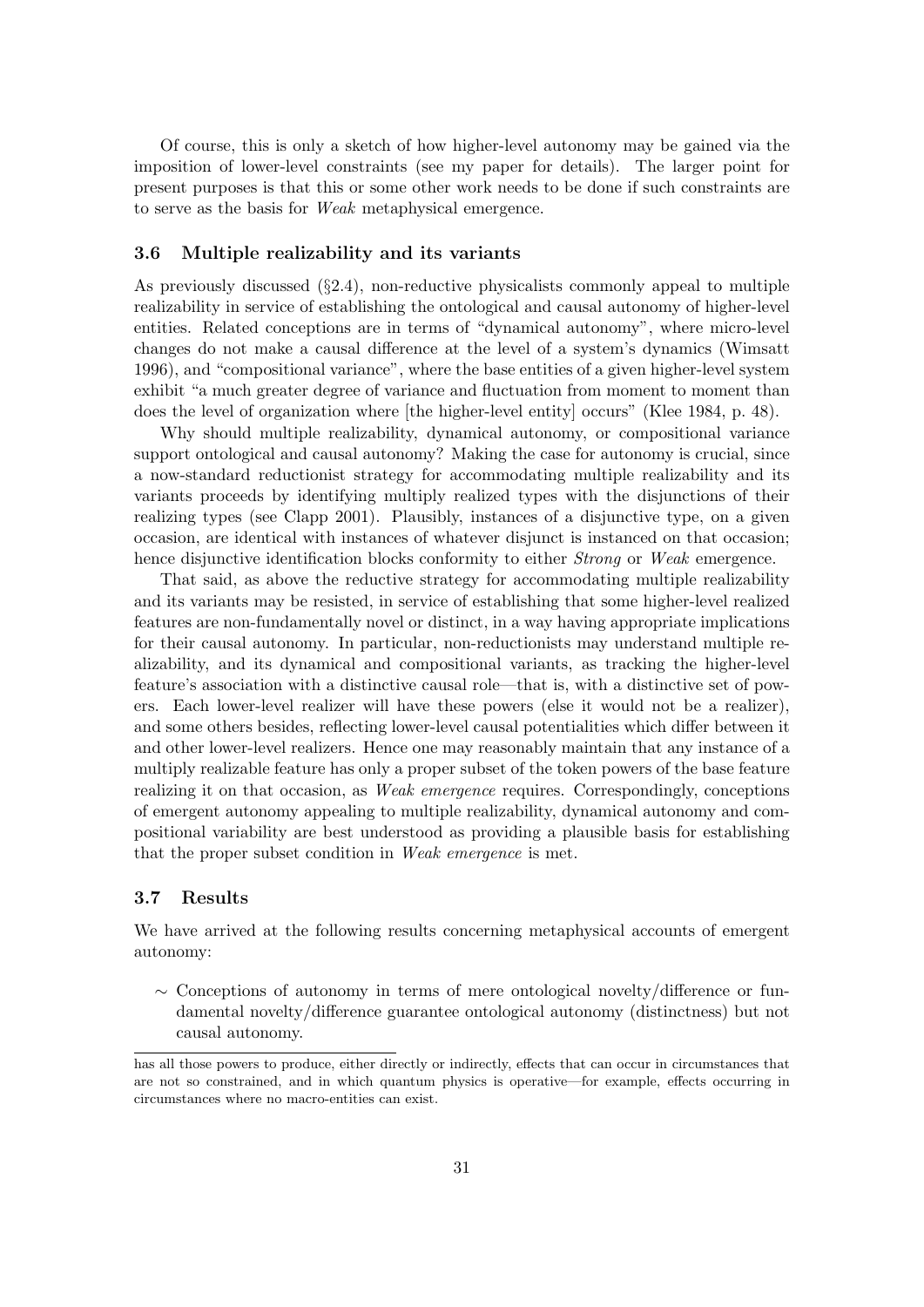- $\sim$  Conceptions in terms of fundamentality of powers, forces, laws (and relatedly, conceptions in terms of failure of realization) aim to conform to *Strong* emergence.
- $\sim$  Conceptions in terms of non-additivity of effects aim to conform to either *Strong* or *Weak* emergence, depending on whether the source of the non-additivity (nonlinearity) involves new powers. A pressing need here is for those taking non-linearity as a basis for physically acceptable emergence to establish that higher-level nonlinear features are ontologically and causally autonomous from their base features, in satisfying the proper subset condition on powers in *Weak emergence*.
- $\sim$  Conceptions in terms of downward causal efficacy aim to conform to either *Strong* or *Weak* emergence, depending on whether the source of the downward efficacy involves new powers, or rather merely involves the imposition of lower-level constraints. Here too, it remains for those characterizing physically acceptable emergence in terms of downward efficacy to establish that the requisite ontological and causal autonomy is in place.
- $\sim$  Conceptions in terms of the imposition of lower-level constraints aim to conform to *Weak* emergence. Here too, it remains for those characterizing physically acceptable emergence in terms of lower-level constraints to establish that the requisite ontological and causal autonomy is in place (though see Wilson 2010*a*).
- $\sim$  Conceptions in terms of multiple realizability, dynamical autonomy and compositional variance aim to conform to *Weak* emergence.

## 4 Emergent autonomy: cognitive conceptions

Many historical and contemporary accounts of emergent autonomy involve appeals to the failure to hold of certain epistemological, representational, or conceptual connections, including unpredictability (Popper and Eccles 1977), in-principle failure of predictability or deducibility (Broad 1925), predictability, but only by simulation (Bedau 1997), and failure of representational or conceptual entailment (Smart 1981, Chalmers 1996, Van Gulick 2001). Such accounts are broadly cognitive in that they appeal to one or other failure on the part of creatures like us (or suitably idealized versions of us) to recognize certain connections as holding between certain higher-level and base features. For convenience, then, I will speak broadly of such conceptions as "cognitive" conceptions.

With few exceptions, cognitive conceptions of emergent autonomy aim to characterize metaphysical emergence. Typically, the relevant failures of cognitive connections are supposed to be concomitants of novelty or ontological irreducibility (or both). This is characteristic of, for example, Alexander's (1920) understanding of emergent phenomena as admitting "no explanation" because involving "brute empirical fact"; Kekes' (1966) understanding of emergence as involving a priori unpredictability of (claims about) higherlevel features from (claims about) lower-level structure, due to novelty of higher-level property; and Kim's (1999) characterization of emergence as involving the joint failure of explanatory, predictive, and ontological reduction. Such conceptions may fall under the rubrics of *Weak* or *Strong* emergence, respectively, depending on what ontological aspect is at issue (as per *§*3).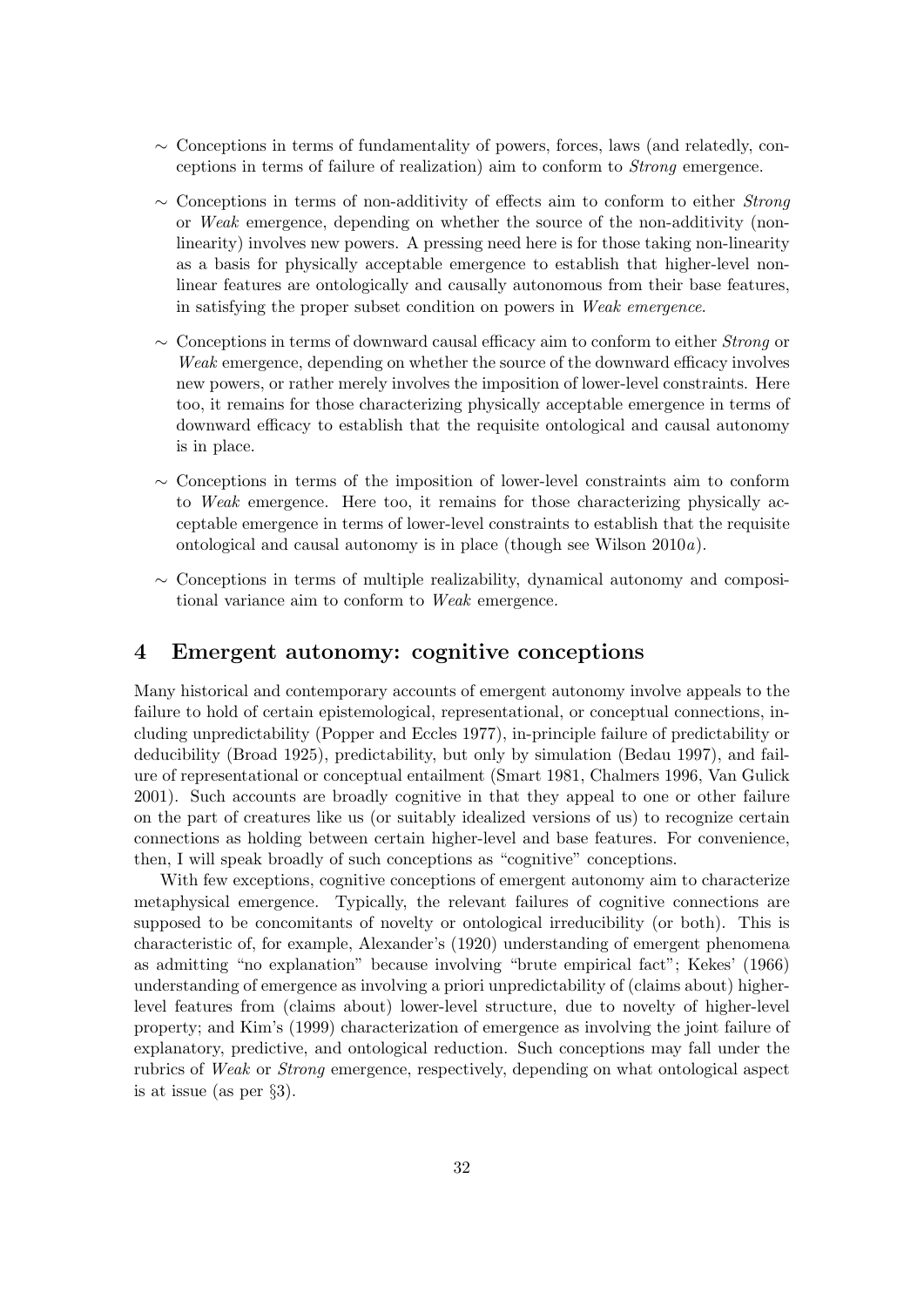Here I want to focus attention on accounts of emergence that are primarily or in any case officially cashed in cognitive terms. Along the way, we will confirm both that those endorsing cognitive conceptions typically aim to characterize metaphysical autonomy, and that they take themselves to have reason to think this can be done in epistemological or other cognitive terms. This is not true across the board, however; and I'll close (*§*4.4) with discussion of certain accounts of "non-reductive" physicalism which are explicitly cashed in terms of failure of conceptual connection, and which are better seen as ontologically reductive physicalist accounts aiming to make sense of our seeming inabilities to bridge certain explanatory gaps.

#### 4.1 Failure of in-principle deducibility

Broad's official formulation of emergence (1925) is as follows:

The emergent theory asserts that there are certain wholes, composed (say) of constituents *A*, *B*, and *C* in a relation *R* to each other and that the characteristic properties of the whole *R*(*A, B, C*) cannot, even in theory, be deduced from the most complete knowledge of the properties of *A*, *B*, and *C* in isolation or in other wholes which are not of the form  $R(A, B, C)$ .<sup>21</sup> (p. 64)

Though this formulation is in epistemological terms, the discussion preceding the formulation makes clear that Broad's appeal to failure of deducibility aims to characterize a metaphysical notion of emergent autonomy.

Broad begins his discussion of emergence by observing a distinction between two kinds of inter-level ("trans-ordinal") laws, which distinction is also presented in seemingly epistemological terms. First are trans-ordinal laws holding "between physical properties and properties at higher levels of the hierarchy which, while deducible in principle from a theory of the physical properties alone, are not deducible in fact". Second are trans-ordinal laws that are moreover "trans-physical", holding "between physical properties and properties at higher levels which are not deducible, even in principle, from a theory of the physical properties alone". Broad's official formulation of emergence thus obliquely characterizes the holding of trans-physical laws, by reference to the associated in-principle failure of deducibility that he assumes attaches to such laws.

In turn, for Broad, the existence of trans-physical laws has clear metaphysical consequences. That Broad supposes that trans-physical laws are at odds with a "mechanistic" (materialistic, physicalistic) view is some indication of this. Yet more telling are Broad's previously cited remarks to the effect that such laws are "unique and ultimate" (pp. 64-5)—that is, fundamental. That Broad understands trans-physical laws as indicative of metaphysical emergence is confirmed in passages such as the following:

On the emergent theory we have to reconcile ourselves to much less unity in the external world and a much less intimate connexion between the various sciences. At best the external world and the various sciences that deal with it will form a kind of hierarchy. (p. 78)

<sup>&</sup>lt;sup>21</sup>Note that Broad takes a "many-one" perspective on the relata of emergence here, with an uncharacteristically flexible understanding of what features may enter into the deduction, as going beyond the holding of pairwise (or other relatively non-complex) relations between the composing entities, to include relations between lower-level relata in any other (possibly complex) situations besides that at issue.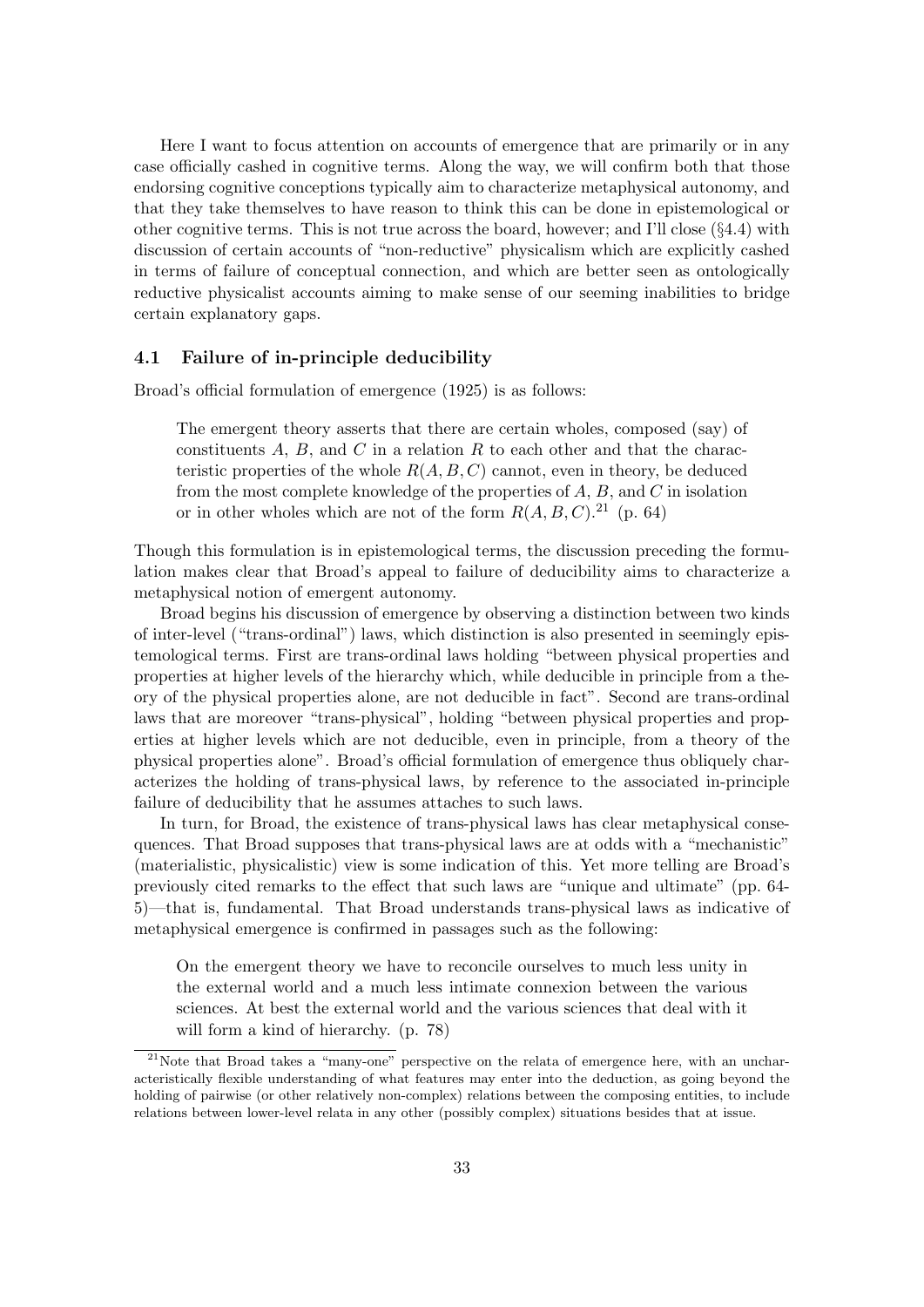Emergence has implications for the unity of "the external world" and for the unity of the sciences "that deal with" the external world. These are clearly claims about metaphysical emergence; no failures of cognitive connection are ultimately at issue.

Similar remarks apply to other British Emergentists (e.g., Alexander), who, like Broad, sometimes characterized emergence as involving a failure of predictability. More generally, as McLaughlin (1992, p. 73) notes, "Emergentists often speak of emergent properties and laws as unpredictable from what they emerge from. But [. . . ] the Emergentists do not maintain that something is an emergent because it is unpredictable. Rather, they maintain that something can be unpredictable because it is an emergent" (p. 73).

#### 4.1.1 Why (failure of) deducibility?

Since Broad's concern is clearly metaphysical emergence and more specifically *Strong emergence* (as involving fundamental laws and associated powers and forces), why does he characterize emergence in epistemological terms?

I speculate that this reflects a felt need to clarify the notion of fundamentality at issue, since certain ways of understanding this notion will not make sense of the characteristic dependence of emergent phenomena. In particular, we cannot here understand "fundamental" as "basic", "independent", or "axiomatic". Relatedly, Broad may have wanted to provide a substantive criterion of fundamentality, for purposes of applying his account. Insofar as it will plausibly be the case that goings-on governed (in part) by fundamental "trans-physical" laws will not be deducible from goings-on governed by physical laws, it would be natural to look to deducibility as a means of clarifying the distinctively dependent sort of fundamentality in *Strong emergence*. And Broad might reasonably have thought that the immediate concern with characterizing metaphysical emergence in epistemological terms—namely, that creatures as limited as we are might not be cognitively situated to recognize metaphysical connections that in fact exist—could be overcome by additionally qualifying the failure of deducibility as being "in-principle".

That said, the concern remains that even an ideal reasoner might fail to recognize metaphysical connections that in fact exist, in which case the criterion will produce false negatives. The procedure might also produce false positives, if certain uncontroversially physically acceptable phenomena (say, complex dynamical phenomena, of which Broad wasn't aware) are in-principle as well as in-practice unpredictable (perhaps because the sensitivity of such systems to initial conditions would require in-principle unavailable resources for predictability into the indefinite future). Supposing so, then Broad's criterion will inappropriately deem some physically acceptable features of complex phenomena *Strongly* emergent, hence physically unacceptable. In-principle failure of deducibility is thus best seen as a good though not infallible epistemological guide to the metaphysical features (involving fundamental powers and laws) characterizing *Strong emergence*. 22

#### 4.2 Failure of in-practice deducibility

Failure of deducibility or predictability also enters into some accounts of emergent autonomy aiming to characterize physically acceptable emergence (see Newman 1996, Bedau 1997, Rueger 2001); I'll focus on Bedau's work as representative in what follows. Bedau's

<sup>22</sup>That said, we will shortly consider whether in-principle failure of the broader notion of *a priori* entailment might do better along these lines.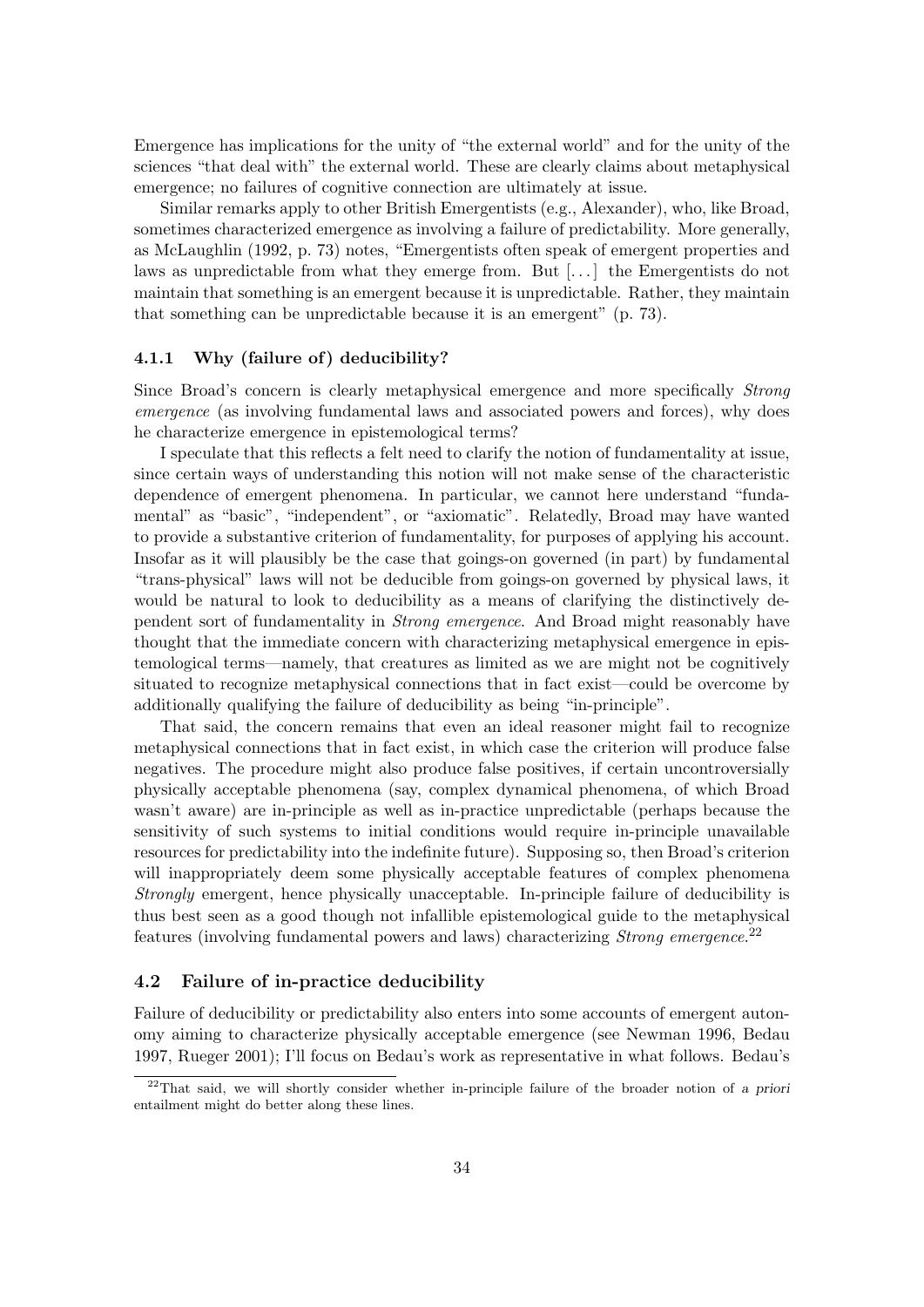(1997) account applies under conditions where a system *S* is composed of micro-level entities having associated micro-states, and where a "microdynamic" *D* governs the time evolution of *S*'s microstates:

Macrostate  $P$  of  $S$  with microdynamic  $D$  is *weakly emergent* iff  $P$  can be derived from *D* and *S*'s external conditions but only by simulation. (p. 378)

Derivation of a system's macrostate "by simulation" involves iterating the system's microdynamic, taking initial and any relevant external conditions as input. A broadly equivalent conception takes emergent autonomy to involve "explanatory incompressibility", where there is no "short-cut" explanation of macro-features of a system with emergent features (see Bedau 2008). In being derivable by simulation from a micro-physical dynamic, associated macrostates are understood to be physically acceptable; as Bedau (1997) says, such systems indicate "that emergence is consistent with reasonable forms of materialism" (p. 376).

Though Bedau sometimes speaks of such systems as "epistemologically weakly emergent", he is explicit that the emergence involved is also metaphysical. He signals that "the modal terms in this definition are metaphysical, not epistemological" (1997, p. 379); he states his aim of capturing a form of "metaphysical autonomy" (2002, p. 11); he emphasizes that "weak emergence is not just in the mind; it is real and objective in nature" (2008, p. X). Such claims would seem to be in tension with Bedau's taking it to be characteristic of physically acceptable emergence that "the macro is ontologically and causally reducible to the micro in principle" (2008, p. 445); but Bedau thinks this implication can be resisted:

[W]eak emergence exhibits a kind of macro autonomy because of the incompressibility of the micro-causal generative explanation of the macro structure. Because the explanation is incompressible, it is useless in practice (except in so far as it serves as the basis for a good simulation of the system). (2008, p. 449)

But it is unclear how usefulness in practice of explanations appealing to complex microphenomena might be relevant to establishing the ontological and/or causal autonomy of higher-level features, even granting that there is a metaphysical fact of the matter about when a feature has or does not have a "compressible" explanation. Effectively, such facts, though perfectly objective, are not of the right sort to ground the requisite ontological and causal autonomy. There is a parallel here to the failure of mere ontological distinctness to successfully capture emergent autonomy: what is needed for such autonomy is not just some or other metaphysical distinction between the higher-level and base features, but moreover one which plausibly serves as a basis for the causal as well as ontological autonomy of the former.

There are, however, resources at least potentially available for making sense of genuine autonomy in the cases Bedau aims to characterize, to which Bedau himself sometimes gestures. We saw previously how Bedau's (1997) observation that non-linear phenomena may enter into "simple, general, macro-level patterns" might serve as a basis for establishing genuine emergent autonomy of a physically acceptable variety: if, more generally, explanatorily incompressible phenomena enter into different, higher-level systems of laws,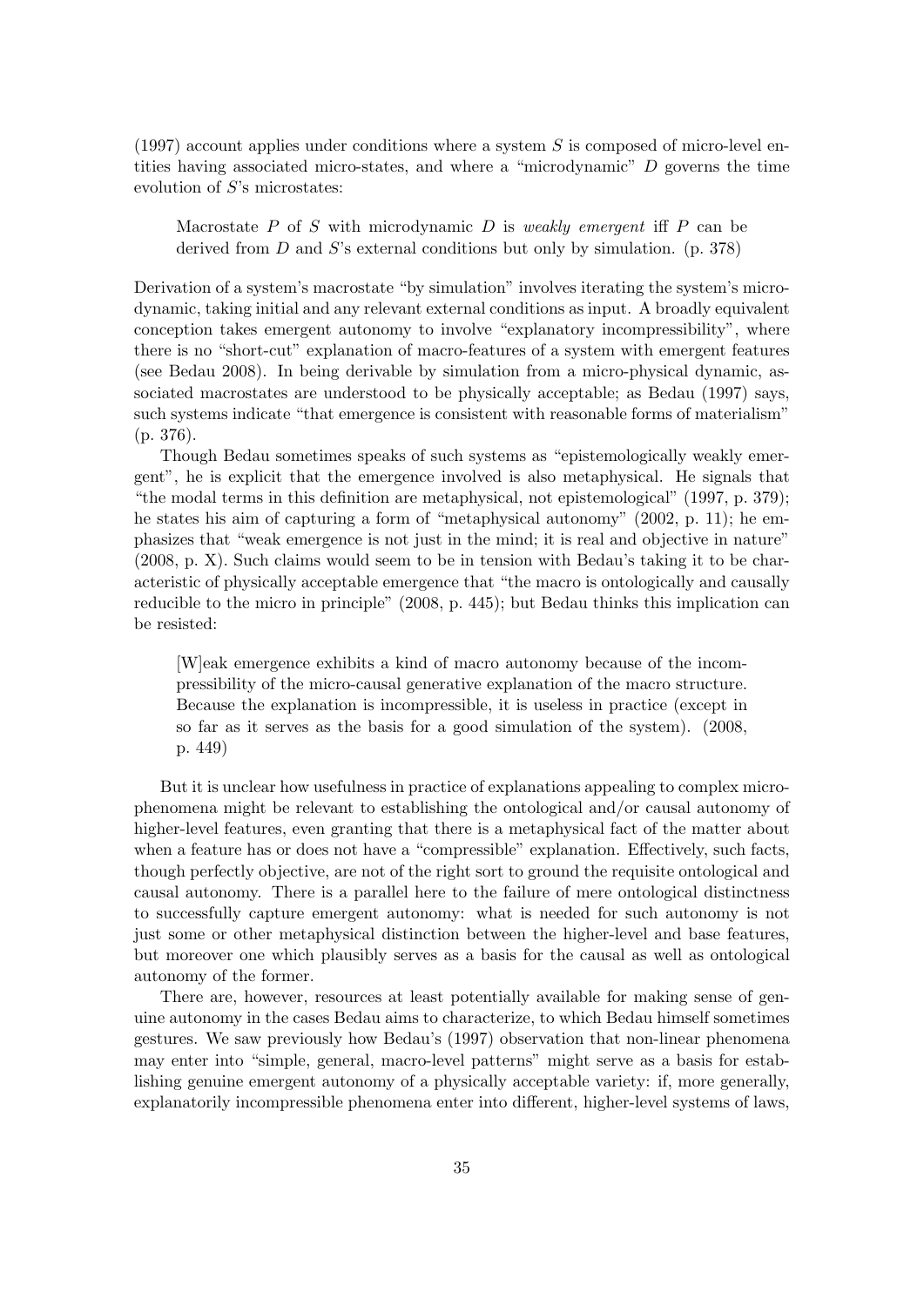this might serve to support an understanding of the associated features as having only a proper subset of the token powers of their lower-level base features, and hence as genuinely metaphysically emergent. Relatedly, Bedau (1997) observes: "Interesting macrostates [of sort at issue in weak emergence] typically average over microstates and so compress microstate information" (p. 377). If such compression of information involves an elimination in degrees of freedom (see *§*3.5), this would provide another route to ontological and causal autonomy. Alternatively, one might argue that compression of information is indicative of multiple realizability and/or "difference-making" considerations, of the sort that, as we have seen, plausibly motivate taking the requisite proper subset relation to be in place (here Bedau's 2002, p. 25 remarks concerning glider streams and their variable constituents are evocative). Hence it may be that, while Bedau's broadly epistemological account of emergent autonomy does not itself serve to characterize metaphysical emergence, an account based on the relevant metaphysical features of "interesting" cases of explanatory incompressibility may do so.

#### 4.3 Failure of conceptual entailment

Next, consider Chalmer's notion of emergence in terms of a failure of *a priori* or conceptual entailment. Chalmers (1996) characterized (physically unacceptable) emergence in terms of a failure of broadly logical (conceptual) supervenience; in recent work (see Chalmers 1999 and Chalmers and Jackson 2001) he has developed the suggestion that one aspect of meaning is appropriately seen as tracking *a priori* connections. The notion of *a priori* entailment here goes beyond deducibility or any other syntactic notion, rather being linked to ideal conceivability and associated judgements of what is true in situations that are fully described along a certain (i.e., fundamental physical) dimension. So, for example, Chalmers argues that, upon contemplation of a scenario in which exists a creature functionally and physically identical to ours, an ideal reasoner would positively conceive that such a creature might not be conscious; Chalmers moreover argues that such ideal conceivability suffices for establishing the metaphysical possibility in question. The precise nature of the possibility that is established by so-called "zombie" arguments is subject to different broadly dualist interpretations (including substance dualism, robust emergence, and pan- or proto-psychism); but perhaps in combination with possibilities established by other ideal conceivings (namely, that there could be no conscious entities that were not dependently embodied, some way or other, at least in worlds relevantly like ours) one might so aim to establish the truth of *Strong emergence*.

It remains controversial whether conceivability, even of the highly idealized and nuanced variety, suffices for establishing the truth of various possibilities (see, e.g., Block and Stalnaker 1999); and the additional concern remains that such an idealized account is unuseful for or irrelevant to our gaining insight into the structure of natural reality (see, e.g. Melnyk 2008). Here I want just to call attention to two points. First, Chalmers, like previous proponents of cognitive conceptions of emergent autonomy, does so in service of establishing the holding (or failure to hold) of a metaphysical dependence relation. Second, supposing the strategy works and the appropriate conceivings are in place, the conception conforms to *Strong*, and not *Weak*, emergence. *Strong emergence* involves fundamental powers (forces/interactions, laws), and such fundamentality makes room for and sense of the failures of conceptual entailment present even to idealized conceivers. By way of contrast, there is no clear reason why an idealized conceiver could not identify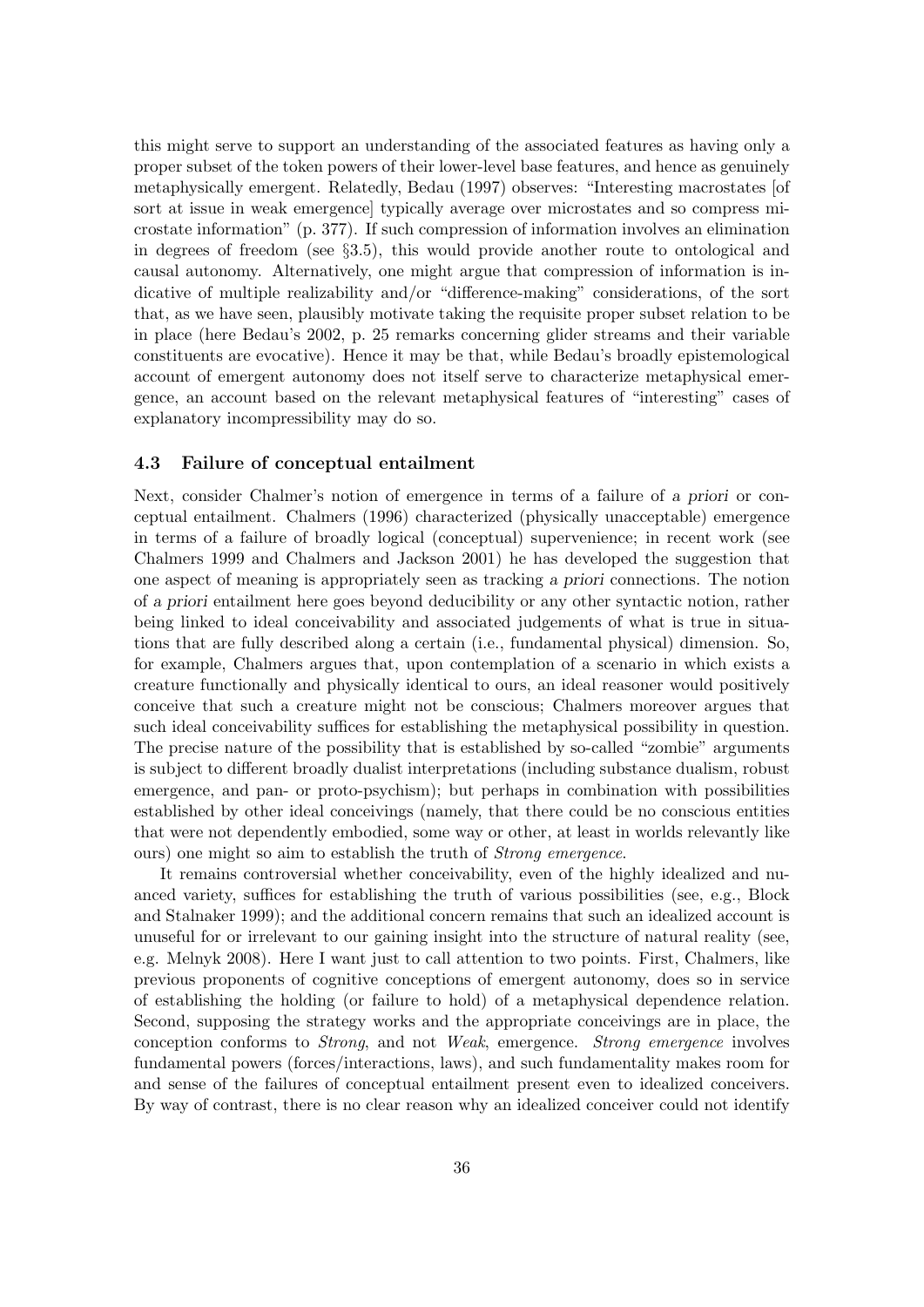the connections between *Weakly* emergent features and their base features, given world enough and time.

#### 4.4 Mere failures in cognitive connection

Though most epistemological accounts of emergent autononomy are aimed at characterizing metaphysical emergence (either *Weak* or *Strong*), this is not uniformly the case. In particular, a not-uncommon way of formulating (a version of what is sometimes called) non-reductive physicalism is as combining both in-principle ontological reduction with failure of one or other variety of cognitive connection (see, e.g., Smart 1981 and Van Gulick 2001). On such accounts, the "non-reduction" at issue is understood in purely epistemological terms, having no metaphysical implications; on the contrary, ontological reduction is assumed. Metaphysically speaking, such accounts are best understood as versions of ontologically reductive, not ontologically non-reductive, *Physicalism*, which aim to makes sense of the presence and seeming intractability of various explanatory gaps, and show that these do not pose a threat to such reductionism (see, e.g., Perry 2001). Such accounts may still be seen as addressing the initial motivations for attending to emergence, of understanding and accounting for the appearances of dependence and ontological and causal autonomy of higher-level entities, and associated hierarchical relations between (entities and features treated by) special and more fundamental sciences. But the account they offer will be importantly deflationary, from a metaphysical point of view, in denying that the appearance of autonomy is genuine (which is not to say that the appearances themselves are not grounded in objective facts). Given the desirability of providing a metaphysical ground for the ontological and causal autonomy of higher-level entities, however, proponents of reductive accounts would do well to consider whether the epistemological failures in question might, as with Bedau's understanding of emergence as involving in-practice failure of deducibility, be at least sometimes understood in terms compatible with *Weak*, if not *Strong*, emergence.

## 4.5 Results

We have arrived at the following results concerning epistemological accounts of emergent autonomy:

- $\sim$  Conceptions of emergent autonomy in terms of failure of cognitive connection typically aim to conform to metaphysical emergence.
- $\sim$  Conceptions in terms of in-principle failure of deducibility aim to conform to *Strong emergence*.
- $\sim$  Conceptions in terms of in-practice failure of deducibility (due to, e.g., explanatory incompressibility) aim to conform to *Weak emergence*, and may do so if the assumption of in-principle ontological and causal reducibility is dropped and the requisite ontological and causal autonomy established.
- $\sim$  Conceptions in terms of failure of ideal conceivability aim to conform to *Strong* emergence.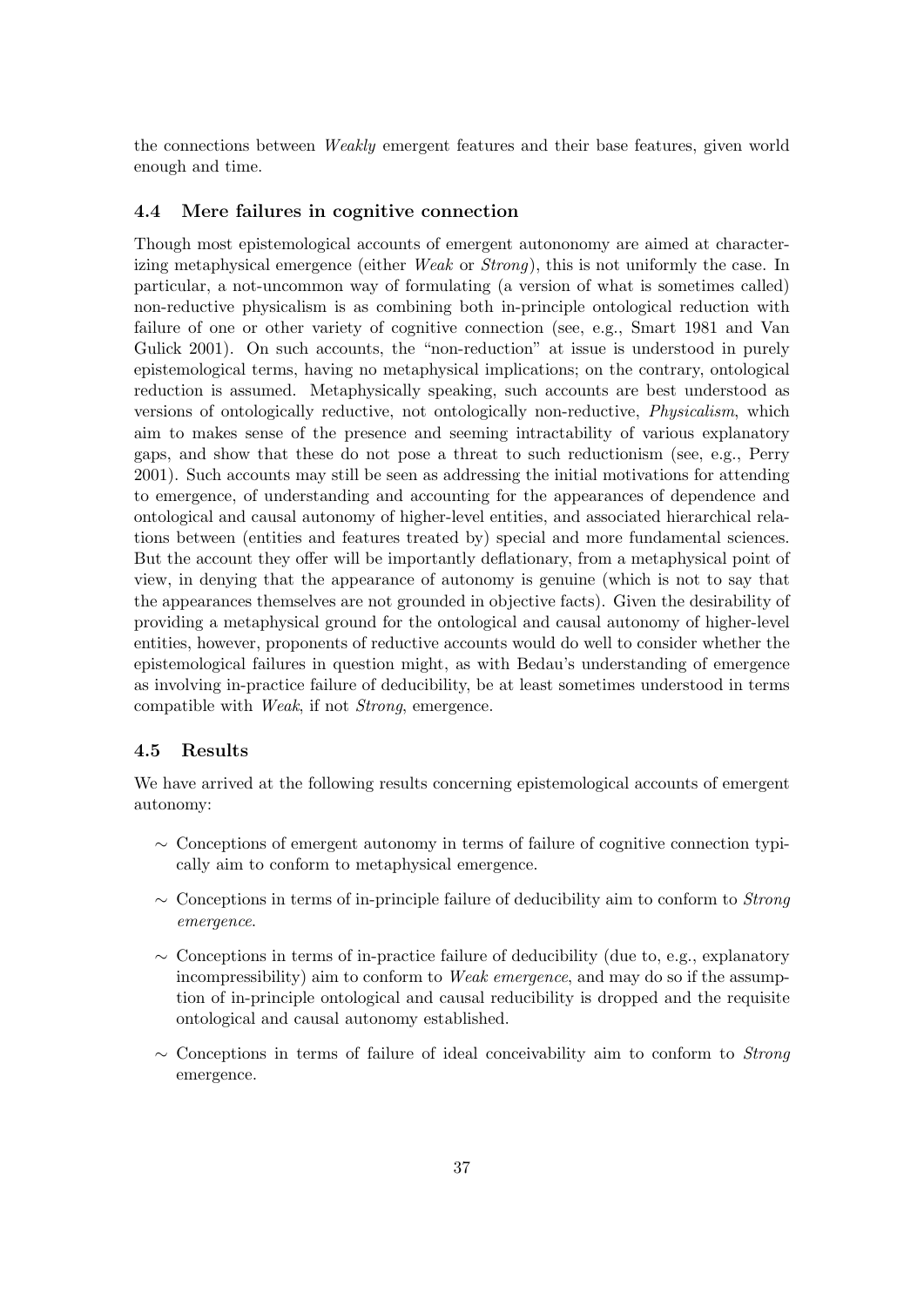$\sim$  Accounts of *Physicalism* characterized in terms of one or other failure of cognitive connection coupled with ontological and causal reducibility fail to characterize any variety of emergence; these are best seen as versions of ontologically reductive *Physicalism*.

## 5 Concluding remarks

The problem of higher-level causation acts as a crucial constraint on feasible accounts of synchronically dependent higher-level features; and though the problem is typically presented in service of motivating one or other stance on the question of physicalism, consideration of the spectrum of available responses to the problem provides, more generally, a convenient way of seeing what our options are, so far as making sense of the metaphysical emergence of higher-level features is concerned.

There are only two responses to the problem making sense of higher-level features as both appropriately dependent on, and ontologically and causally autonomous from, lower-level features. Correspondingly, there are only two schemas for metaphysical emergence, which like the responses to the problem turn on the two available ways in which dependent higher-level features may be causally autonomous *vis-a-vis* their base features: either by having more powers, as per *Strong emergence*, or by having fewer powers, as per *Weak emergence*. Again, the notion of power here is almost entirely metaphysically neutral, requiring nothing much more than the bare association of (perhaps nomologically contingent) powers with features. There are no other options for gaining the causal autonomy of dependent higher-level features; hence these two schemas exhaust the available options for the metaphysical emergence for such entities.

Flexibility remains in filling in the schemas, however, via suitable accounts of emergent dependence and emergent autonomy. As I have argued, the many seemingly diverse accounts of these notions, when properly understood, each aim to conform to one or the other schema. And though my task here was not to assess the success of these aims, I have pointed out where more work needs to be done if certain accounts of emergent dependence or autonomy are to satisfy the conditions of the intended schema. Perhaps most crucially, it remains largely to establish that accounts of *Weakly* emergent autonomy in terms of non-linearity, lower-level constraints, and/or explanatory compressibility characterize higher-level features as having the ontological and causal autonomy requisite for genuine metaphysical emergence. That proponents have not realized that this work needs to be done likely reflects, I submit, that the powers-based conditions on (broadly synchronic, higher-level) metaphysical emergence have not previously been made fully explicit.

Hence it is, I hope, that the two schemas do more than systematize and unify the seeming diversity of accounts while explaining the variance *vis-á-vis Physicalism*. Additionally, and perhaps more importantly, with the schemas on the table we are in better position to consider and assess the available ways of filling them in, in ultimate service of better understanding the potentially diverse—but after all, not all *that* diverse—structure of natural reality.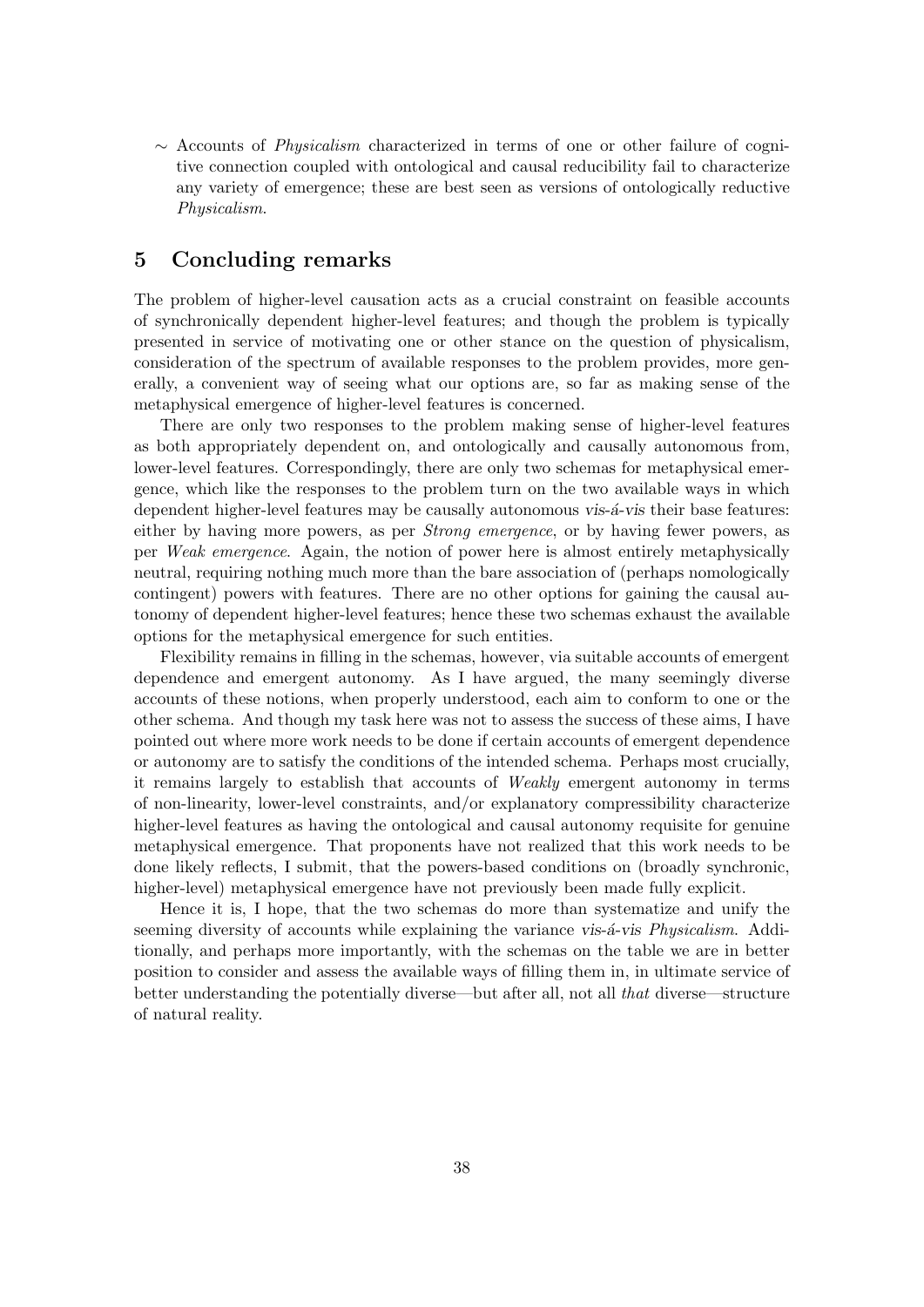## References

Alexander, Samuel, 1920. *Space, Time, and Deity*. London: Macmillan.

Anderson, P. W., 1972. "More is Different". *Science*, 177:393-396.

- Antony, Louise M. and Joseph M. Levine, 1997. "Reduction with Autonomy". *Philosophical Perspectives*, 11:83–105.
- Bedau, Mark, 1997. "Weak Emergence". *Philosophical Perspectives 11: Mind, Causation and World*, 11:375–399.
- Bedau, Mark A., 2002. "Downward causation and the autonomy of weak emergence". *Principia*, 6:5–50.
- Bedau, Mark A., 2008. "Is weak emergence just in the mind?" *Minds and Machines*, 18:443–459.
- Block, Ned and Robert Stalnaker, 1999. "Conceptual analysis, dualism, and the explanatory gap". *Philosophical Review*, 108:1–46.
- Broad, C. D., 1925. *Mind and Its Place in Nature*. Cambridge: Kegan Paul. From the 1923 Tanner Lectures at Cambridge.
- Byrne, Alex, 1994. *The Emergent Mind*. Ph.D. thesis, Princeton University, Princeton, NJ.
- Chalmers, David, 1996. *The Conscious Mind*. Oxford: Oxford University Press.
- Chalmers, David, 1999. "Materialism and the Metaphysics of Modality". *Philosophy and Phenomenological Research*, LIX:473–496.
- Chalmers, David and Frank Jackson, 2001. "Conceptual Analysis and Reductive Explanation". *The Philosophical Review*, 110:315–60.
- Chalmers, David J., 2006. "Strong and weak emergence". In *The Re-Emergence of Emergence*. Oxford University Press.
- Clapp, Lenny, 2001. "Disjunctive Properties: Multiple Realizations". *Journal of Philosophy*, 98:111–136.
- Clarke, Randolph, 1999. "Nonreductive Physicalism and the Causal Powers of the Mental". *Synthese*, 51:295–322.
- Clayton, Philip, 2006. "Conceptual foundations of emergence theory". In *The Re-Emergence of Emergence*. Oxford University Press.
- Cunningham, Bryon, 2001. "The Reemergence of Emergence". *Philosophy of Science*, 68:S62–S75. Supplement: Proceedings of the 2000 Biennial Meeting of the Philosophy of Science Association.
- Ehring, Douglas, 1996. "Mental Causation, Determinables, and Property Instances". *Nous*, 30:461–480.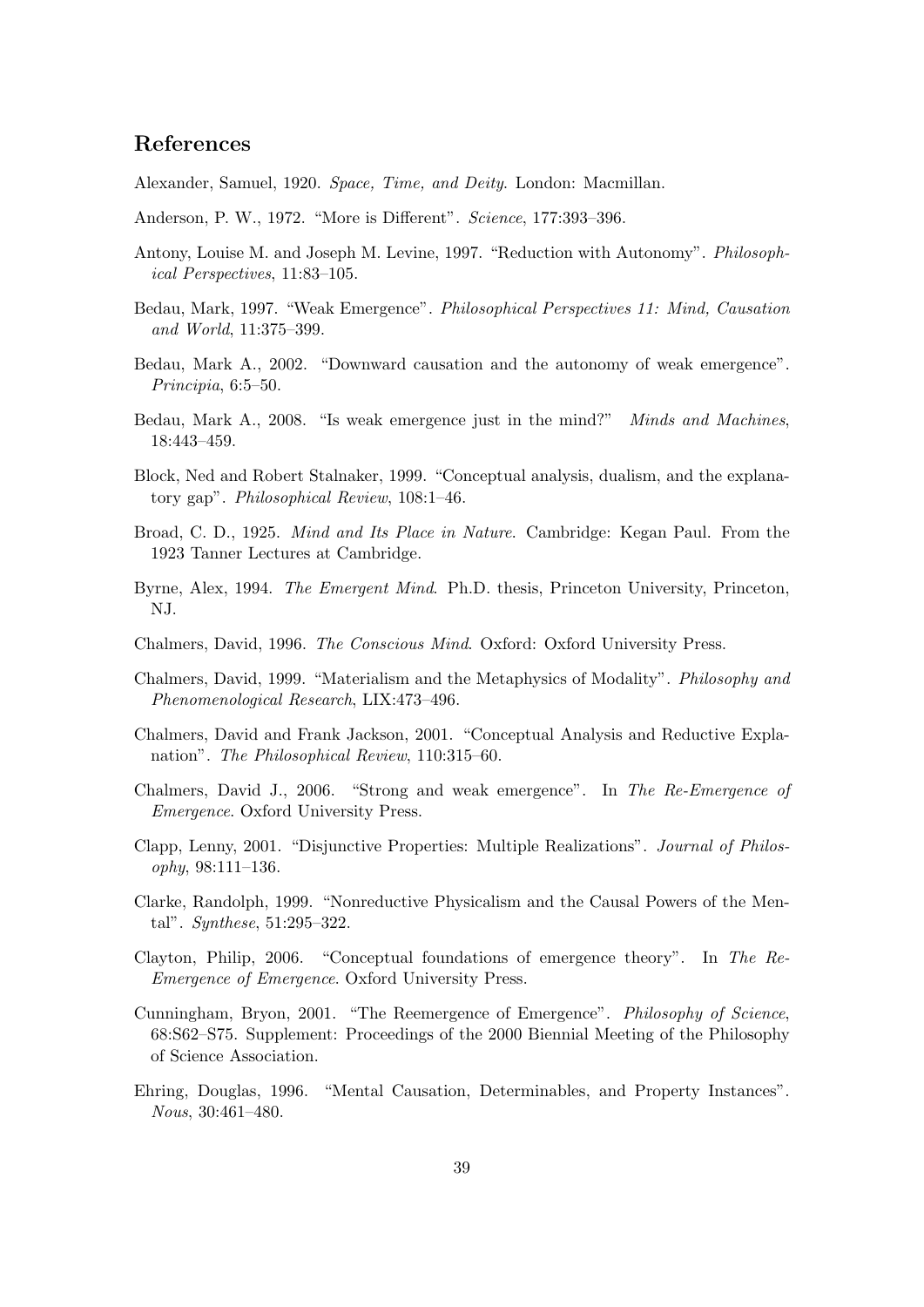- Fodor, Jerry, 1974. "Special Sciences (Or, The Disunity of Science as a Working Hypothesis)". *Synthese*, 28:77–115.
- Gillett, Carl, 2002*a*. "The Dimensions of Realization: A Critique of the Standard View". *Analysis*, 62:316–323.
- Gillett, Carl, 2002*b*. "The varieties of emergence: Their purposes, obligations and importance". *Grazer Philosophische Studien*, 65:95–121.
- Humphreys, Paul, 1996. "Aspects of Emergence". *Philosophical Topics*, 24:53–70.
- Humphreys, Paul, 1997. "How Properties Emerge". *Philosophy of Science*, 64:1–17.
- Kekes, John, 1966. "Physicalism, the identity theory, and the concept of emergence". *Philosophy of Science*, 33:360–75.
- Kim, Jaegwon, 1989. "The Myth of Nonreductive Materialism". *Proceedings and Addresses of the American Philosophical Association*, 63:31–47. Reprinted in Kim 1993*b*.
- Kim, Jaegwon, 1990. "Supervenience as a Philosophical Concept". *Metaphilosophy*, 21:1– 27. Reprinted in Kim 1993*b*.
- Kim, Jaegwon, 1993*a*. "The Non-Reductivist's Troubles with Mental Causation". In John Heil and Alfred Mele, editors, *Mental Causation*, 189–210. Oxford: Oxford University Press. Reprinted in Kim 1993*b*.
- Kim, Jaegwon, 1993*b*. *Supervenience and Mind: Selected Philosophical Essays*. Cambridge: Cambridge University Press.
- Kim, Jaegwon, 1998. *Mind in a Physical World*. Cambridge: MIT Press.
- Kim, Jaegwon, 1999. "Making Sense of Emergence". *Philosophical Studies*, 95:3–36.
- Kim, Jaegwon, 2006. "Emergence: Core ideas and issues". *Synthese*, 151:547–559.
- Klee, Robert, 1984. "Micro-Determinism and Concepts of Emergence". *Philosophy of Science*, 51:44–63.
- Lewes, G. H., 1875. *Problems of Life and Mind*. London: Kegan Paul, Trench, Turbner  $&\mathrm{Co}.$
- MacDonald, Cynthia and Graham MacDonald, 1986. "Mental Causes and Explanation of Action". In L. Stevenson, R. Squires, and J. Haldane, editors, *Mind, Causation, and Action*, update. Oxford: Basil Blackwell.
- McLaughlin, Brian, 1992. "The Rise and Fall of British Emergentism". In Ansgar Beckerman, Hans Flohr, and Jaegwon Kim, editors, *Emergence or Reduction? Essays on the Prospects of Non-reductive Physicalism*, 49–93. Berlin: De Gruyter.
- Melnyk, Andrew, 2003. *A Physicalist Manifesto: Thoroughly Modern Materialism*. New York: Cambridge University Press.
- Melnyk, Andrew, 2006. "Realization-based Formulations of Physicalism". *Philosophical Studies*, 131:127–155.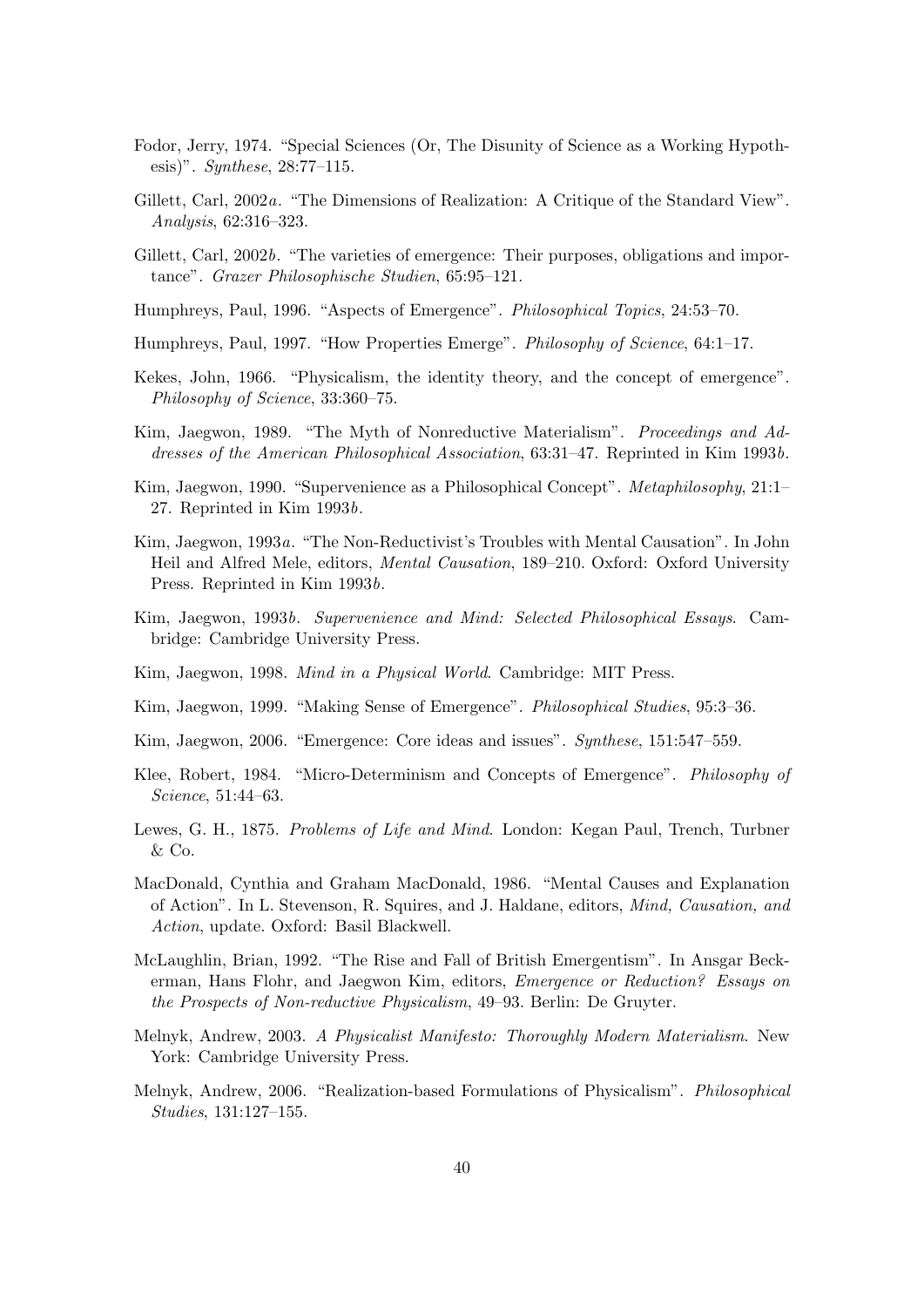- Melnyk, Andrew, 2008. "Conceptual and linguistic analysis: A two-step program". *Nous*, 42:267–291.
- Mill, John S., 1843/1973. *A System of Logic*. Toronto: University of Toronto Press. Vols II and III of *The Collected Works of John Stuart Mill*.

Moore, G. E., 1903. *Principia Ethica* . Cambridge: Cambridge University Press.

- Morgan, C. Lloyd, 1923. *Emergent Evolution*. London: Williams & Norgate.
- Newman, David, 1996. "Emergence and Strange Attractors". *Philosophy of Science*, 63:245–261.
- O'Connor, Timothy, 1994. "Emergent properties". *American Philosophical Quarterly*, 31:91–104.
- O'Connor, Timothy, 2002. "Free Will". *Stanford Online Encyclopedia of Philosophy*.
- O'Connor, Timothy and Hong Yu Wong, 2005. "The Metaphysics of Emergence". *Nous*, 39:658–678.
- Papineau, David, 1993. *Philosophical Naturalism*. Oxford: Basil Blackwell.
- Perry, John, 2001. *Knowledge, Possibility, and Consciousness*. Cambridge, MA: The MIT Press, second edition.
- Popper, Karl R. and John C. Eccles, 1977. *The Self and Its Brain: An Argument for Interactionism*. Springer.
- Putnam, Hilary, 1967. "Psychological Predicates". In *Art, Mind, and Religion*, 37–48. Pittsburgh: University of Pittsburgh Press.
- Rueger, Alexander, 2001. "Physical emergence, diachronic and synchronic". *Synthese*, 124:297–322.
- Schroder, Jurgen, 1998. "Emergence: Non-Deducibility or Downward Causation?" *The Philosophical Quarterly*, 48:433–452.
- Searle, John R., 1992. *The Rediscovery of the Mind*. MIT Press.
- Shoemaker, Sydney, 2001. "Realization and Mental Causation". In *Physicalism and its Discontents*, 74–98. Cambridge: Cambridge University Press.
- Shoemaker, Sydney, 2002. "Kim on emergence". *Philosophical Studies*, 58:53–63.
- Silberstein, Michael and J. McGeever, 1999. "The search for ontological emergence". *Philosophical Quarterly*, 50:182–200.
- Smart, J. J. C., 1981. "Physicalism and emergence". *Neuroscience*, 6:109–13.
- Sperry, Roger, 1986. "Discussion: Macro- Versus Micro-Determination". *Philosophy of Science*, 265–270.